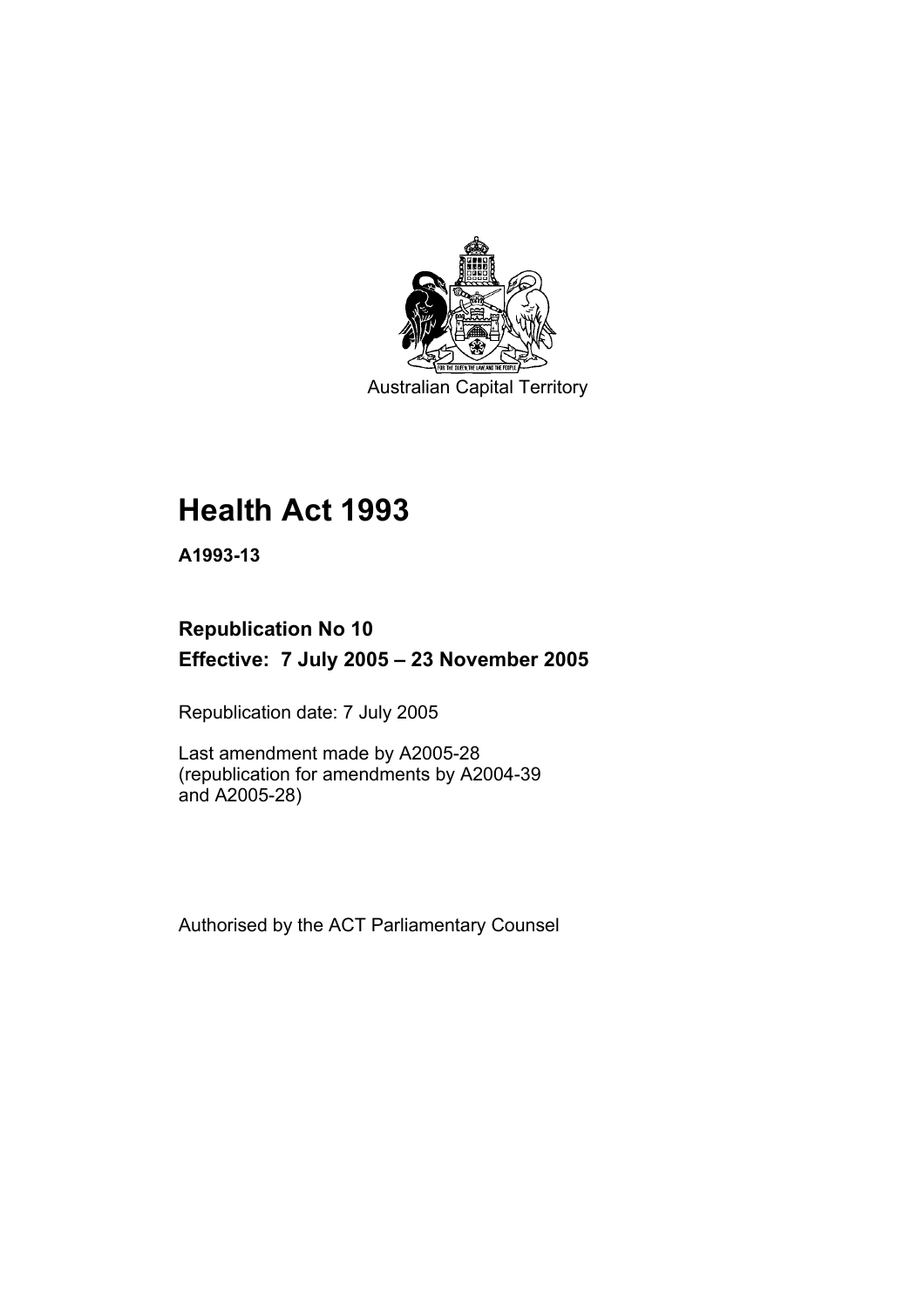## **About this republication**

### **The republished law**

This is a republication of the *Health Act 1993* (including any amendment made under the *Legislation Act 2001*, part 11.3 (Editorial changes)) as in force on 7 July 2005*.* It also includes any amendment, repeal or expiry affecting the republished law to 7 July 2005.

The legislation history and amendment history of the republished law are set out in endnotes 3 and 4.

### **Kinds of republications**

The Parliamentary Counsel's Office prepares 2 kinds of republications of ACT laws (see the ACT legislation register at www.legislation.act.gov.au):

- authorised republications to which the *Legislation Act 2001* applies
- unauthorised republications.

The status of this republication appears on the bottom of each page.

### **Editorial changes**

The *Legislation Act 2001*, part 11.3 authorises the Parliamentary Counsel to make editorial amendments and other changes of a formal nature when preparing a law for republication. Editorial changes do not change the effect of the law, but have effect as if they had been made by an Act commencing on the republication date (see *Legislation Act 2001*, s 115 and s 117). The changes are made if the Parliamentary Counsel considers they are desirable to bring the law into line, or more closely into line, with current legislative drafting practice.

This republication does not include amendments made under part 11.3 (see endnote 1).

### **Uncommenced provisions and amendments**

If a provision of the republished law has not commenced or is affected by an uncommenced amendment, the symbol  $\vert \mathbf{U} \vert$  appears immediately before the provision heading. The text of the uncommenced provision or amendment appears only in the last endnote.

### **Modifications**

If a provision of the republished law is affected by a current modification, the symbol  $\mathbf{M}$ appears immediately before the provision heading. The text of the modifying provision appears in the endnotes. For the legal status of modifications, see *Legislation Act 2001*, section 95.

### **Penalties**

The value of a penalty unit for an offence against this republished law at the republication date is—

- (a) if the person charged is an individual—\$100; or
- (b) if the person charged is a corporation—\$500.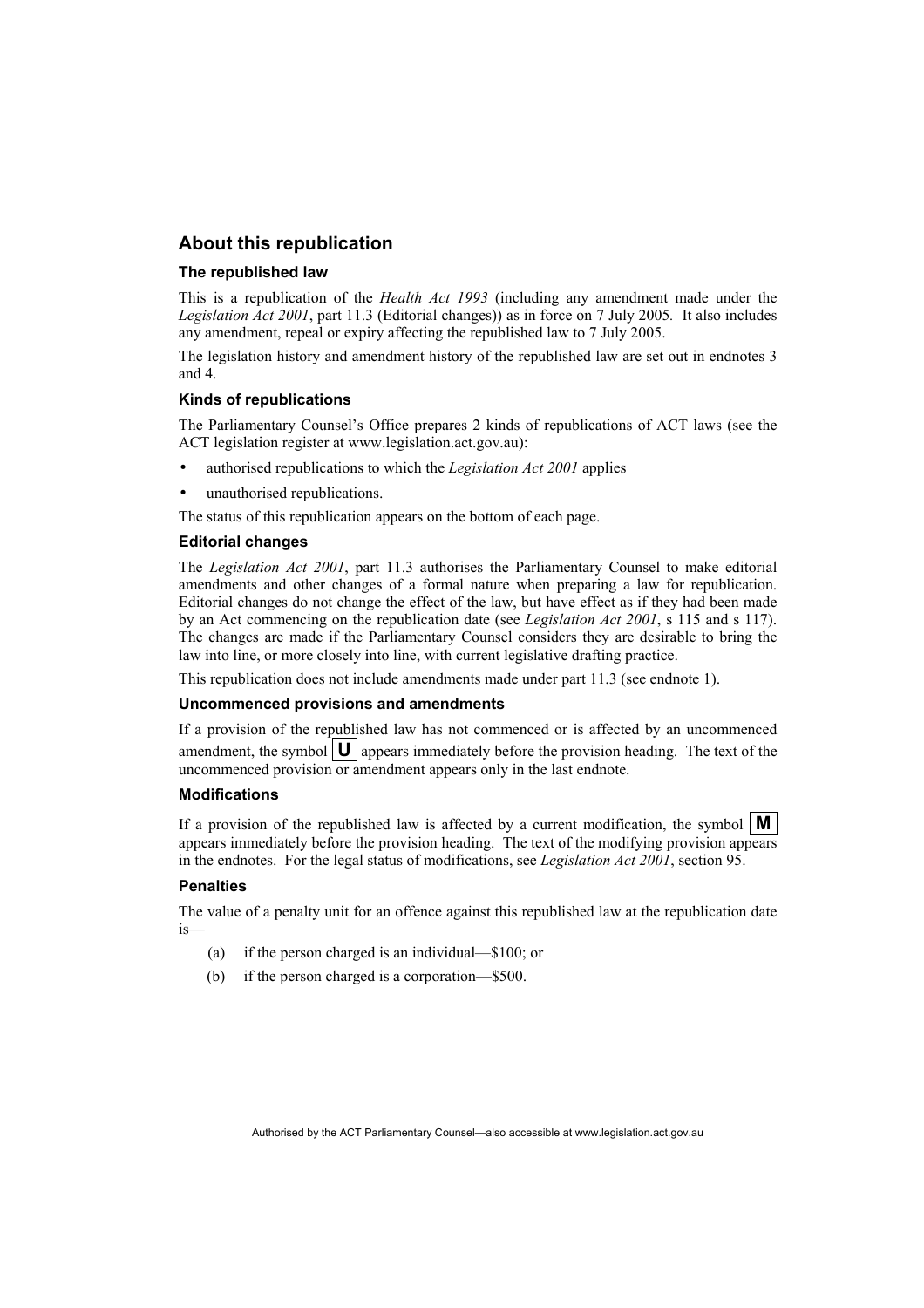

# **Health Act 1993**

## **Contents**

|                 |                                                   | Page       |
|-----------------|---------------------------------------------------|------------|
| Part 1          | <b>Preliminary</b>                                |            |
| 1               | Name of Act                                       | 2          |
| 2               | Dictionary                                        | 2          |
| 3               | <b>Notes</b>                                      | 2          |
| 4               | Declaration of quality assurance activity         | 2          |
| Part 2          | Health care principles                            |            |
| 5               | Objectives                                        | 3          |
| 6               | Medicare principles and commitments               | 3          |
| 7               | Legal effect                                      | 5          |
| Part 3          | <b>Public sector quality assurance committees</b> |            |
| Division 3.1    | General                                           |            |
| 8               | Approval of public sector committees              | 6          |
| R <sub>10</sub> | Health Act 1993                                   | contents 1 |
| 07/07/05        | Effective: 07/07/05-23/11/05                      |            |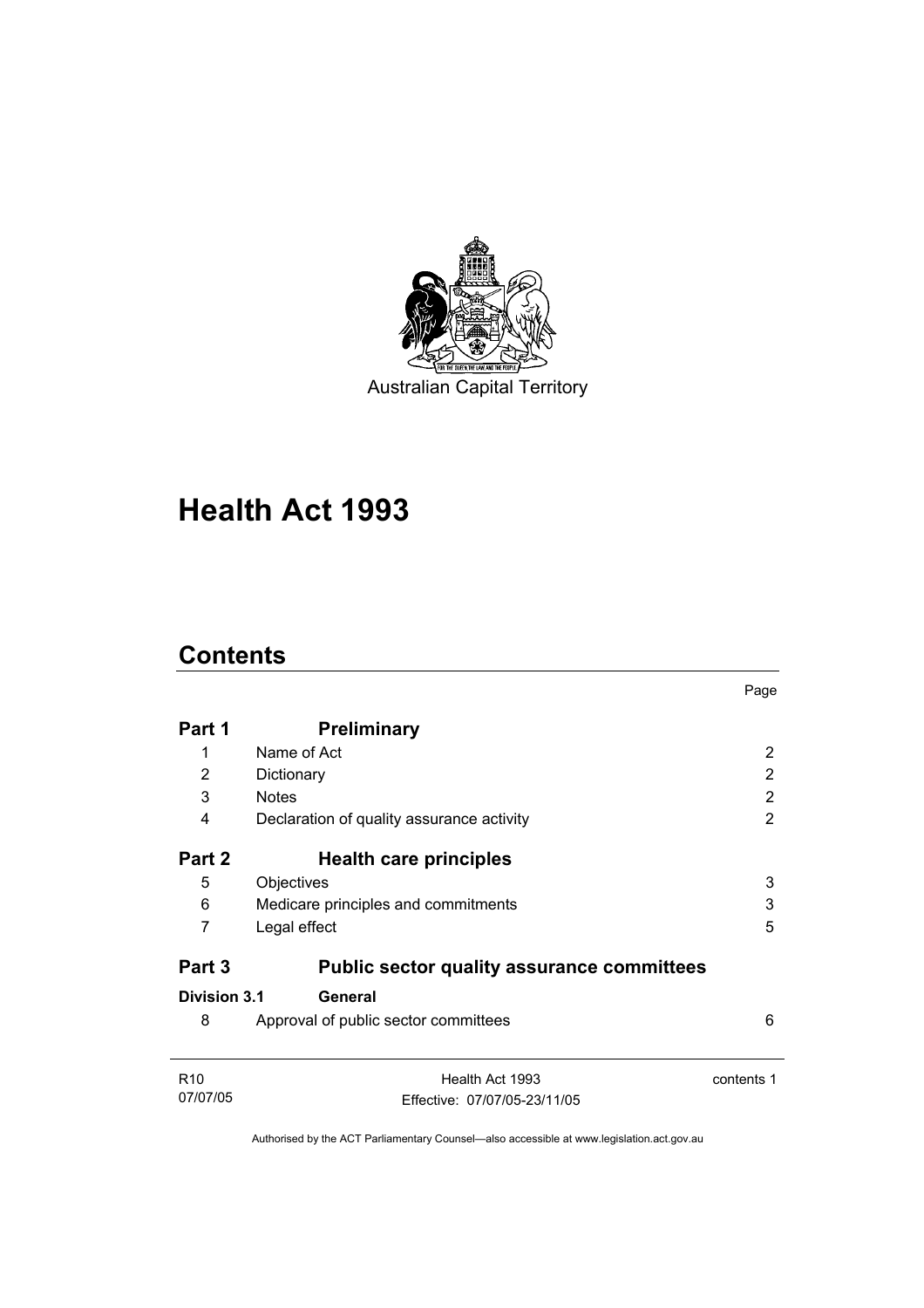|                     |                                                         | Page            |
|---------------------|---------------------------------------------------------|-----------------|
| 9                   | Appointment of members                                  | 7               |
| 10                  | Procedure and conduct of matters                        | 7               |
| 11                  | Disclosure of interest                                  | 7               |
| 12                  | Approval of Calvary Health Care ACT committees          | 8               |
| <b>Division 3.2</b> | <b>Confidentiality and evidentiary matters</b>          |                 |
| 13                  | Nondisclosure of identity                               | 8               |
| 14                  | Admissibility of evidence                               | 8               |
| 15                  | Members not compellable                                 | 9               |
| 16                  | Protection of members                                   | 9               |
| 17                  | Protection of people assisting committee                | 10              |
| Part 4              | <b>Private sector quality assurance committees</b>      |                 |
| <b>Division 4.1</b> | General                                                 |                 |
| 18                  | Definitions for pt 4                                    | 12              |
| 19                  | Committee to be approved                                | 12              |
| 20                  | Procedure and conduct of matters                        | 13              |
| 21                  | Disclosure of interest                                  | 13              |
| <b>Division 4.2</b> | <b>Confidentiality and evidentiary matters</b>          |                 |
| 22                  | Nondisclosure of identity                               | 14              |
| 23                  | Admissibility of evidence                               | 14              |
| 24                  | Members not compellable                                 | 15              |
| 25                  | Protection of members                                   | 15              |
| 26                  | Protection of people assisting committee                | 16              |
| Part 5              | <b>Clinical privileges</b>                              |                 |
| 27                  | Interpretation for pt 5                                 | 18              |
| 28                  | Clinical privileges and engagements                     | 18              |
| 29                  | Effect of variation etc                                 | 19              |
| 30                  | Application of pt 5 and 6                               | 19              |
| Part 5A             | <b>Abortions</b>                                        |                 |
| 30A                 | Meaning of abortion for pt 5A                           | 20              |
| 30B                 | Only doctor may carry out abortion                      | 20              |
| 30C                 | Abortion to be carried out in approved medical facility | 20              |
| contents 2          | Health Act 1993                                         | R <sub>10</sub> |

Authorised by the ACT Parliamentary Counsel—also accessible at www.legislation.act.gov.au

07/07/05

Effective: 07/07/05-23/11/05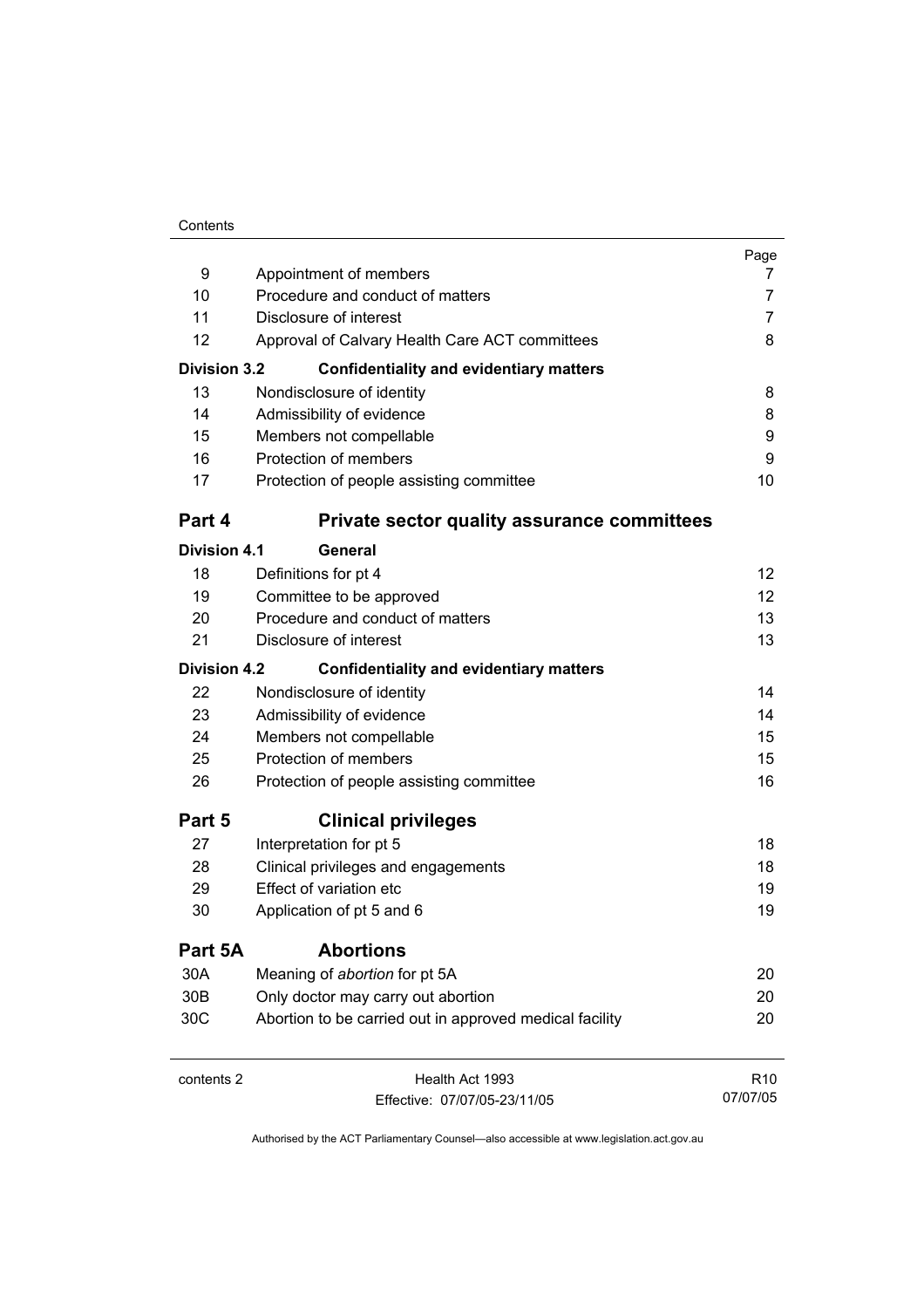|                   |                                                 | Contents |
|-------------------|-------------------------------------------------|----------|
|                   |                                                 | Page     |
| 30 <sub>D</sub>   | Approval of facilities                          | 20       |
| 30E               | No obligation to carry out abortion             | 21       |
| Part 6            | <b>Administrative review</b>                    |          |
| 31                | Interpretation for pt 6                         | 22       |
| 32                | <b>Review</b>                                   | 22       |
| 33                | Notification                                    | 22       |
| Part 6A           | <b>VMO service contracts</b>                    |          |
| 33A               | Definitions for pt 6A                           | 24       |
| 33B               | Service contracts                               | 24       |
| 33C               | Core conditions                                 | 25       |
| 33D               | Collective negotiations                         | 25       |
| 33E               | Negotiating agents                              | 25       |
| 33F               | Authorised representatives                      | 27       |
| 33G               | Arbitration                                     | 28       |
| 33H               | <b>Trade Practices Act authorisation</b>        | 28       |
| Part 7            | <b>Miscellaneous</b>                            |          |
| 34                | Release of confidential information             | 30       |
| 35                | References to Health and Community Care Service | 30       |
| 36                | Determination of fees                           | 31       |
| 37                | Payment of fees and interest                    | 32       |
| 37A               | Approved forms                                  | 32       |
| 37B               | Regulations about nurse practitioners           | 32       |
| 38                | Regulation-making power                         | 33       |
| Part 8            | <b>Transitional</b>                             |          |
| 39                | Definitions in Health (Fees) Determination      | 34       |
| 40                | Expiry of pt 8                                  | 34       |
| <b>Dictionary</b> |                                                 | 35       |

R10 07/07/05

Health Act 1993 Effective: 07/07/05-23/11/05 contents 3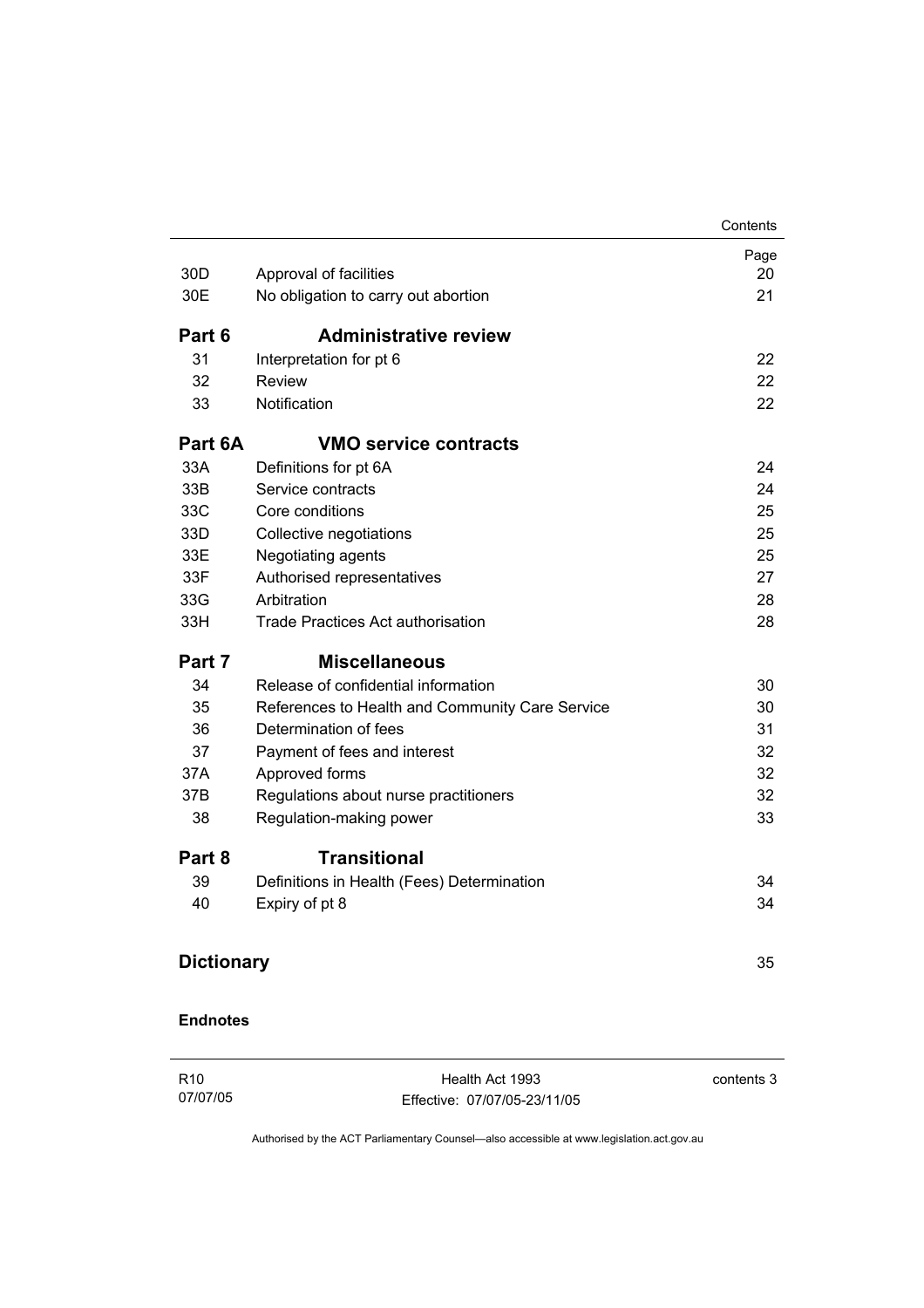### Contents

|   |                        | Page |
|---|------------------------|------|
|   | About the endnotes     | 38   |
| 2 | Abbreviation key       | 38   |
| 3 | Legislation history    | 39   |
| 4 | Amendment history      | 41   |
| 5 | Earlier republications | 48   |
| 6 | Renumbered provisions  | 48   |

contents 4 Health Act 1993 Effective: 07/07/05-23/11/05

R10 07/07/05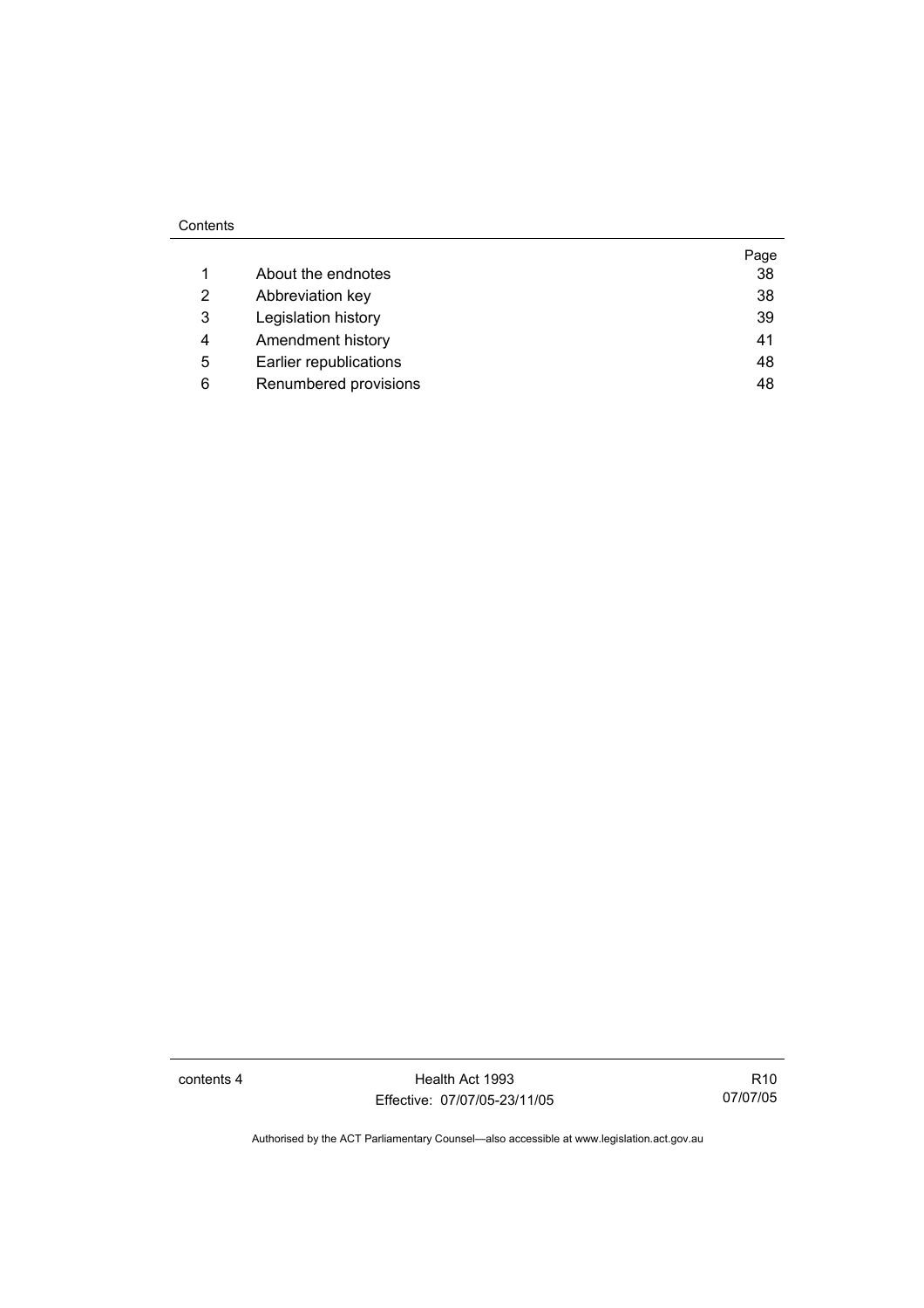

# **Health Act 1993**

An Act relating to the provision of health services

R10 07/07/05

I

Health Act 1993 Effective: 07/07/05-23/11/05 page 1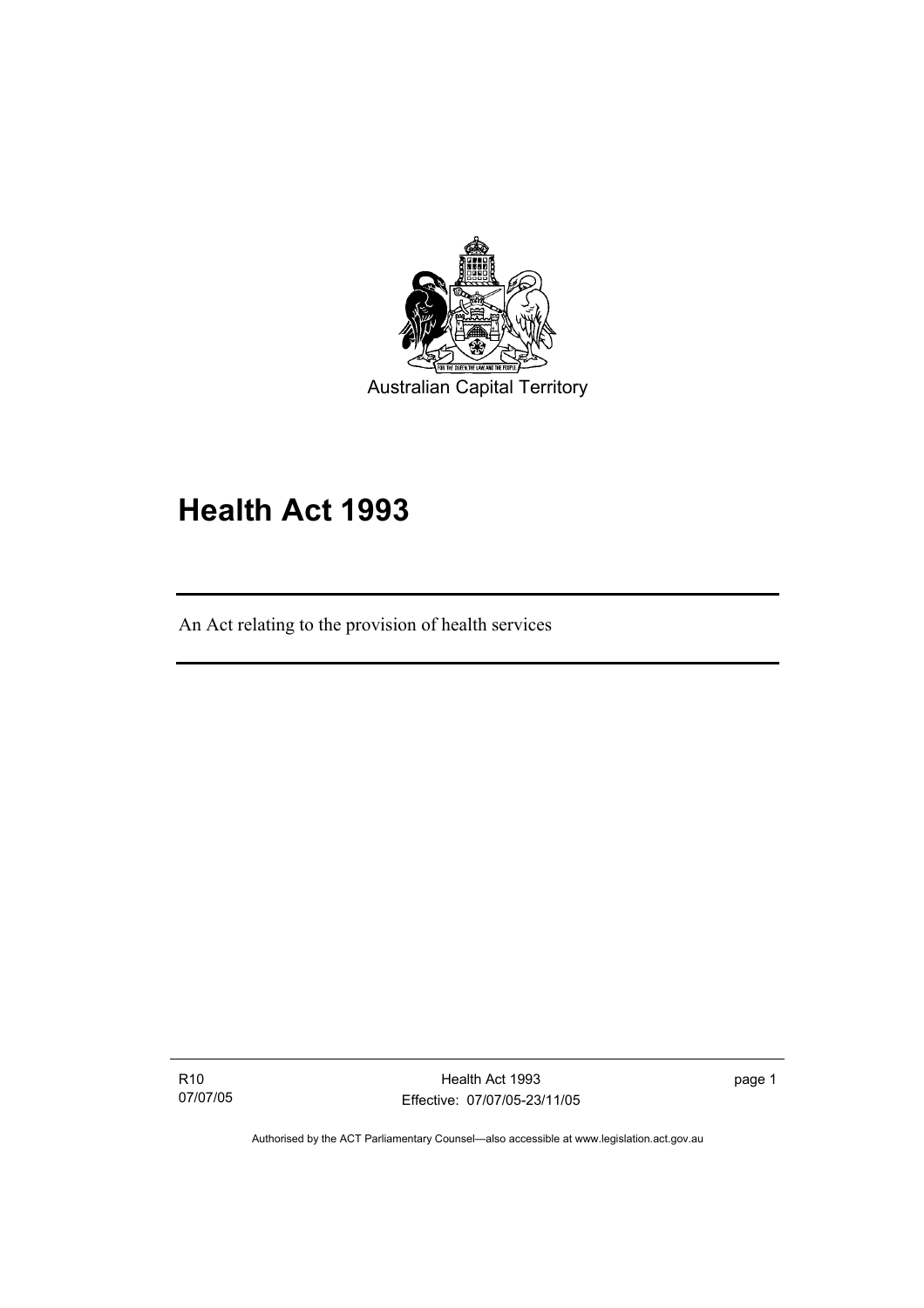### **Part 1** Preliminary

Section 1

## **Part 1** Preliminary

## **1 Name of Act**

This Act is the *Health Act 1993*.

## **2 Dictionary**

The dictionary at the end of this Act is part of this Act.

*Note 1* The dictionary at the end of this Act defines certain terms used in this Act, and includes references (*signpost definitions*) to other terms defined elsewhere in this Act.

> For example, the signpost definition '*prescribed body*, for part 4 (Private sector quality assurance committees)—see section 18.' means that the expression 'prescribed body' is defined in that section and the definition applies to part 4.

*Note 2* A definition in the dictionary (including a signpost definition) applies to the entire Act unless the definition, or another provision of the Act, provides otherwise or the contrary intention otherwise appears (see Legislation Act,  $s$  155 and  $s$  156 (1)).

## **3 Notes**

A note included in this Act is explanatory and is not part of this Act.

*Note* See Legislation Act, s 127 (1), (4) and (5) for the legal status of notes.

## **4 Declaration of quality assurance activity**

- (1) The Minister may, in writing, declare that a process is a quality assurance activity for section 8 (2) (a).
- (2) A declaration is a notifiable instrument.

*Note* A notifiable instrument must be notified under the Legislation Act.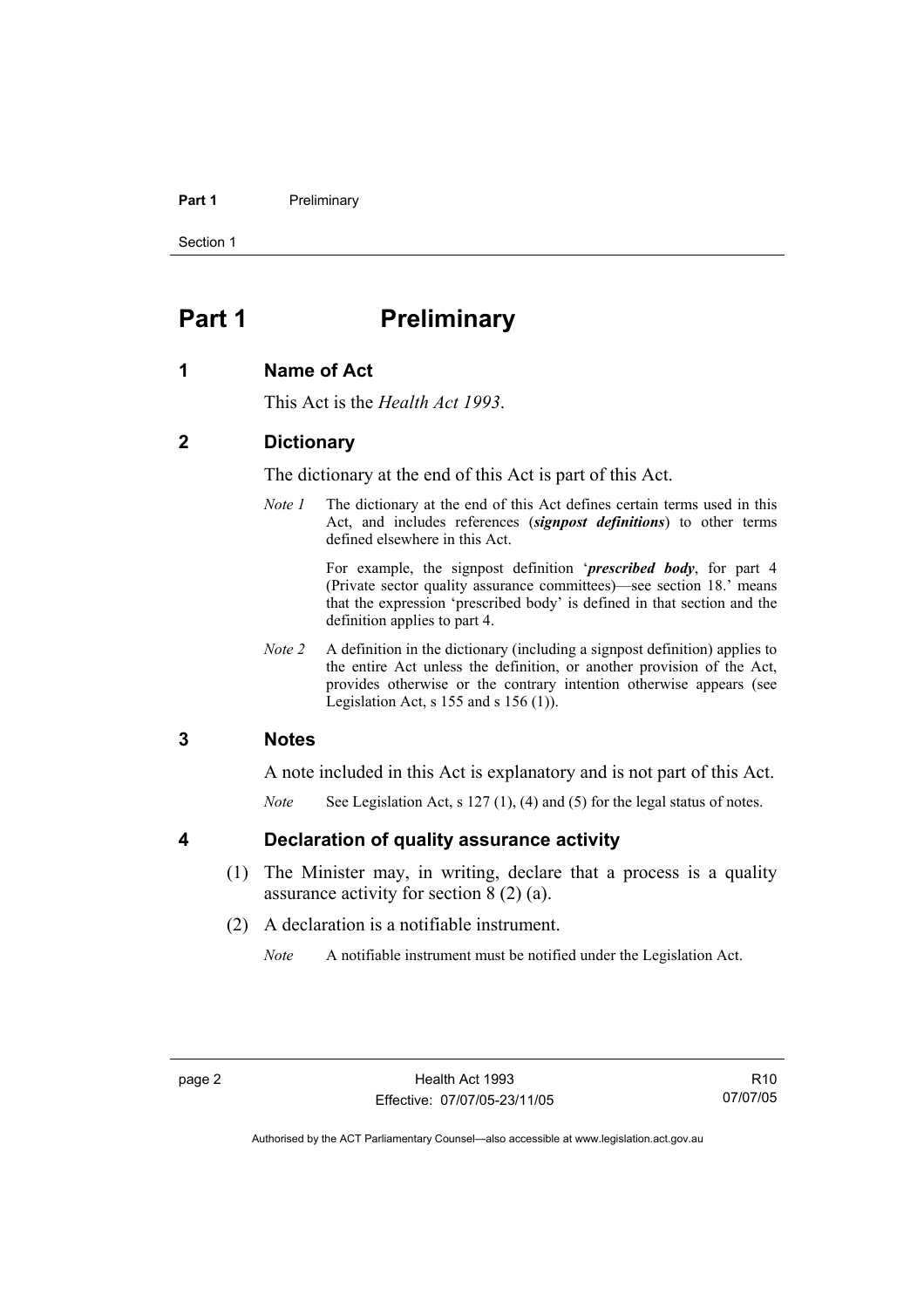## **Part 2 Health care principles**

## **5 Objectives**

In providing health services the Territory shall have regard to the following objectives:

- (a) to improve the efficiency, effectiveness and quality of health services;
- (b) to guarantee equitable access to and participation in health services and to ensure that language and cultural differences are not barriers to such access or participation;
- (c) to maintain a strong and viable public hospital system and a full range of community health services;
- (d) to support worker and community participation in the development of policies for the delivery of health services;
- (e) to ensure that the community is aware of the range of health services that is available and that patients have information that is sufficient to enable them to make informed choices;
- (f) to foster disease prevention and primary health care;
- (g) to cooperate with community groups in the provision of health services.

## **6 Medicare principles and commitments**

- (1) The following guidelines govern the delivery of public hospital services to eligible persons in the ACT:
	- *Note* The guidelines focus on the provision of public hospital services to eligible persons, but operate in an environment where eligible persons have the right to choose private health care in public and private hospitals supported by private health insurance.

page 3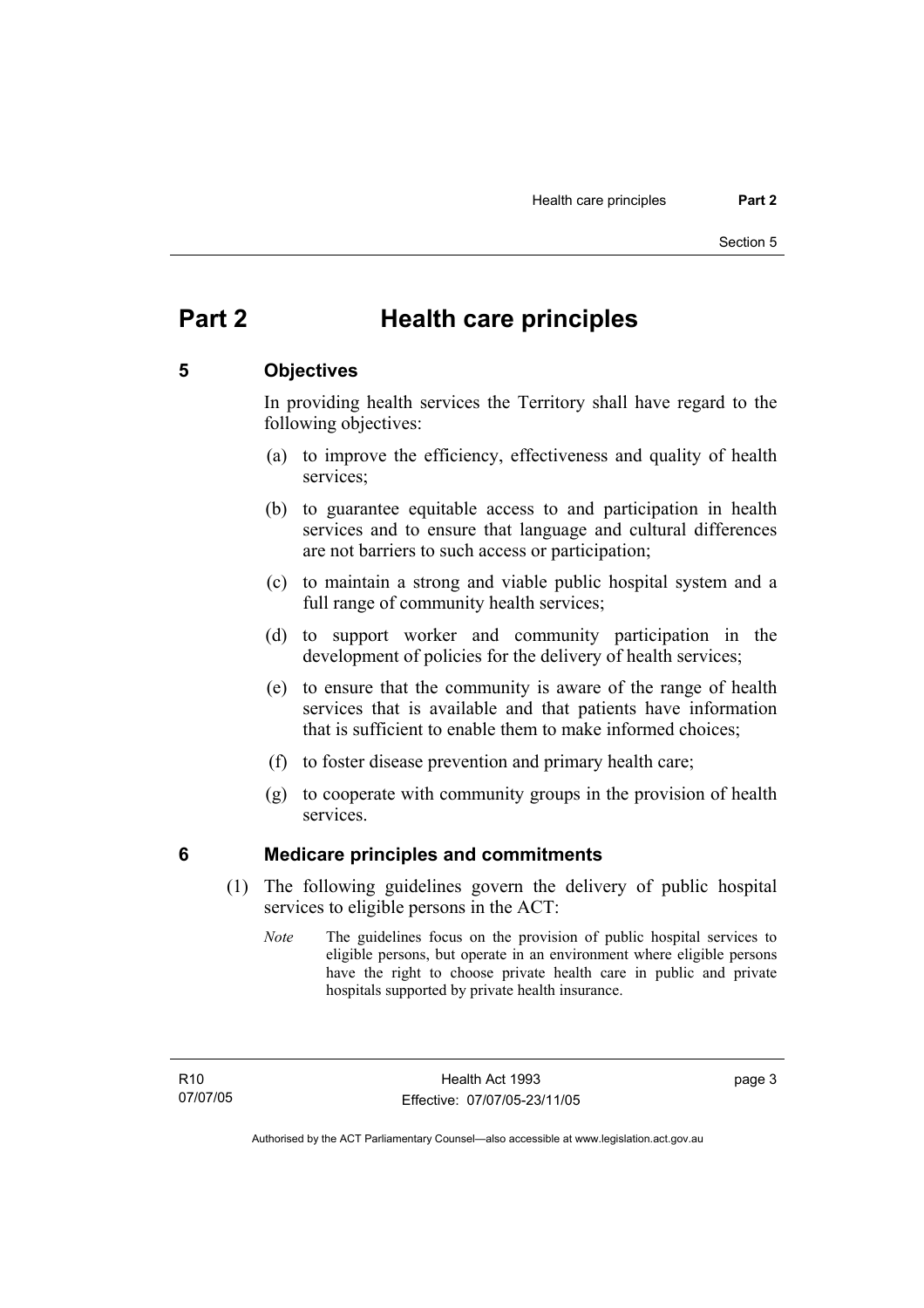#### **Part 2 Health care principles**

Section 6

- (a) eligible persons must be given the choice to receive public hospital services free of charge as public patients;
	- *Note 1* Hospital services include in-patient, outpatient, emergency services (including primary care where appropriate) and day patient services consistent with currently acceptable medical and health service standards.
	- *Note 2* At the time of admission to a hospital, or as soon as practicable after that, an eligible person will be required to elect or confirm whether he or she wishes to be treated as a public or private patient.
- (b) access to public hospital services is to be on the basis of clinical need;
	- *Note 1* None of the following factors are to be a determinant of an eligible person's priority for receiving hospital services:
		- (a) whether or not an eligible person has health insurance;
		- (b) an eligible person's financial status or place of residence;
		- (c) whether or not an eligible person intends to elect, or elects, to be treated as a public or private patient.
	- *Note 2* This guideline applies equally to waiting times for elective surgery.
- (c) to the maximum practicable extent, the Territory will ensure the provision of public hospital services equitably to all eligible persons, regardless of their geographical location;
	- *Note 1* This guideline does not require a local hospital to be equipped to provide eligible persons with every hospital service they may need.
	- *Note 2* In rural and remote areas, the Territory should ensure provision of reasonable public access to a basic range of hospital services that are in accord with clinical practices.
- (d) the Commonwealth and the Territory must make available information on the public hospital services eligible persons can expect to receive as public patients;
	- *Note 1* The joint Commonwealth/Territory development of a Public Patients Hospital Charter for the Territory will be a vehicle for the public dissemination of this information.
	- *Note 2* The Charter will set out the public hospital services available to public patients.

| page 4 | Health Act 1993              | R <sub>10</sub> |
|--------|------------------------------|-----------------|
|        | Effective: 07/07/05-23/11/05 | 07/07/05        |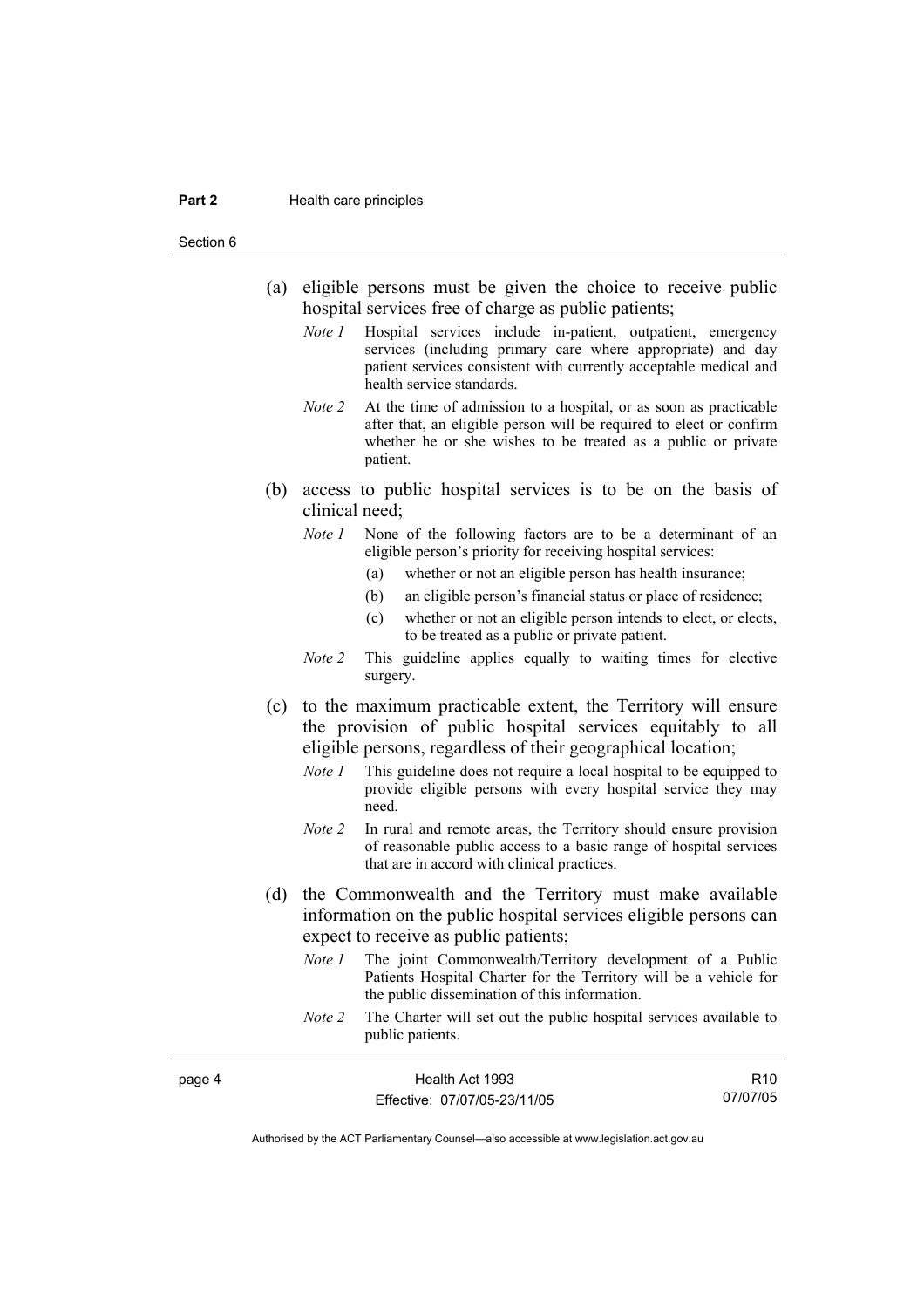- (e) the Commonwealth and the Territory are committed to making improvements in the efficiency, effectiveness and quality of hospital service delivery.
	- *Note* This includes a commitment to quality improvement, outcome measurement, management efficiency and effort to integrate the delivery of hospital and other health and community services.
- (2) A word or expression used in the *Medicare Agreements Act 1992* (Cwlth) has the same meaning in subsection (1).

## **7 Legal effect**

Nothing in this part is to be taken to create any legal rights not in existence before the enactment of this part or to affect any legal rights in existence before that enactment or that would, apart from this part, have come into existence after that enactment.

R10 07/07/05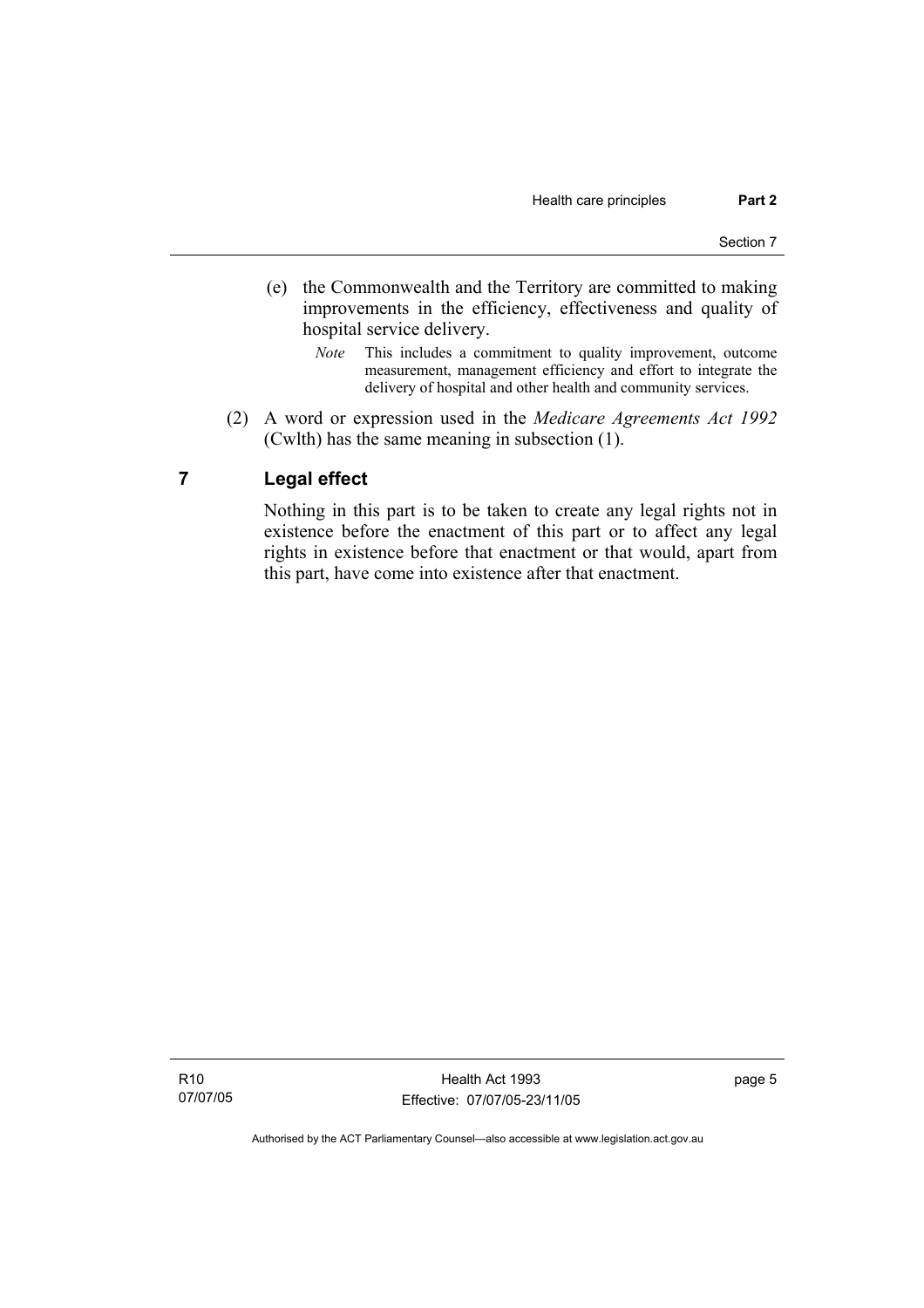## **Part 3 Public sector quality assurance committees**

## **Division 3.1 General**

## **8 Approval of public sector committees**

- (1) The Minister may, in writing, declare that a stated committee is established as an approved public sector quality assurance committee for a health facility or for a stated purpose.
- (2) A committee mentioned in subsection (1) may have all or any of the following functions decided by the Minister:
	- (a) to conduct quality assurance activities among health service providers for the purpose of assessing and evaluating the health services provided by the Territory, to report, and make recommendations, to the chief executive in relation to those services and to monitor the implementation of those recommendations;
	- (b) to conduct research or investigations into morbidity and mortality in the ACT and to report, and make recommendations, to the chief executive in relation to that research or those investigations;
	- (c) to investigate, assess, review and evaluate the clinical privileges provided to health service providers and to report, and make recommendations, to the chief executive in relation to whether those clinical privileges should be preserved, varied or withdrawn.
- (3) A declaration under subsection (1) is a notifiable instrument.
	- *Note* A notifiable instrument must be notified under the Legislation Act.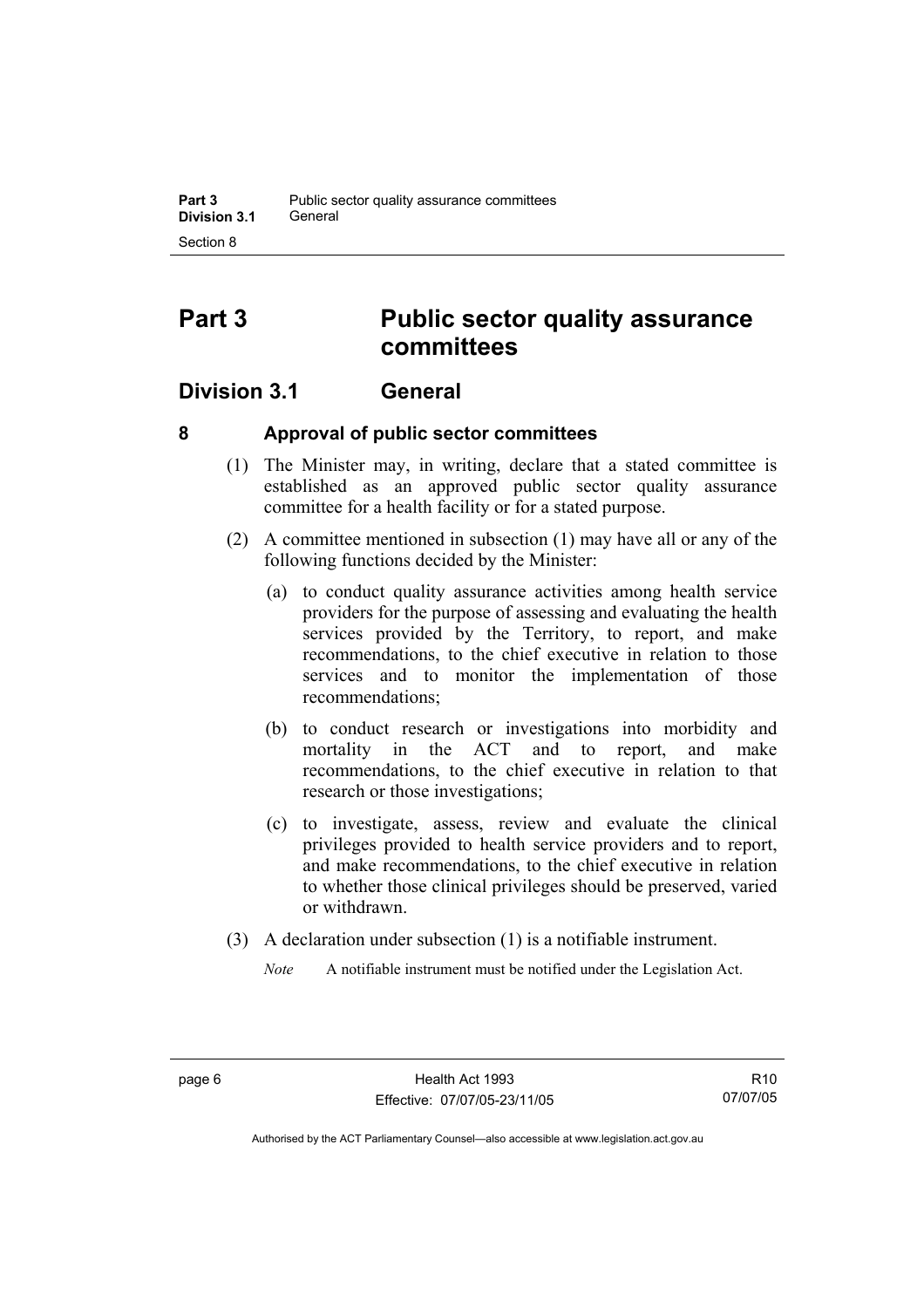## **9 Appointment of members**

- (1) If an approved public sector committee established under section 8 is established for a health facility, the chief executive (however described) of the health facility may appoint members of the committee.
- (2) If an approved public sector committee established under section 8 is established for a stated purpose, the chief executive may appoint members of the committee.
	- *Note 1* For the making of appointments generally, see Legislation Act, div 19.3.
	- *Note 2* A power to appoint a person to a position includes power to appoint a person to act in the position (see Legislation Act, s 209).

## **10 Procedure and conduct of matters**

- (1) The procedure of an approved public sector committee shall be as the committee determines.
- (2) An approved public sector committee may do whatever it considers necessary or expedient for the fair and expeditious conduct of a matter.
- (3) An approved public sector committee is to have regard to the rules of natural justice so far as they are relevant to the exercise of its functions.

## **11 Disclosure of interest**

- (1) A member of an approved public sector committee who has a direct or indirect personal or financial interest in a matter being considered or about to be considered by the committee shall, as soon as practicable after the relevant facts have come to the member's knowledge, disclose the nature of the interest to the committee.
- (2) A person acting under the direction of an approved public sector committee in relation to the exercise of its functions who has a direct or indirect personal or financial interest in a matter in relation

page 7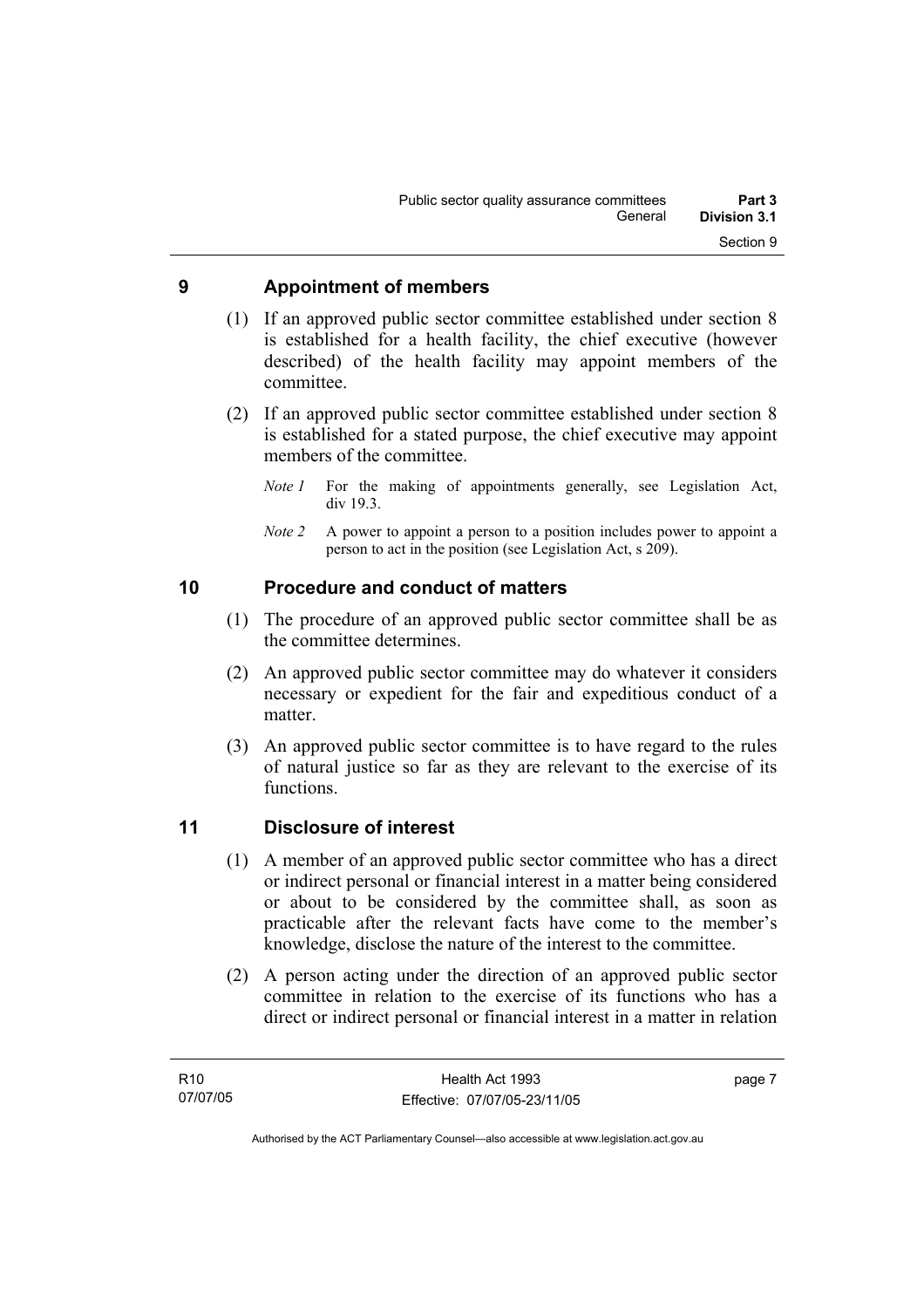to which he or she has been so directed to act shall, as soon as practicable after the relevant facts have come to the person's knowledge, disclose the nature of the interest to the committee.

## **12 Approval of Calvary Health Care ACT committees**

- (1) The Minister may, in writing, declare a committee appointed by the peak management body (however described) of Calvary Health Care ACT that corresponds to a committee of a kind mentioned in section 8 (2) (a), (b) or (c) to be an approved public sector quality assurance committee.
- (2) A declaration is a notifiable instrument.

*Note* A notifiable instrument must be notified under the Legislation Act.

## **Division 3.2 Confidentiality and evidentiary matters**

## **13 Nondisclosure of identity**

 (1) A member of an approved public sector committee shall not disclose the identity of a person to whom a health service was provided on behalf of the Territory without the written consent of that person.

Maximum penalty: 50 penalty units, imprisonment for 6 months or both.

 (2) Subsection (1) does not apply in relation to a disclosure made to a member of any approved public sector committee.

## **14 Admissibility of evidence**

- (1) The following are not admissible as evidence in proceedings before a court, tribunal, board or person:
	- (a) an oral statement made in proceedings before an approved public sector committee;

R10 07/07/05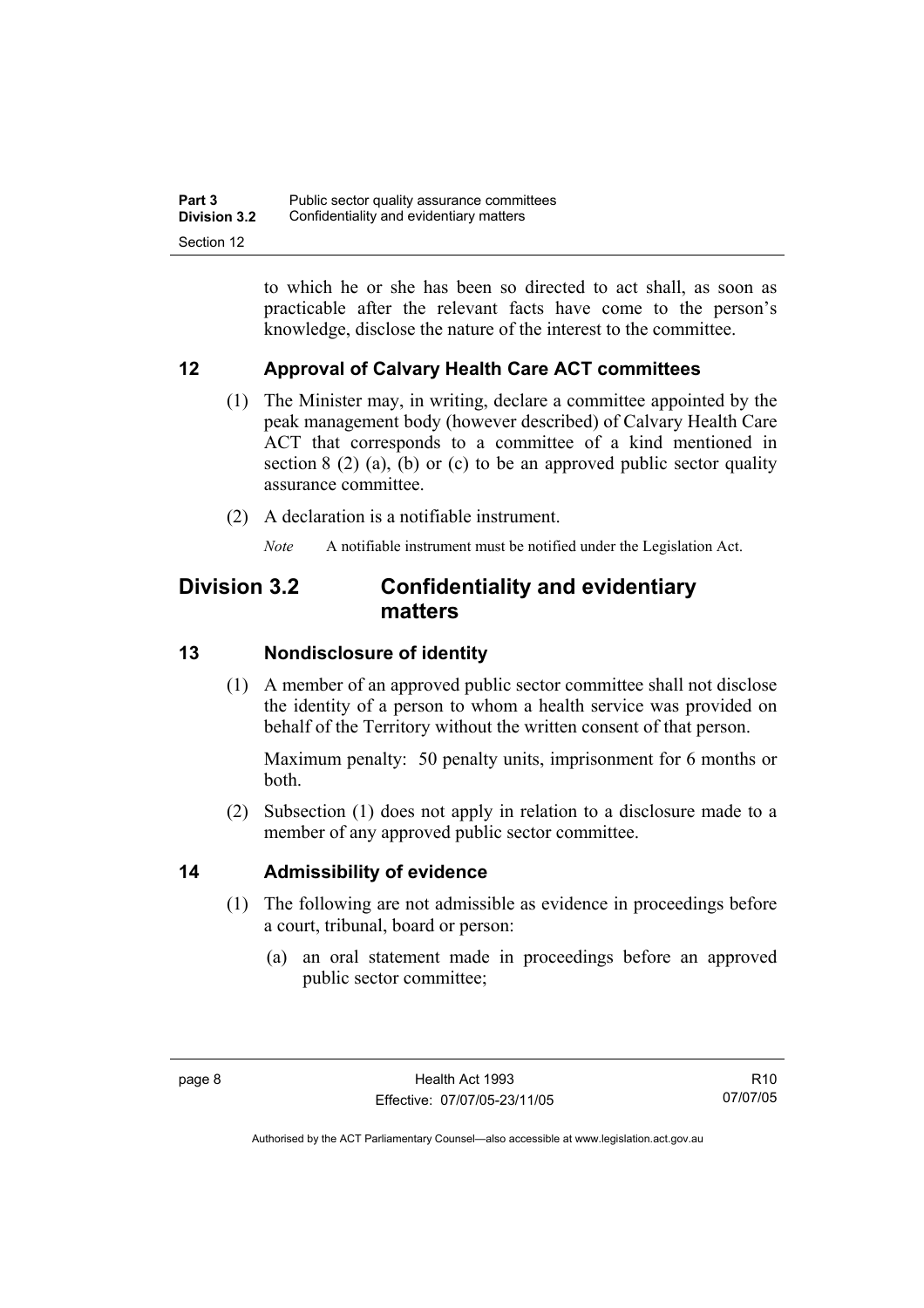- (b) a document produced to an approved public sector committee, to the extent that it was prepared solely for the purposes of the committee;
- (c) a document prepared by an approved public sector committee.
- (2) In this section:

*document* includes—

- (a) any part of a document; and
- (b) any copy, reproduction or duplicate of a document or of any part of a document; and
- (c) any part of such a copy, reproduction or duplicate.

## **15 Members not compellable**

A person who is or has been a member of an approved public sector committee is not compellable—

- (a) to produce before a court, tribunal, board or person any document in his or her possession or under his or her control that was created by, at the request of or solely for the purposes of such a committee; or
- (b) to divulge or communicate to a court, tribunal, board or person any matter or thing that came to the person's notice in his or her capacity as such a member.

## **16 Protection of members**

- (1) A person who is or has been a member of an approved public sector committee is not liable to an action or other proceeding for or in relation to an act done or omitted to be done in good faith in the exercise or purported exercise of any function given to the person in his or her capacity as such a member.
- (2) Without limiting subsection (1), a person who is or has been a member of an approved public sector committee has qualified privilege in proceedings for defamation in relation to—

| R10      | Health Act 1993              | page 9 |
|----------|------------------------------|--------|
| 07/07/05 | Effective: 07/07/05-23/11/05 |        |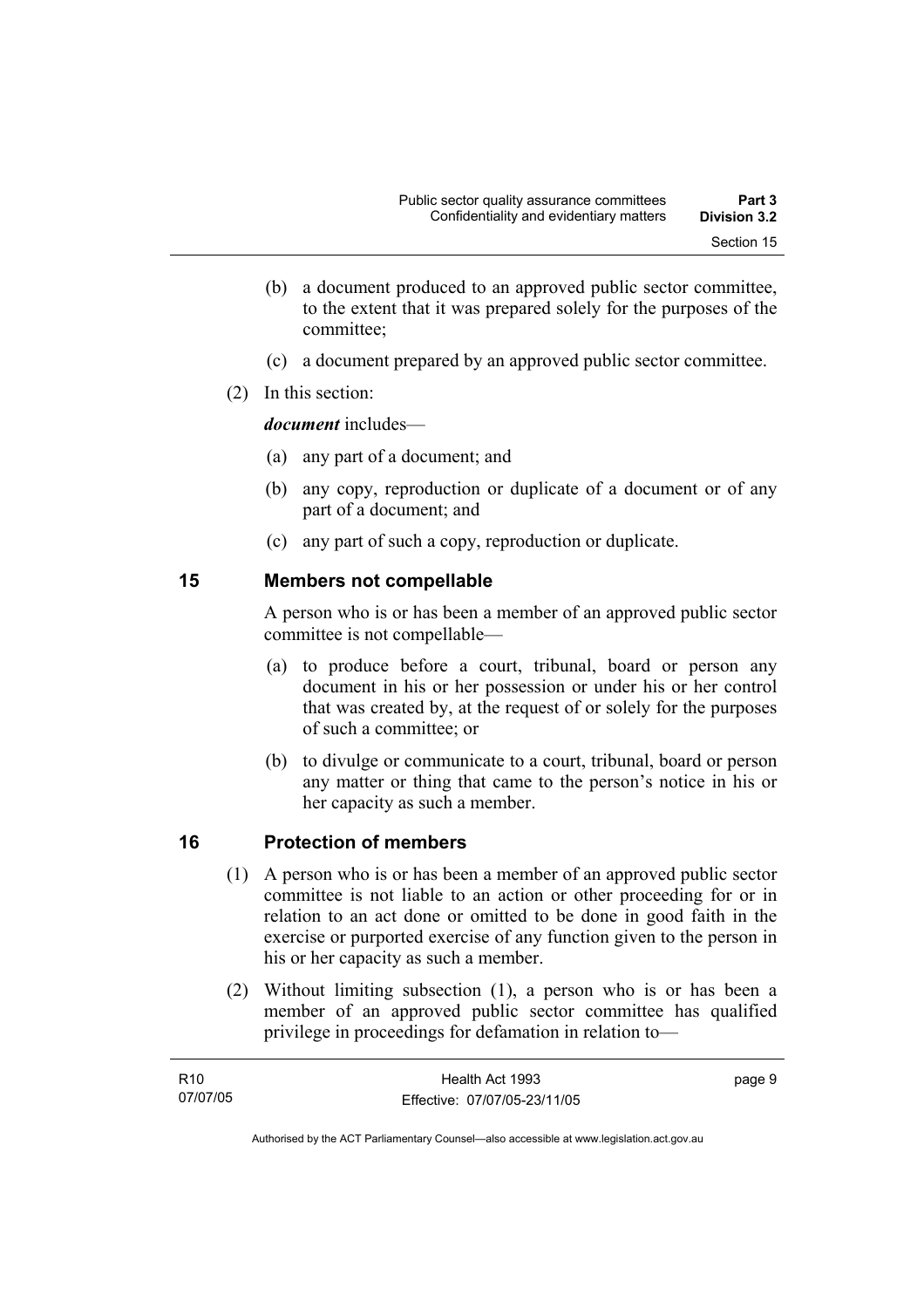- (a) any oral or written statement made by that person in the exercise of a function; or
- (b) the contents of a report or other information published by the committee.
- (3) A person who is or has been a member of an approved public sector committee is entitled to be indemnified by the Territory against any costs incurred by the person in contesting any action, claim or demand brought or made against the person in relation to any act done or omitted to be done in good faith by the person in the exercise or purported exercise of any function given to the person in his or her capacity as such a member.
- (4) Nothing in subsection (1) shall be taken to affect any liability that the Territory would, apart from that subsection, have in relation to an act or omission referred to in that subsection.

## **17 Protection of people assisting committee**

- (1) A person—
	- (a) who is acting or has acted under the direction of an approved public sector committee in relation to the exercise of its functions; and
	- (b) to whom no fee or reward has been paid or is payable for so acting;

is not liable to an action or other proceedings for or in relation to an act done or omitted to be done in good faith when acting, or purporting to act, under the direction of the committee.

- (2) Without limiting subsection (1), a person referred to in that subsection has qualified privilege in proceedings for defamation in relation to—
	- (a) any oral or written statement made by the person when acting, or purporting to act, under the direction of the committee; or

R10 07/07/05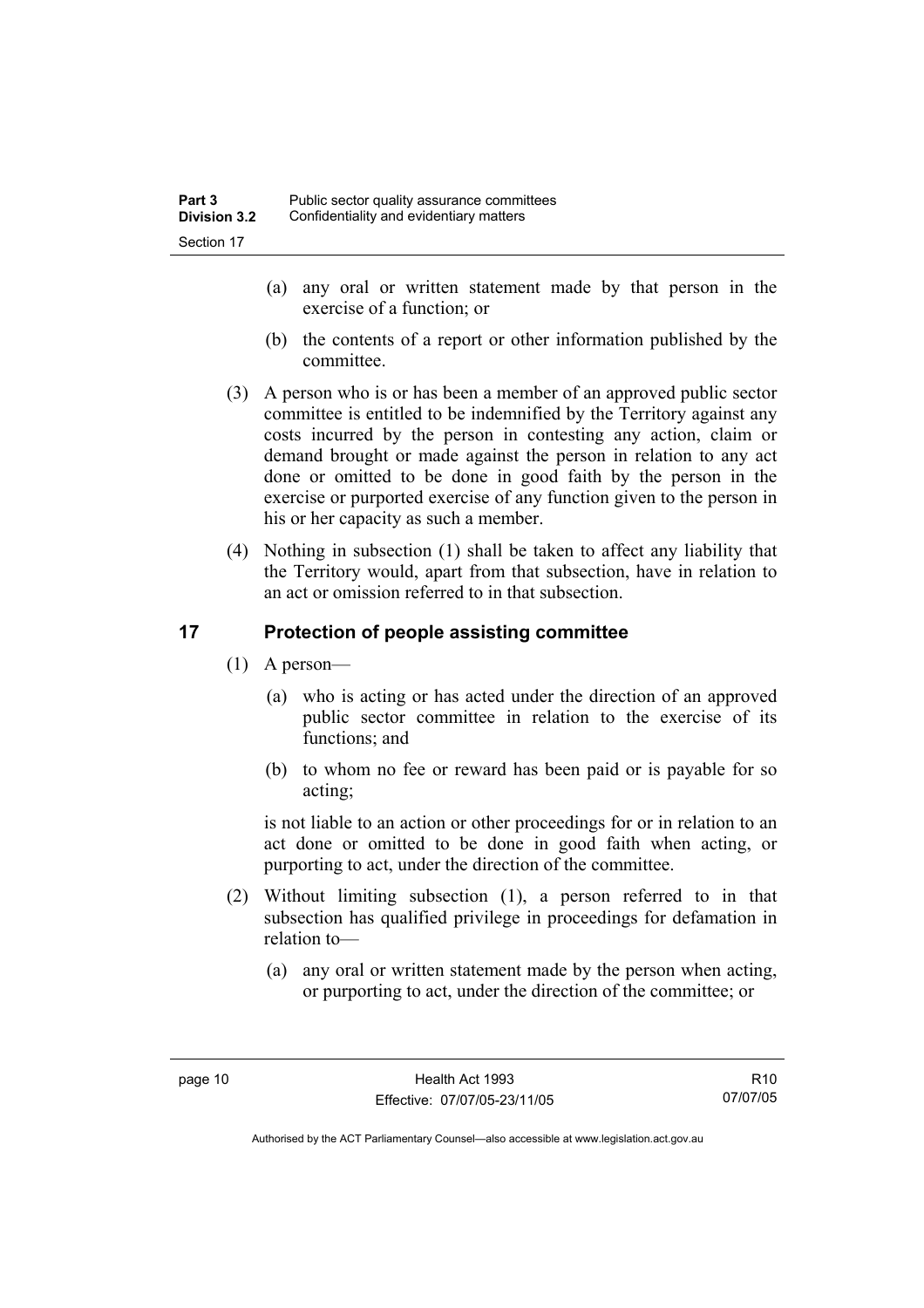- (b) the contents of a report or other information provided by the person to the committee.
- (3) A person referred to in subsection (1) is entitled to be indemnified by the Territory against any costs incurred by the person in contesting any action, claim or demand brought or made against the person in relation to any act done or omitted to be done in good faith by the person when acting, or purporting to act, under the direction of the committee.
- (4) Nothing in subsection (1) shall be taken to affect any liability that the Territory would, apart from that subsection, have in relation to an act or omission referred to in that subsection.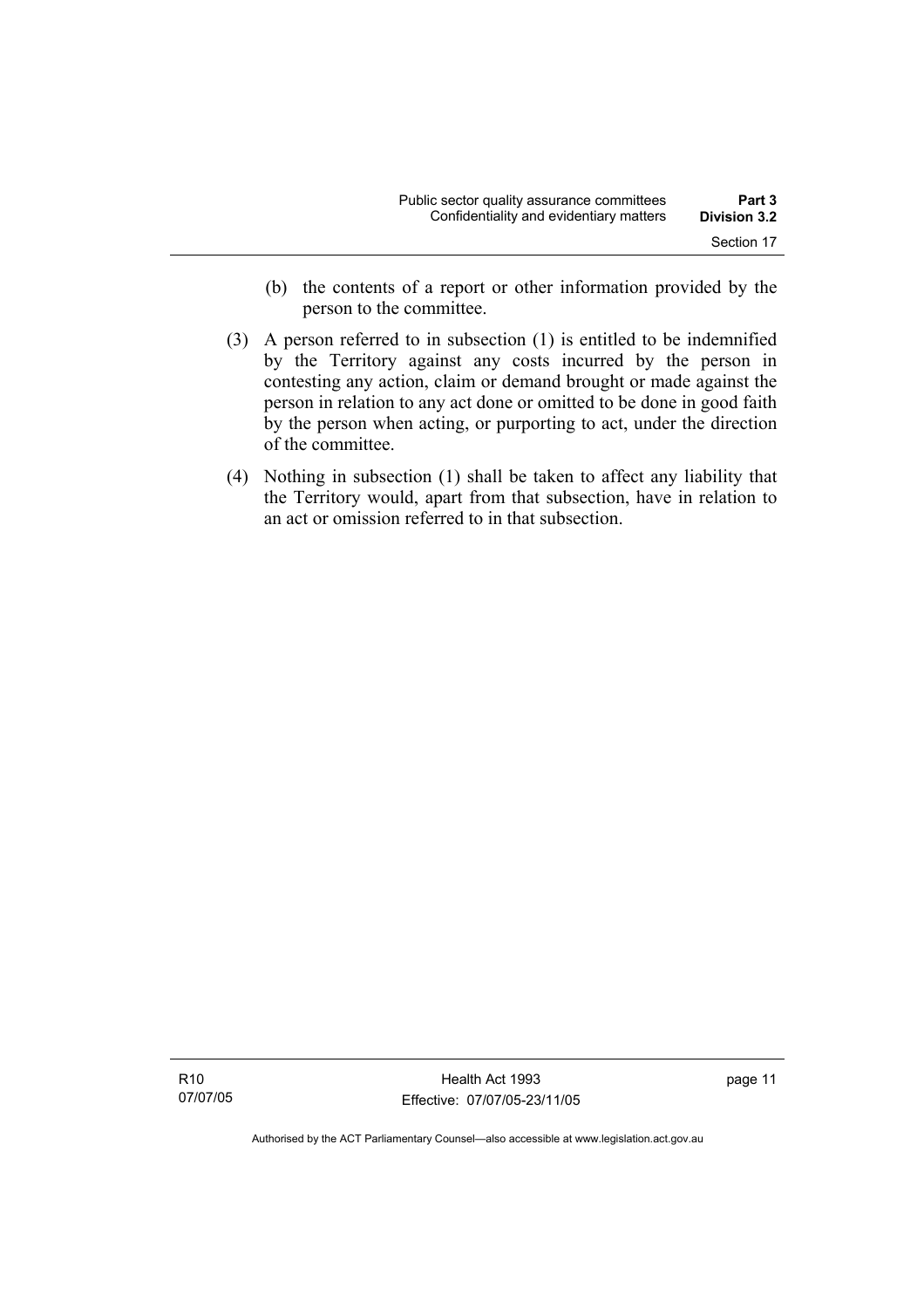## **Part 4 Private sector quality assurance committees**

## **Division 4.1 General**

## **18 Definitions for pt 4**

In this part:

*prescribed body* means—

- (a) a private hospital; or
- (b) a private day hospital facility.

*private day hospital facility* means premises where a person is admitted, for surgical or medical treatment, and discharged on the same day, but does not include a public or private hospital.

## **19 Committee to be approved**

- (1) The Minister may, on the written application of a prescribed body, declare in writing that a stated committee established by a prescribed body is an approved private sector quality assurance committee for this part.
- (2) The Minister shall not make a declaration under subsection (1) unless satisfied that—
	- (a) the committee is established by the relevant prescribed body in accordance with the rules or official procedures of the body; and
	- (b) the committee's functions are—
		- (i) to assess and evaluate the health services provided by the relevant prescribed body, to report and make recommendations to the body about those services and to monitor the implementation of its recommendations; or

R10 07/07/05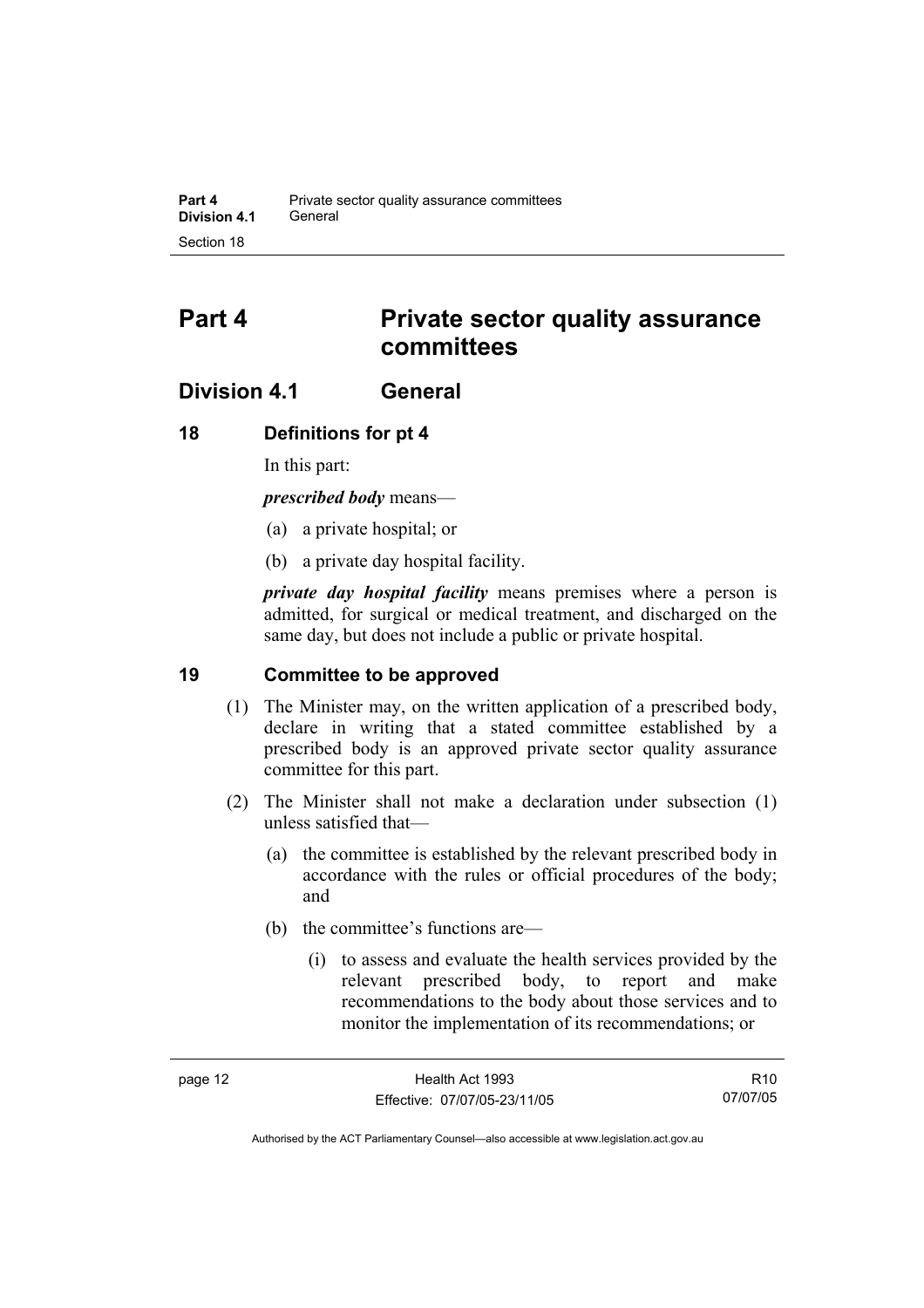- (ii) to conduct research or investigations into morbidity and mortality in the relevant prescribed body and to report and make recommendations to the body in relation to that research or those investigations; and
- (c) members of the committee will be appointed from time to time by the relevant prescribed body; and
- (d) the exercise of the committee's functions would be facilitated by the provision of immunities and protections afforded by this part; and
- (e) it is in the public interest to restrict the disclosure of information compiled by the committee in the exercise of its functions.
- (3) A declaration under subsection (1) is a notifiable instrument.

*Note* A notifiable instrument must be notified under the Legislation Act.

## **20 Procedure and conduct of matters**

- (1) The procedure of an approved private sector committee shall be as the committee determines.
- (2) An approved private sector committee may do whatever it considers necessary or expedient for the fair and expeditious conduct of a matter.
- (3) An approved private sector committee is to have regard to the rules of natural justice so far as they are relevant to the exercise of its functions.

## **21 Disclosure of interest**

 (1) A member of an approved private sector committee who has a direct or indirect personal or financial interest in a matter being considered or about to be considered by the committee shall, as soon as practicable after the relevant facts have come to the member's knowledge, disclose the nature of the interest to the committee.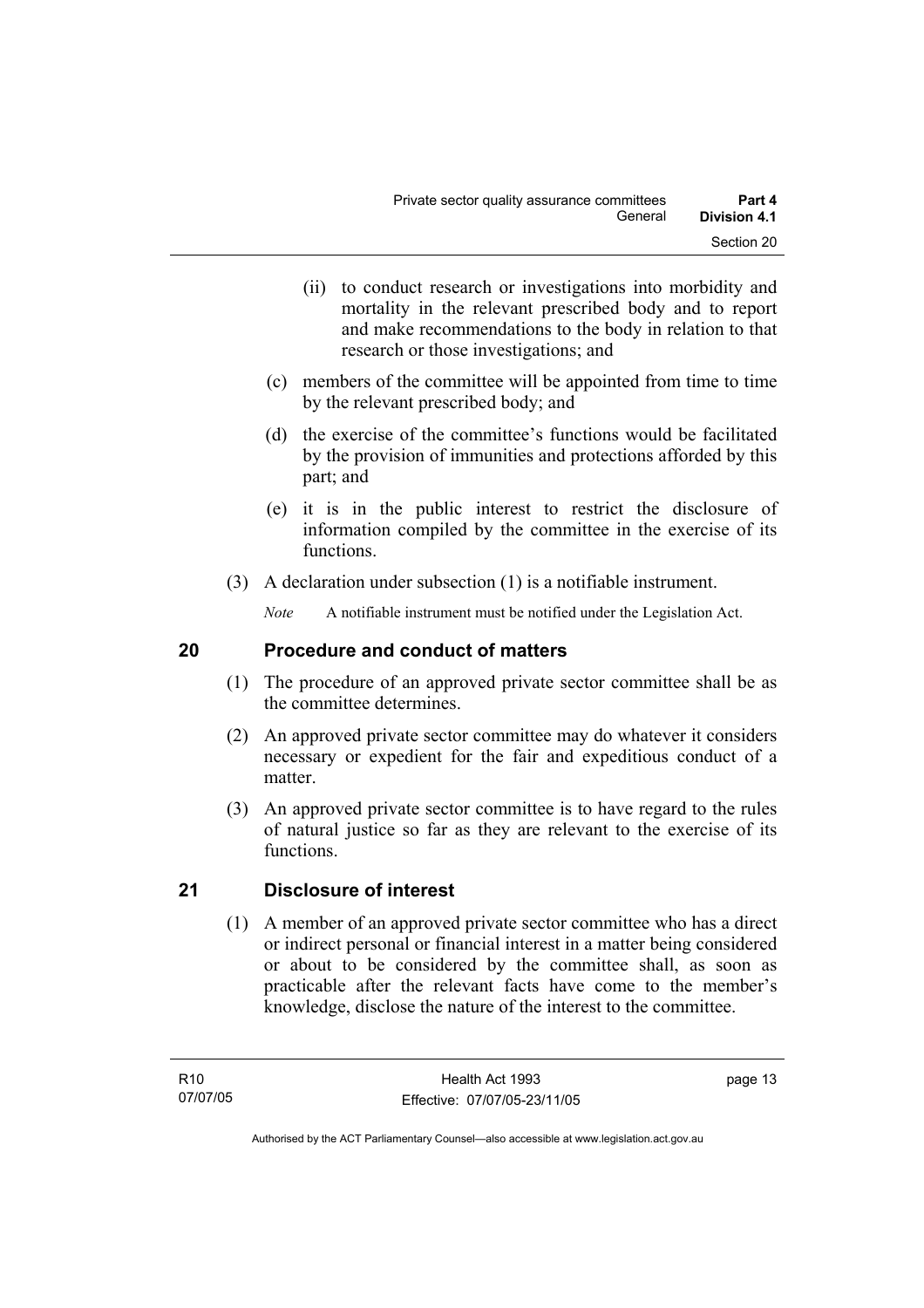| Part 4              | Private sector quality assurance committees |
|---------------------|---------------------------------------------|
| <b>Division 4.2</b> | Confidentiality and evidentiary matters     |
| Section 22          |                                             |

 (2) A person acting under the direction of an approved private sector committee in relation to the exercise of its functions who has a direct or indirect personal or financial interest in a matter in relation to which he or she has been so directed to act shall, as soon as practicable after the relevant facts have come to the person's knowledge, disclose the nature of the interest to the committee.

## **Division 4.2 Confidentiality and evidentiary matters**

## **22 Nondisclosure of identity**

A member of an approved private sector committee shall not disclose the identity of a person to whom a health service was provided by the prescribed body that established the committee without the written consent of that person.

Maximum penalty: 50 penalty units, imprisonment for 6 months or both.

## **23 Admissibility of evidence**

- (1) The following are not admissible as evidence in proceedings before a court, tribunal, board or person:
	- (a) an oral statement made in proceedings before an approved private sector committee;
	- (b) a document produced to an approved private sector committee, to the extent that it was prepared solely for the purposes of the committee;
	- (c) a document prepared by an approved private sector committee.
- (2) In this section:

*document* includes—

(a) any part of a document; and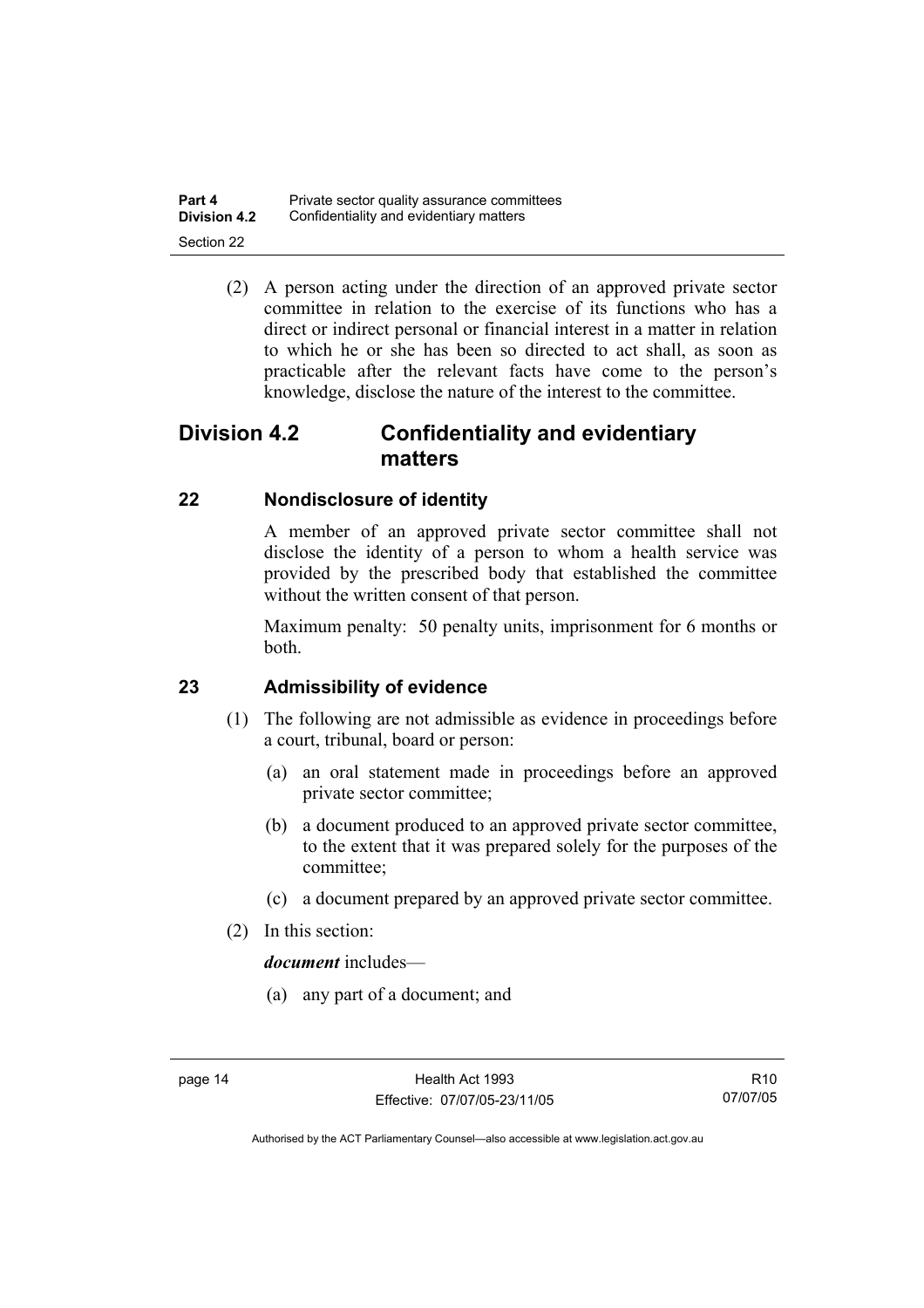- (b) any copy, reproduction or duplicate of a document or of any part of a document; and
- (c) any part of such a copy, reproduction or duplicate.

## **24 Members not compellable**

A person who is or has been a member of an approved private sector committee is not compellable—

- (a) to produce before a court, tribunal, board or person any document in his or her possession or under his or her control that was created by, or at the request of or solely for the purposes of, such a committee; or
- (b) to divulge or communicate to a court, tribunal, board or person any matter or thing that came to the person's notice in his or her capacity as such a member.

## **25 Protection of members**

- (1) A person who is or has been a member of an approved private sector committee is not liable to an action or other proceedings for or in relation to an act done or omitted to be done in good faith in the exercise or purported exercise of any function given to the person in his or her capacity as such a member.
- (2) Without limiting subsection (1), a person referred to in that subsection has qualified privilege in proceedings for defamation in relation to—
	- (a) any oral or written statement made by that person in the exercise of a function; or
	- (b) the contents of a report or other information published by the committee.
- (3) A person referred to in subsection (1) is entitled to be indemnified by the prescribed body that established the committee against any costs incurred by the person in contesting any action, claim or demand brought or made against the person in relation to any act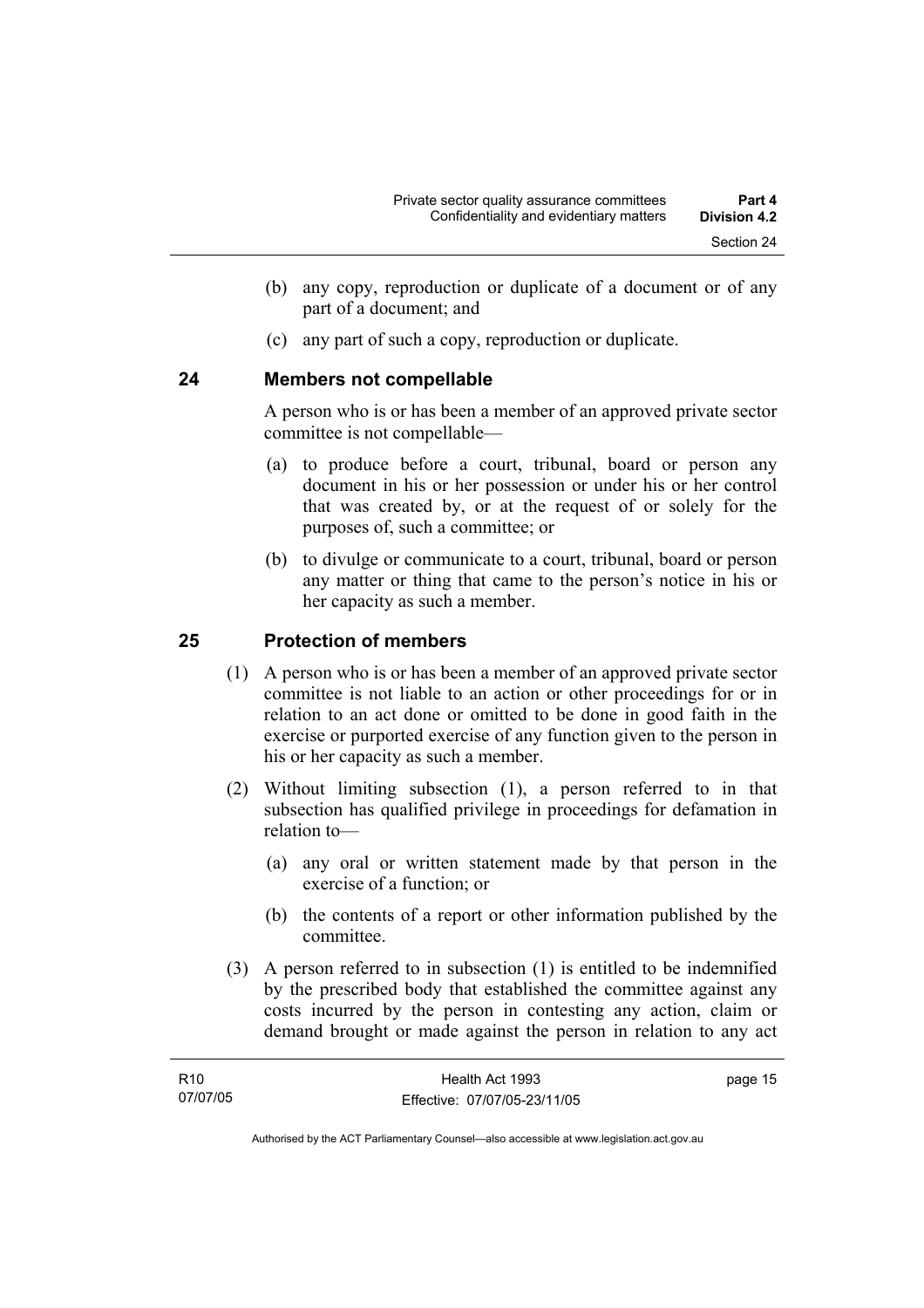| Part 4              | Private sector quality assurance committees |
|---------------------|---------------------------------------------|
| <b>Division 4.2</b> | Confidentiality and evidentiary matters     |
| Section 26          |                                             |

done or omitted to be done in good faith by the person in the exercise or purported exercise of any function given to the person in his or her capacity as such a member.

 (4) Nothing in subsection (1) shall be taken to affect any liability that the relevant prescribed body would, apart from that subsection, have in relation to an act or omission referred to in that subsection.

## **26 Protection of people assisting committee**

- (1) A person—
	- (a) who is acting or has acted under the direction of an approved private sector committee in relation to the exercise of its functions; and
	- (b) to whom no fee or reward has been paid or is payable for so acting;

is not liable to an action or other proceedings for or in relation to an act done or omitted to be done in good faith when acting, or purporting to act, under the direction of the committee.

- (2) Without limiting subsection (1), a person referred to in that subsection has qualified privilege in proceedings for defamation in relation to—
	- (a) any oral or written statement made by the person when acting, or purporting to act, under the direction of the committee; or
	- (b) the contents of a report or other information provided by the person to the committee.
- (3) A person referred to in subsection (1) is entitled to be indemnified by the prescribed body that established the committee against any costs incurred by the person in contesting any action, claim or demand brought or made against the person in relation to any act done or omitted to be done in good faith by the person when acting, or purporting to act, under the direction of the committee.

R10 07/07/05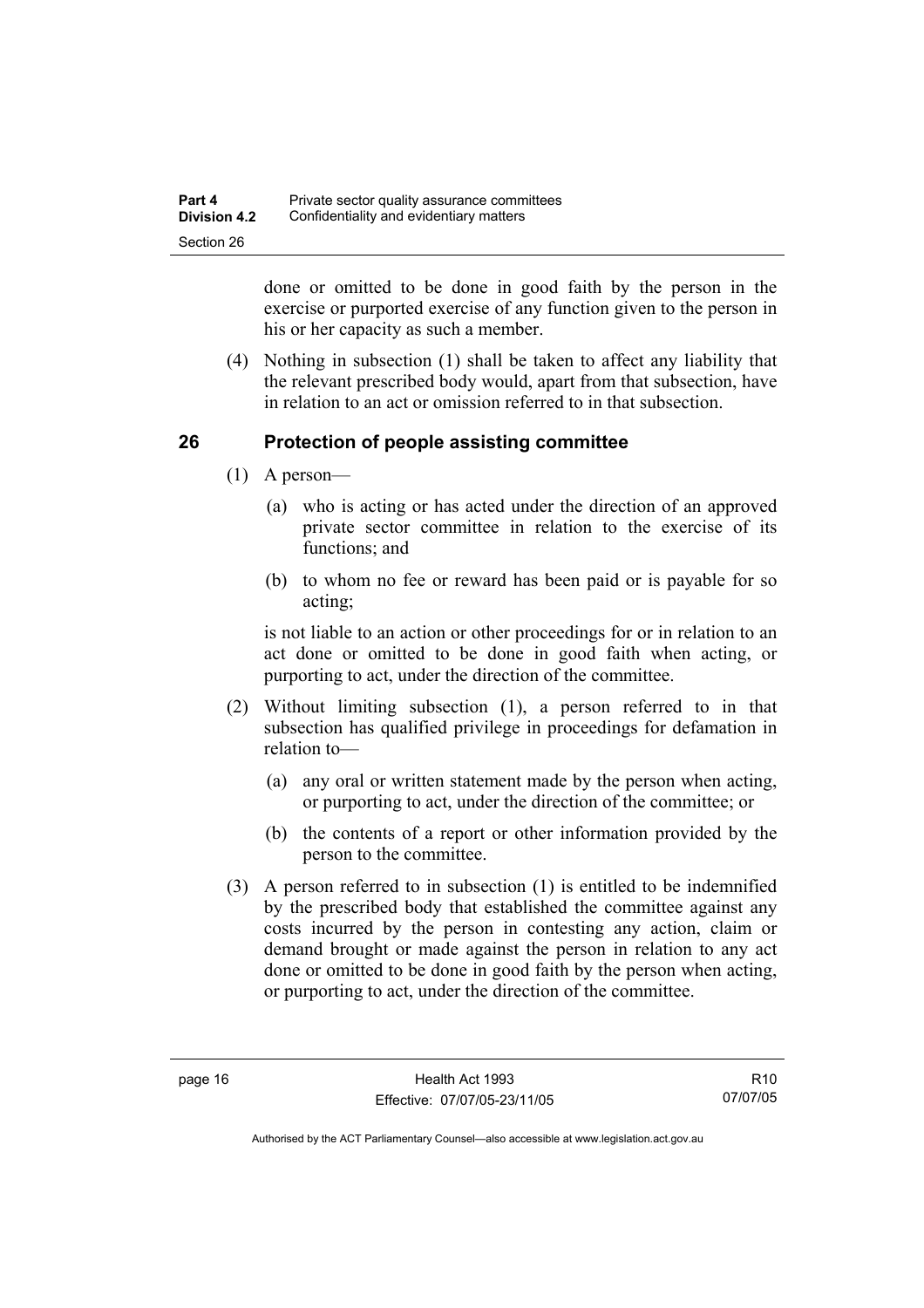| Private sector quality assurance committees | Part 4              |
|---------------------------------------------|---------------------|
| Confidentiality and evidentiary matters     | <b>Division 4.2</b> |
|                                             | Section 26          |

 (4) Nothing in subsection (1) shall be taken to affect any liability that the relevant prescribed body would, apart from that subsection, have in relation to an act or omission referred to in that subsection.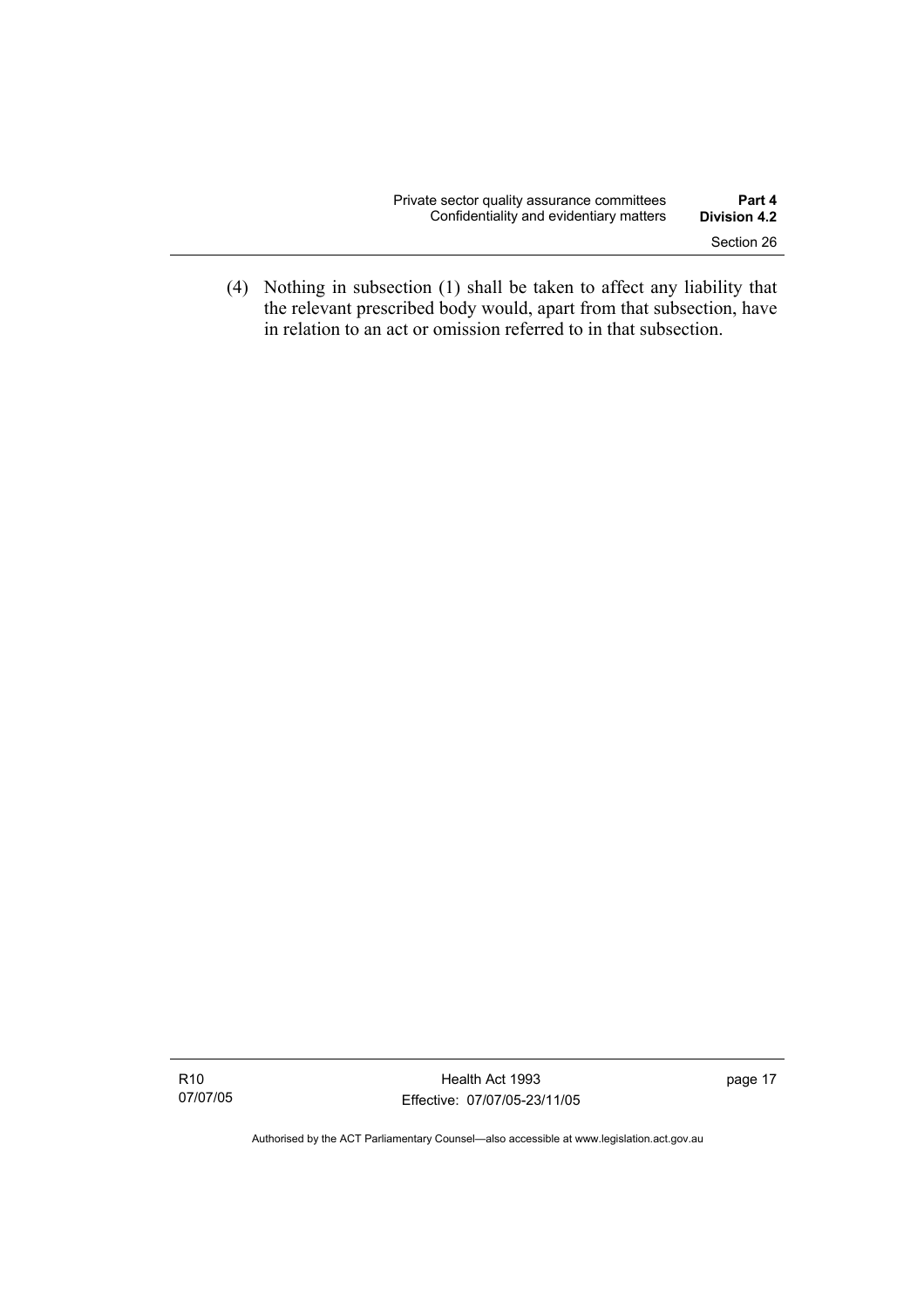### **Part 5 Clinical privileges**

Section 27

## **Part 5 Clinical privileges**

## **27 Interpretation for pt 5**

A reference in sections 28 (1) and (2) to the *chief executive* includes, if clinical privileges are provided, or a health service provider is engaged, by a Territory authority, a reference to the person having overall responsibility for the control of the facility in which the clinical privileges were provided or the health service provider was engaged.

## **28 Clinical privileges and engagements**

- (1) If an approved public sector committee makes a recommendation to the chief executive that the clinical privileges of a health service provider should be preserved, varied or withdrawn, the chief executive shall consider the committee's recommendation and may make a decision (whether or not in accordance with that recommendation)—
	- (a) preserving; or
	- (b) varying; or
	- (c) withdrawing;

those privileges.

- (2) If an approved public sector committee makes a recommendation to the chief executive that the engagement of a health service provider should be varied, suspended or terminated, the chief executive shall consider the committee's recommendation and may make a decision (whether or not in accordance with that recommendation)—
	- (a) varying the terms and conditions of the engagement; or
	- (b) suspending the engagement for the period the chief executive considers appropriate; or

R10 07/07/05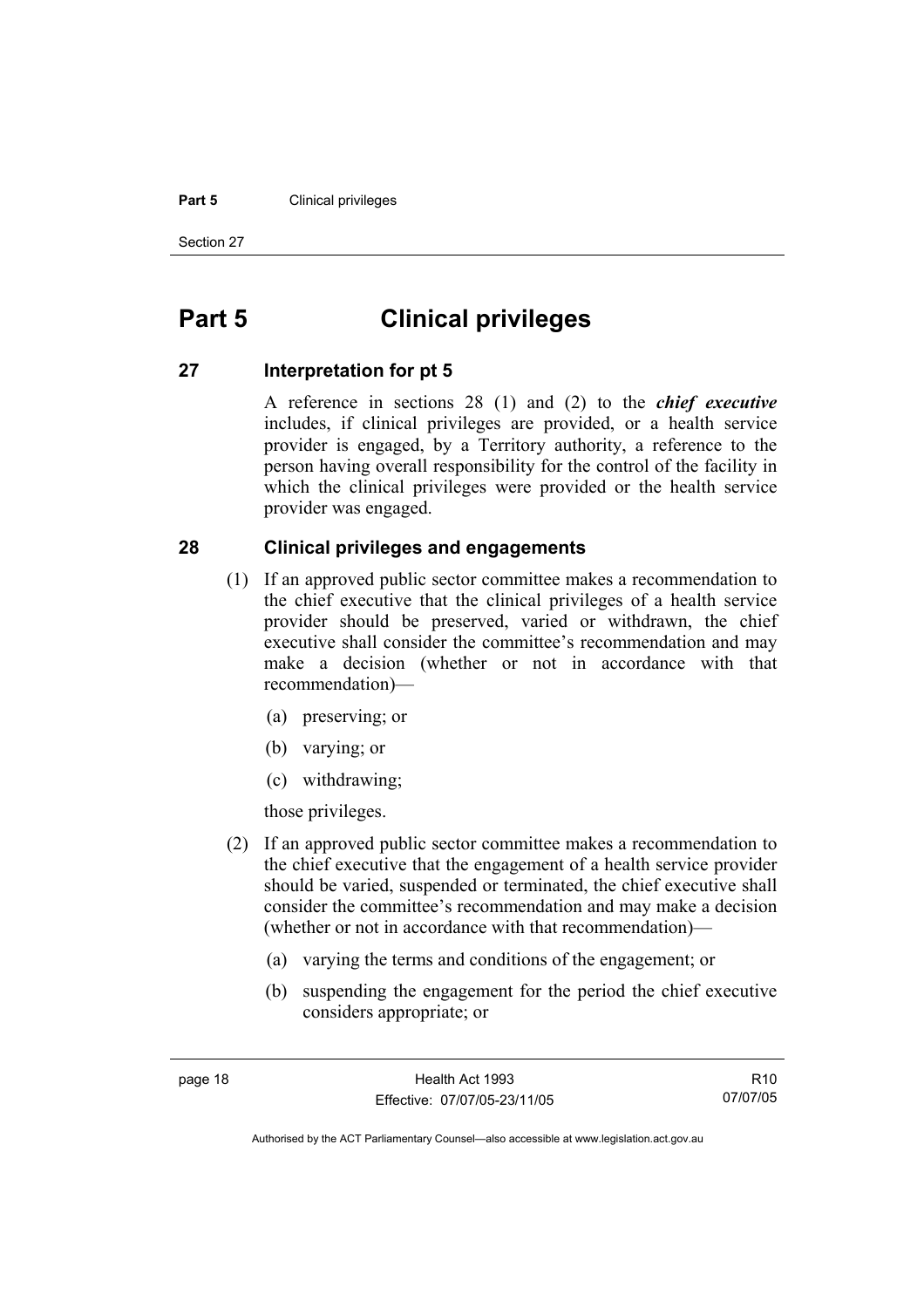(c) terminating the engagement.

## **29 Effect of variation etc**

- (1) A decision under section 28 takes effect—
	- (a) on the date specified in the notice under section 33 (1); or
	- (b) if a date is not so specified—on the day after the health service provider is given the notice.
- (2) An engagement—
	- (a) is suspended for the period specified in the notice under section 33 (1); and
	- (b) shall not be in force during the period for which it is suspended.

## **30 Application of pt 5 and 6**

This part and part 6 apply in relation to a health service provider notwithstanding any term or condition of the provider's engagement to the contrary.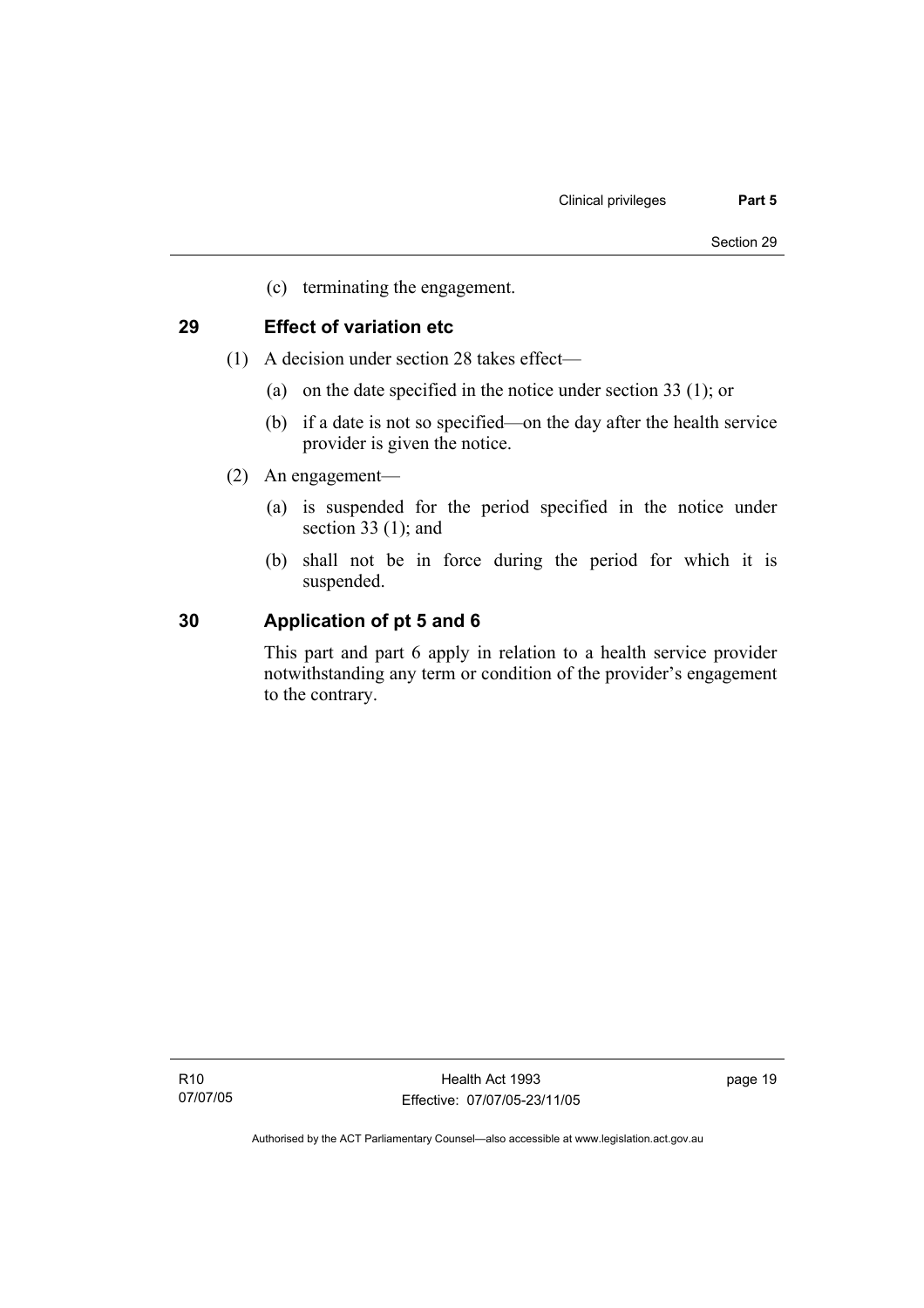#### **Part 5A** Abortions

Section 30A

## **Part 5A Abortions**

### **30A Meaning of** *abortion* **for pt 5A**

In this part:

*abortion* means causing a woman's miscarriage by:

- (a) administering a drug; or
- (b) using an instrument; or
- (c) any other means.

## **30B Only doctor may carry out abortion**

A person who is not a doctor must not carry out an abortion.

Maximum penalty: imprisonment for 5 years.

## **30C Abortion to be carried out in approved medical facility**

A person must not carry out an abortion except in a medical facility, or part of a medical facility, approved under section 30D (1).

Maximum penalty: 50 penalty units, imprisonment for 6 months or both.

### **30D Approval of facilities**

- (1) If a medical facility is suitable on medical grounds for carrying out abortions, the Minister may, in writing, approve the medical facility or an appropriate part of the medical facility.
- (2) An approval is a notifiable instrument.

*Note* A notifiable instrument must be notified under the *Legislation Act 2001*.

 (3) The Minister must not unreasonably refuse or delay a request for approval of a medical facility under subsection (1).

R10 07/07/05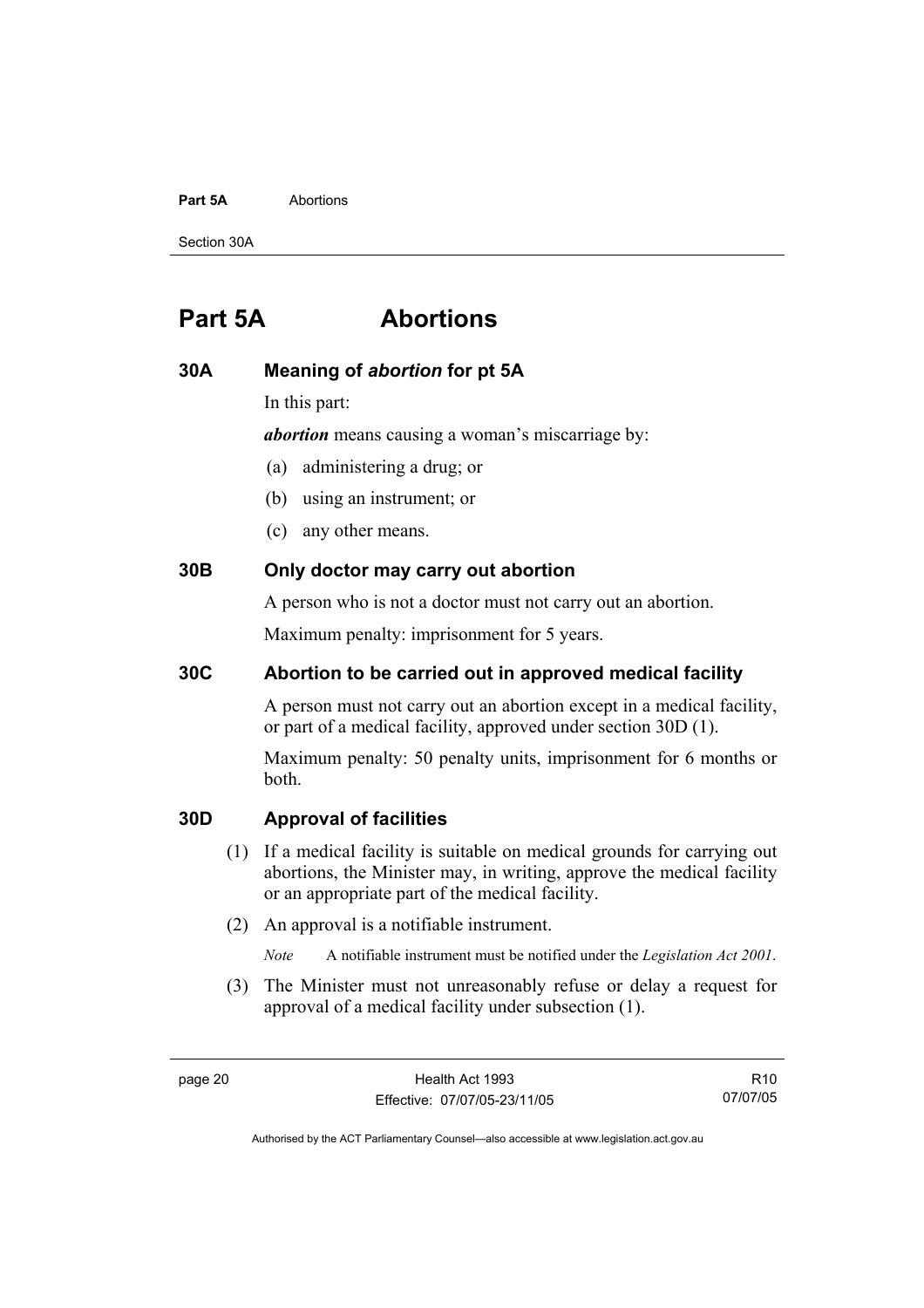## **30E No obligation to carry out abortion**

- (1) No-one is under a duty (by contract or by statutory or other legal requirement) to carry out or assist in carrying out an abortion.
- (2) A person is entitled to refuse to assist in carrying out an abortion.

R10 07/07/05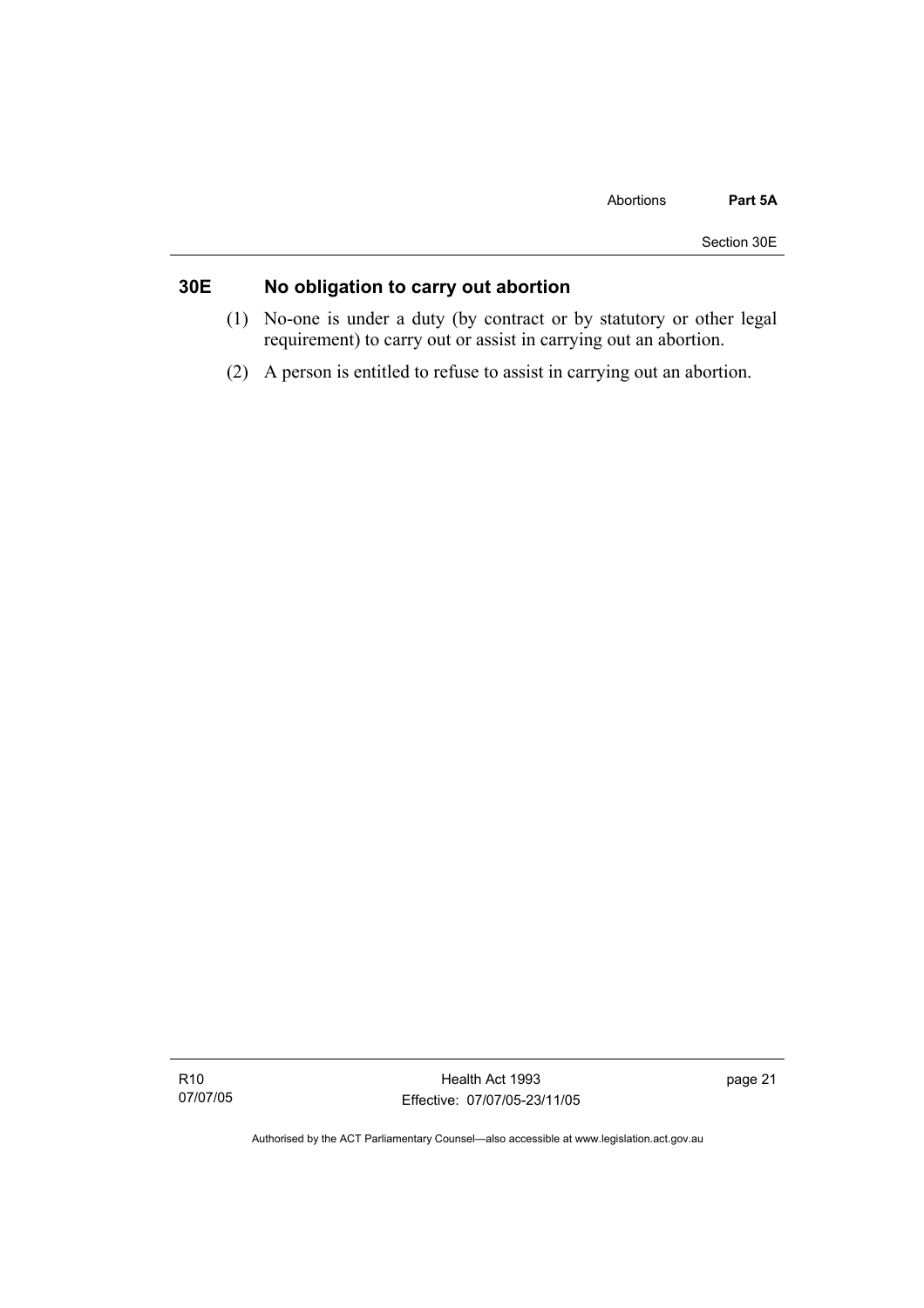#### **Part 6 Administrative review**

Section 31

## **Part 6 Administrative review**

### **31 Interpretation for pt 6**

A reference in this part to the *chief executive* includes, if clinical privileges are provided, or a health service provider is engaged, by a Territory authority, a reference to the person having overall responsibility for the control of the facility in which the clinical privileges were provided or the health service provider was engaged.

### **32 Review**

Application may be made to the administrative appeals tribunal for a review of the following decisions:

- (a) a decision of the Minister—
	- (i) refusing to make a declaration under section 19 (1); or
	- (ii) revoking a declaration made under section 19 (1);
- (b) a decision of the chief executive—
	- (i) varying or withdrawing the clinical privileges of a health service provider under section 28 (1); or
	- (ii) varying, suspending or terminating the engagement of a health service provider under section 28 (2).

## **33 Notification**

- (1) If the Minister makes a decision of a kind referred to in section 32 (a), the Minister shall give written notice of the decision to the prescribed body concerned.
- (2) If the chief executive makes a decision of a kind referred to in section 32 (b), the chief executive shall give written notice of the decision to the health service provider concerned.

R10 07/07/05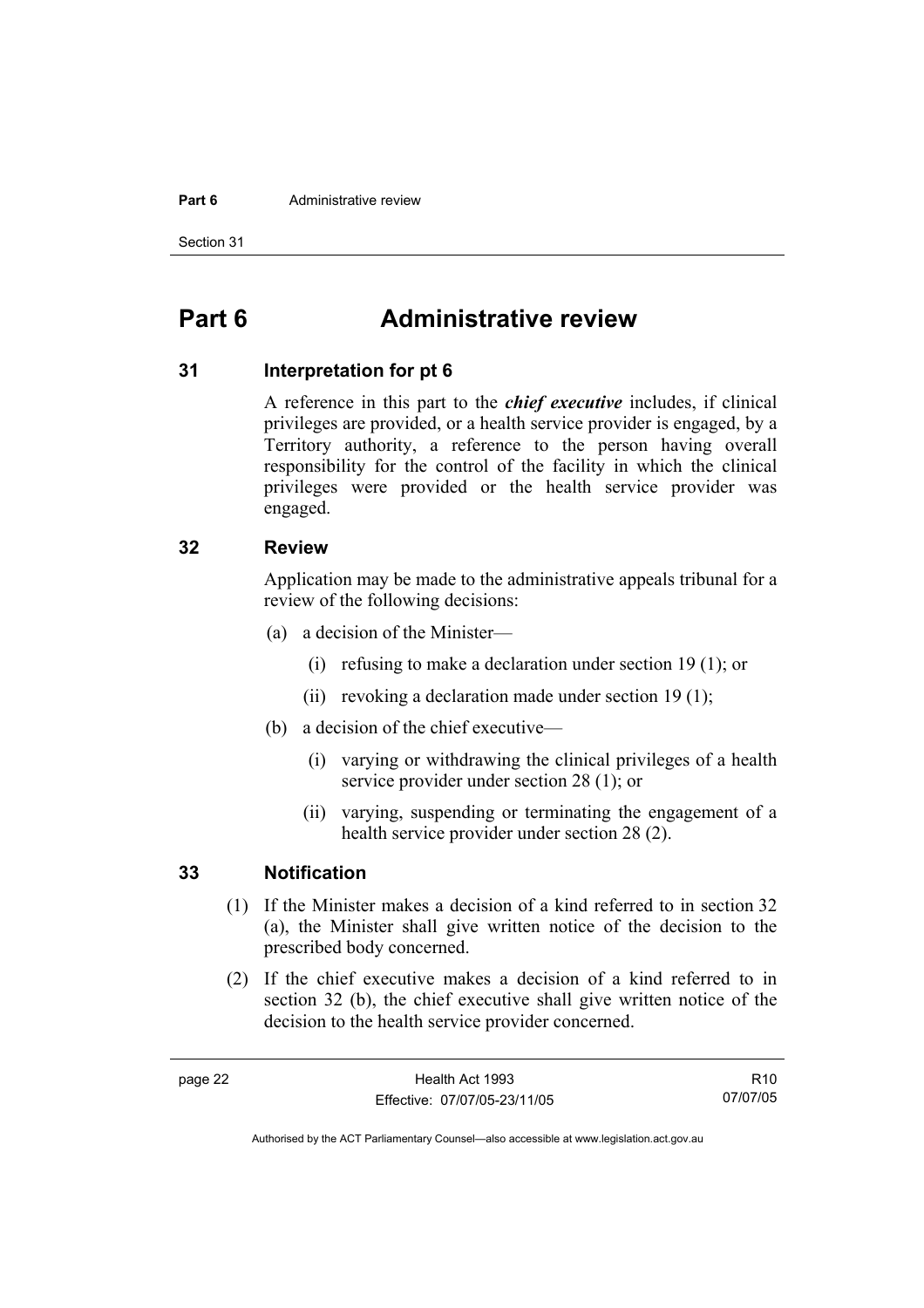Section 33

 (3) The notice shall be in accordance with the requirements of the code of practice in force under the *Administrative Appeals Tribunal Act 1989*, section 25B (1).

Health Act 1993 Effective: 07/07/05-23/11/05 page 23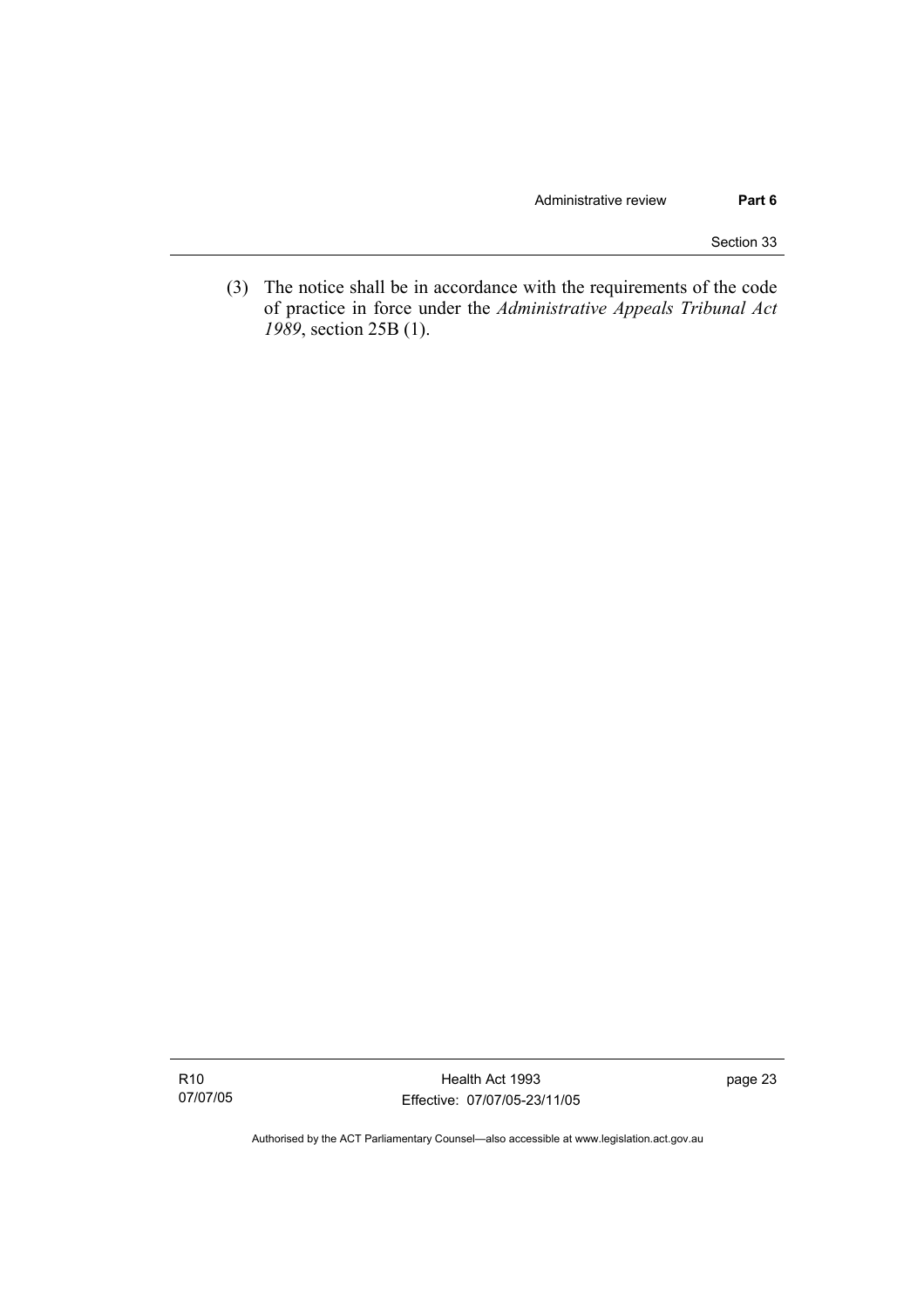### **Part 6A** VMO service contracts

Section 33A

## **Part 6A VMO service contracts**

### **33A Definitions for pt 6A**

In this part:

*authorised representative* means an entity authorised as a representative under section 33F.

*core conditions* means conditions determined under section 33C.

*entity* means a corporation or an unincorporated association.

*negotiating agent* means an entity approved as a negotiating agent under section 33E.

*negotiating period*—see section 33D (2).

*practice corporation*, of a VMO, means a corporation that is controlled or conducted by the VMO and by which the VMO conducts his or her practice as a doctor or dentist.

*service contract* means a contract for services, between the Territory and a VMO (or the VMO's practice corporation), under which the VMO is to provide health services to or for the Territory.

*VMO* (visiting medical officer) means a doctor or dentist who is engaged, or who the Territory proposes to engage, under a service contract.

## **33B Service contracts**

- (1) The Territory must not enter into a service contract unless it includes the core conditions that apply to the contract.
- (2) A service contract entered into in contravention of subsection (1) is void.

R10 07/07/05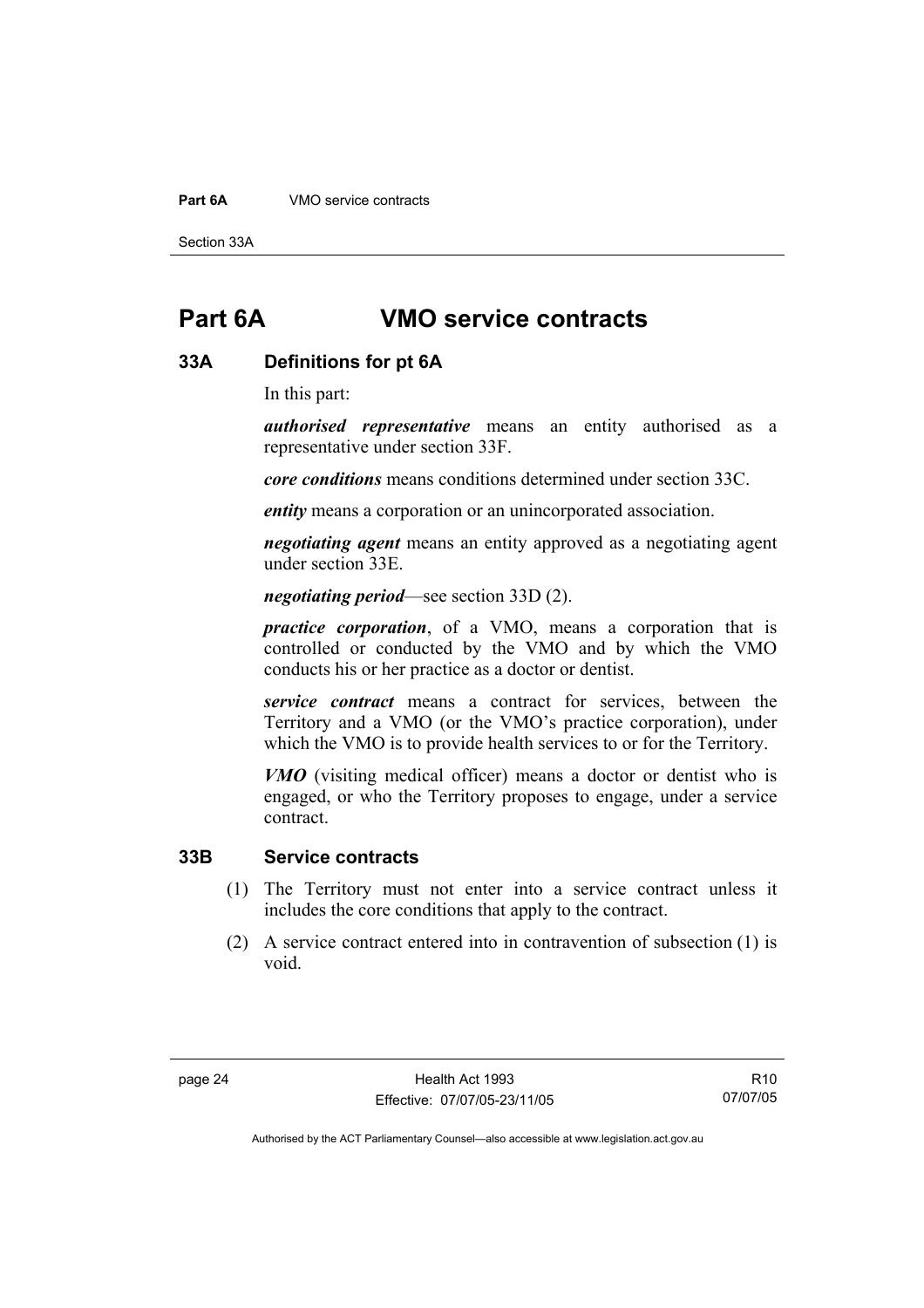(3) A condition of a service contract that is inconsistent with a core condition that applies to the contract is void to the extent of the inconsistency.

## **33C Core conditions**

- (1) The Minister may, in writing, determine core conditions for service contracts.
- (2) The Minister must not determine a condition as a core condition unless the condition has been—
	- (a) agreed in collective negotiations under section 33D; or
	- (b) decided by arbitration under section 33G.
- (3) A determination of core conditions is a notifiable instrument.

*Note* A notifiable instrument must be notified under the Legislation Act.

## **33D Collective negotiations**

- (1) The Territory may negotiate with a negotiating agent, or negotiating agents, to establish proposed core conditions for service contracts.
- (2) Before beginning collective negotiations, the Minister must determine a period (the *negotiating period*) for the negotiations.
- (3) A negotiating period determined after 31 December 2003 must not be shorter than 3 months unless the parties to the negotiations agree to a shorter negotiating period.
- (4) A determination of a negotiating period is a notifiable instrument.

*Note* A notifiable instrument must be notified under the Legislation Act.

## **33E Negotiating agents**

- (1) The Minister may, in writing, approve an entity as a negotiating agent.
- (2) The Minister must not approve an entity as a negotiating agent unless the Minister is satisfied that—

page 25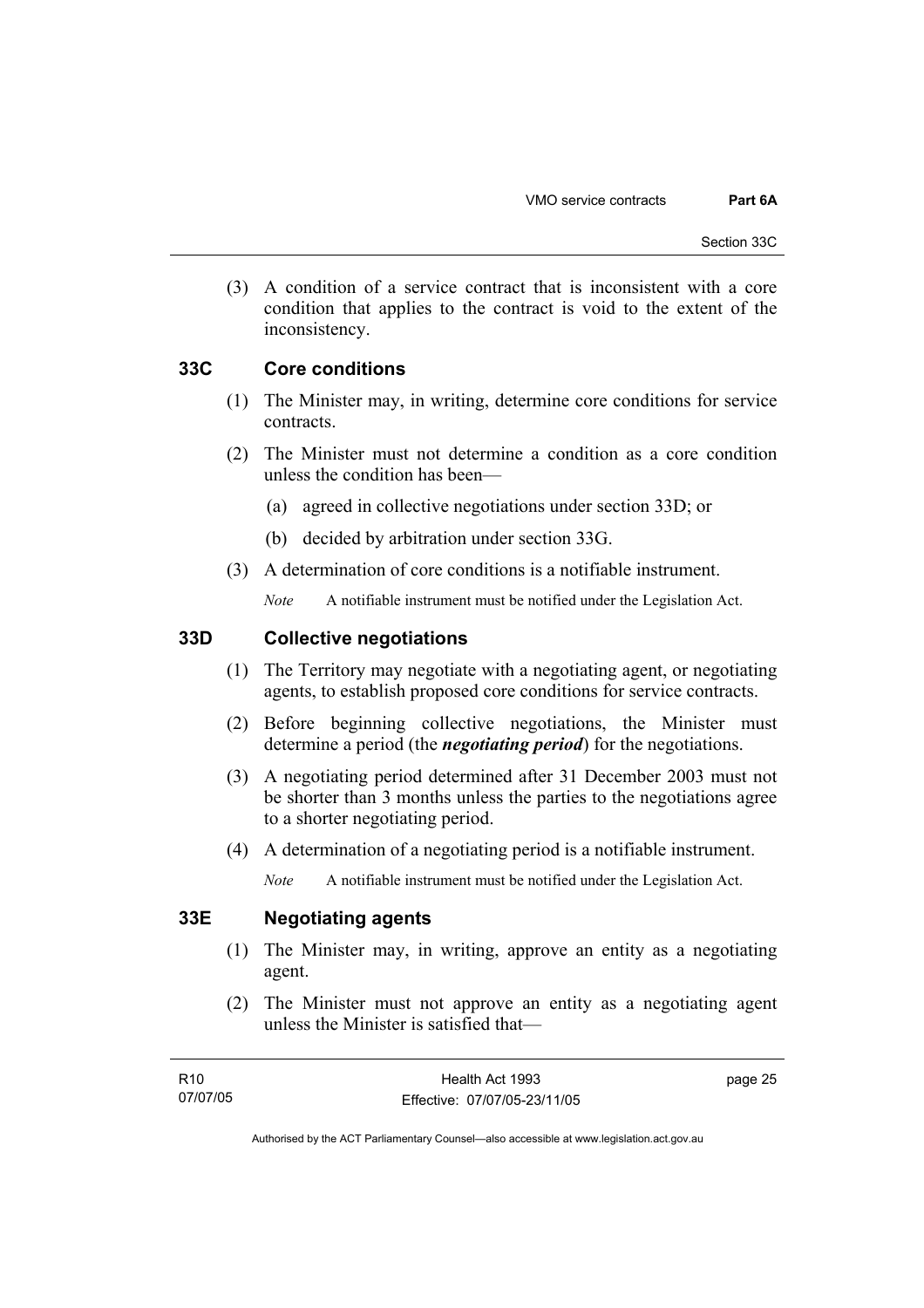#### **Part 6A** VMO service contracts

Section 33E

- (a) the entity is the authorised representative of at least 50 VMOs who, between them, belong to at least 3 of the following categories:
	- (i) physician;
	- (ii) surgeon;
	- (iii) obstetrician and gynaecologist;
	- (iv) anaesthetist;
	- (v) general practitioner or other doctor or dentist; and
- (b) the entity is not disqualified under subsection (3); and
- (c) the entity is otherwise suitable to be a negotiating agent having regard to anything that may reasonably influence that decision, including the following:
	- (i) any criminal or civil court proceedings in which the entity or an executive officer of the entity has been concerned in the previous 10 years;
	- (ii) any levy of execution against the entity or an executive officer of the entity that is not satisfied;
	- (iii) whether an executive officer of the entity has ceased to carry on business, or has been involved in the management of an entity that has ceased to carry on business, with the result that creditors were not fully paid or are unlikely to be fully paid;
- (3) For subsection (2) (b), an entity is disqualified if-
	- (a) the entity, or an executive officer of the entity, has been convicted, in the ACT or elsewhere, of—
		- (i) an offence punishable by imprisonment for longer than 1 year; or
		- (ii) an offence that involves dishonesty and is punishable by imprisonment for 3 months or longer; or

| page 26 | Health Act 1993              | R <sub>10</sub> |
|---------|------------------------------|-----------------|
|         | Effective: 07/07/05-23/11/05 | 07/07/05        |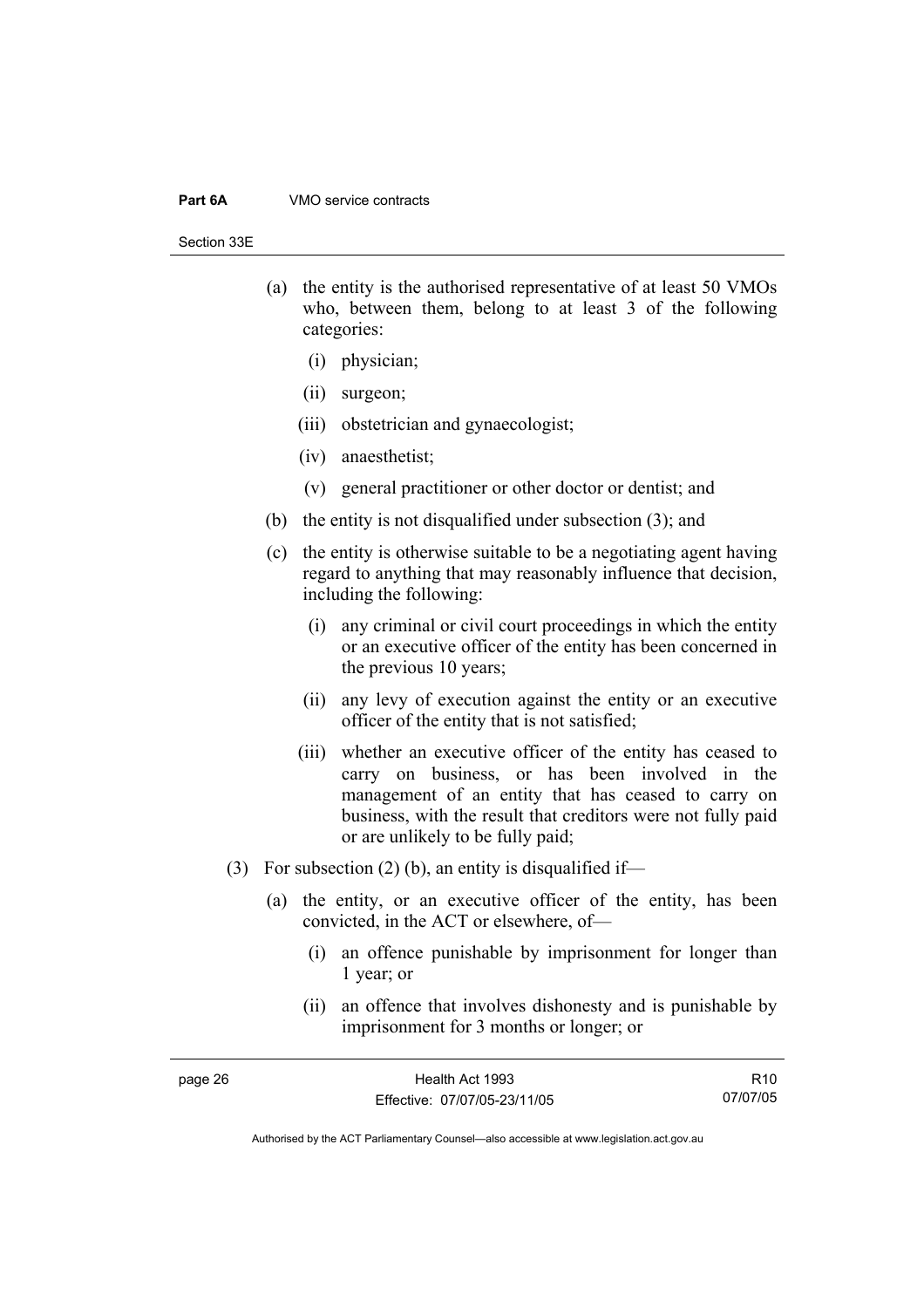- (b) the entity has a receiver, receiver and manager, or provisional liquidator appointed over part or all of its affairs, or is otherwise under external administration; or
- (c) the entity is insolvent, enters into voluntary administration or makes an arrangement with its creditors or takes the benefit of any law for the relief of insolvent debtors; or
- (d) any of the following apply to an executive officer of the entity:
	- (i) the executive officer has been disqualified under the Corporations Act from managing a corporation;
	- (ii) the executive officer is an undischarged bankrupt under the law of Australia or elsewhere;
	- (iii) the executive officer has executed a deed or arrangement under the *Bankruptcy Act 1966* (Cwlth) (or a similar law of an external Territory or foreign country) and the terms of the deed have not been fully complied with;
	- (iv) the executive officer's creditors have accepted a composition under that Act (or a similar law of an external Territory or foreign country) and final payment has not been made under the composition.
- (4) In this section:

*executive officer*, of an entity, means a person, by whatever name called, and whether or not the person is a director of the entity, who is concerned with or takes part in the management of the entity.

### **33F Authorised representatives**

- (1) A VMO may, in writing, authorise 1 entity to represent the VMO in collective negotiations under section 33D.
	- *Note* If a form is approved under s 37A for an authorisation, the form must be used.
- (2) The authorisation must nominate 1 of the categories mentioned in section 33E (2) (a) as the category to which the VMO belongs.

| R10      | Health Act 1993              | page 27 |
|----------|------------------------------|---------|
| 07/07/05 | Effective: 07/07/05-23/11/05 |         |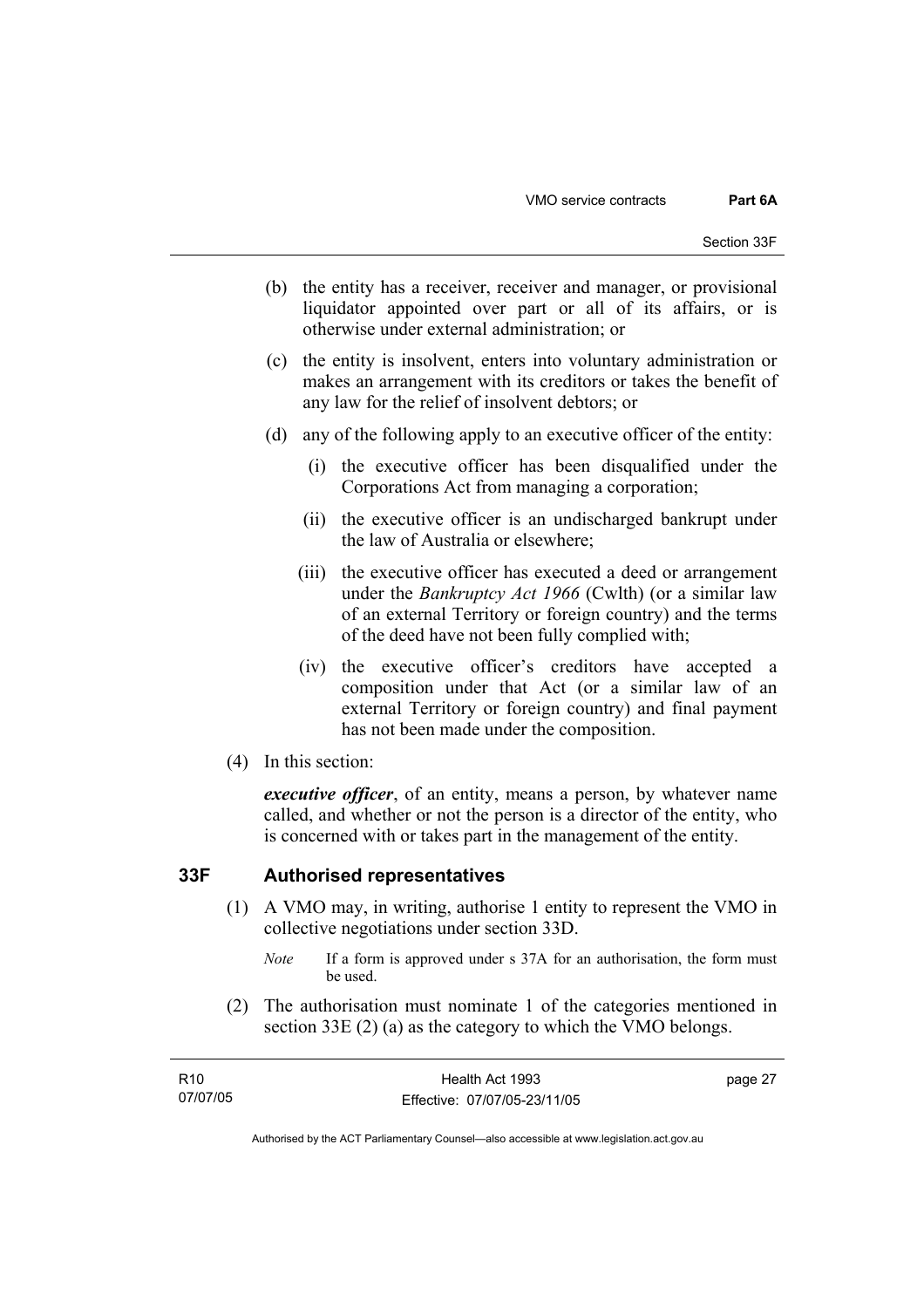#### **Part 6A** VMO service contracts

Section 33G

## **33G Arbitration**

- (1) This section applies if agreement is not reached in collective negotiations between the Territory and a negotiating agent or negotiating agents in relation to a matter before the end of the negotiating period.
- (2) Unless resolved by mediation beforehand, the matter must be decided by arbitration.
- (3) The arbitration must be conducted under the *Commercial Arbitration Act 1986* and in accordance with principles and rules determined, in writing, by the Minister.
- (4) That Act applies to the arbitration as if the determined principles and rules were an arbitration agreement between the Territory and the negotiating agent or negotiating agents.
- (5) The principles and rules—
	- (a) must be determined by the Minister having regard to the objective of improving the efficiency, effectiveness and quality of health services, and other public interest considerations; and
	- (b) must include a requirement that the arbitrator has appropriate experience, including in determining industrial awards; and
	- (c) must be fair and reasonable.
- (6) A determination of principles and rules for arbitration is a notifiable instrument.

*Note* A notifiable instrument must be notified under the Legislation Act.

### **33H Trade Practices Act authorisation**

For the *Trade Practices Act 1974* (Cwlth) and the Competition Code of the ACT, the following are authorised:

 (a) collective negotiations between the Territory and an approved negotiating agent, or approved negotiating agents, under this part;

R10 07/07/05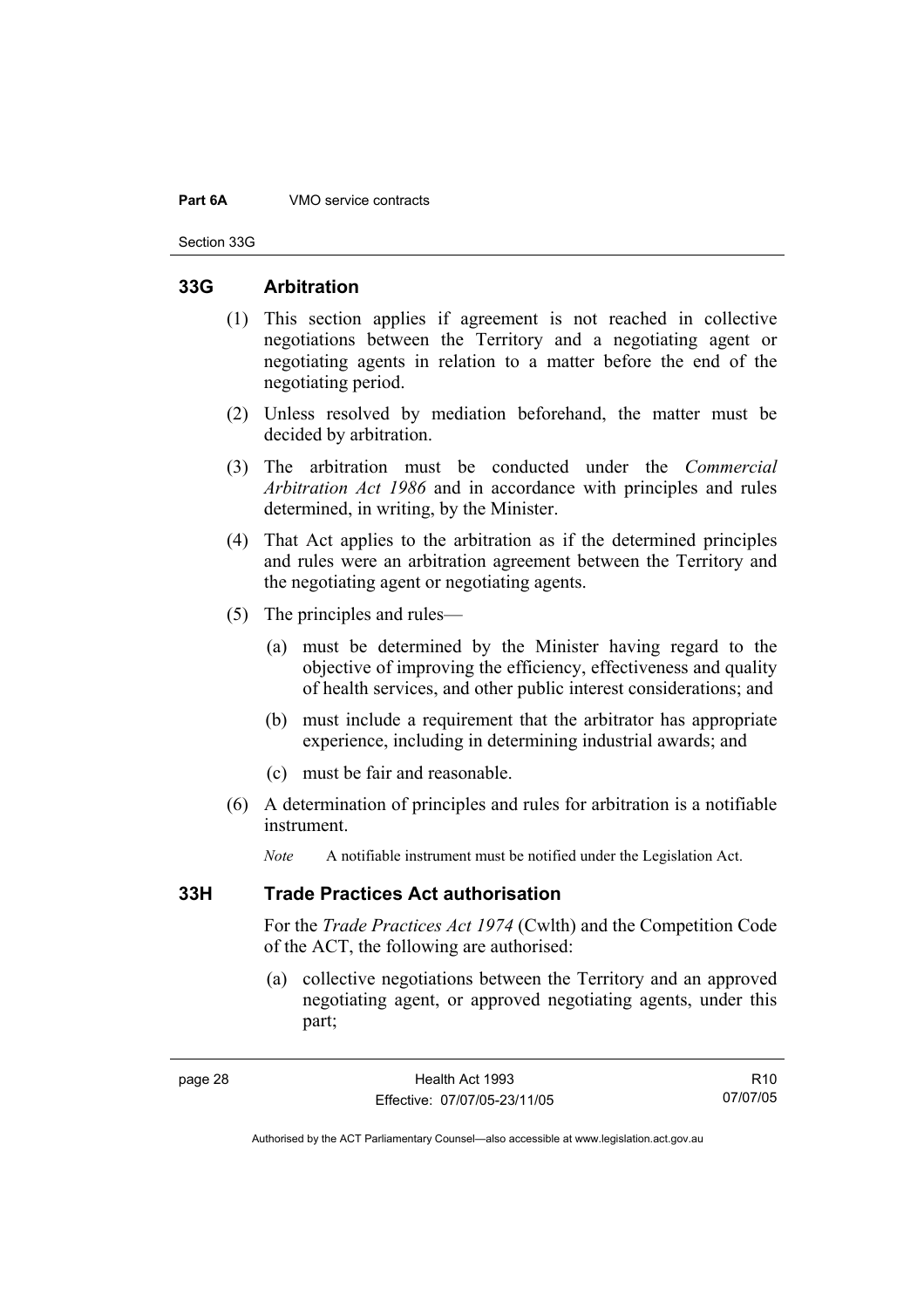Section 33H

- (b) the conditions agreed in those negotiations;
- (c) service contracts containing core conditions;
- (d) everything done under a service contract.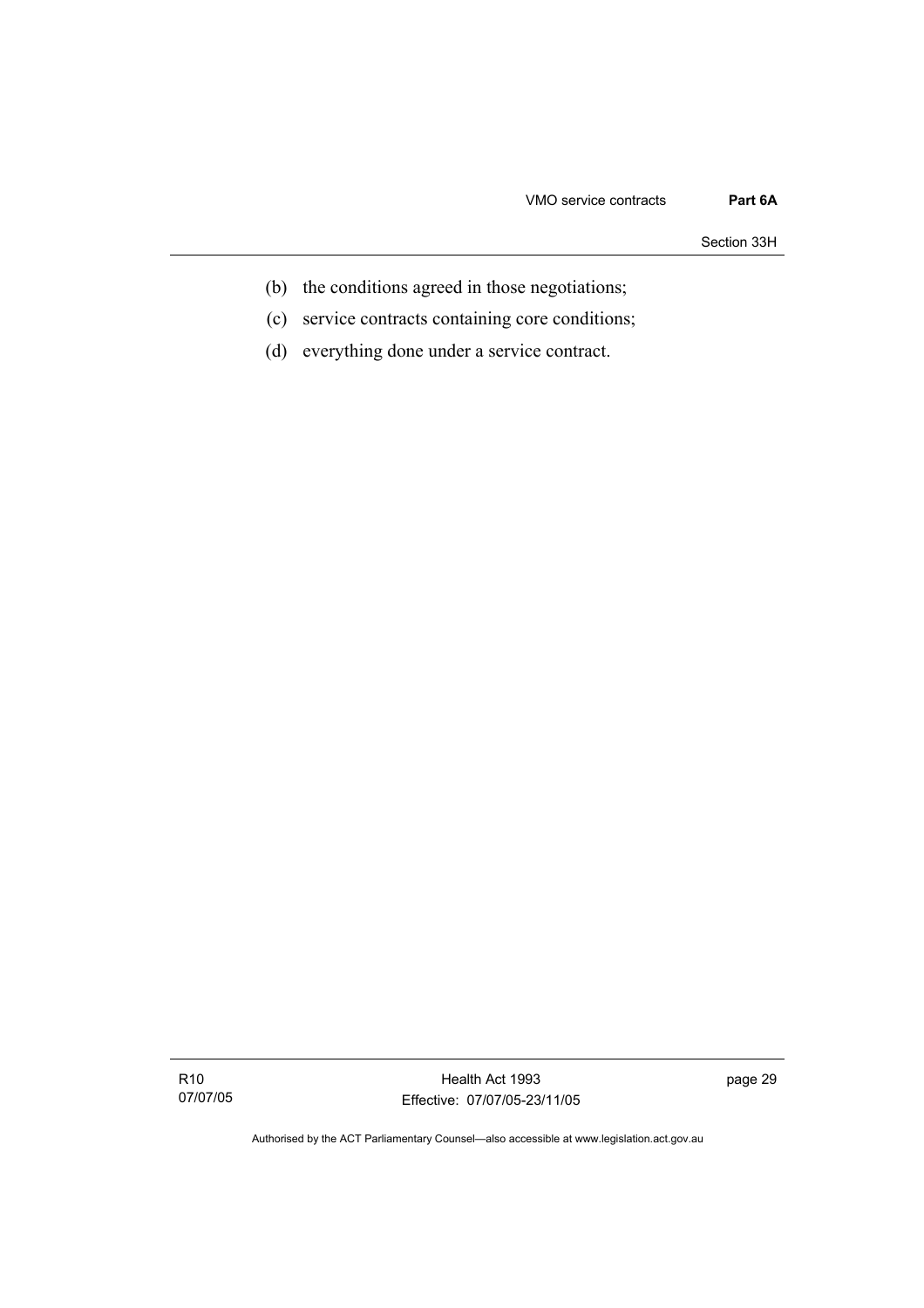#### **Part 7** Miscellaneous

Section 34

## **Part 7 Miscellaneous**

### **34 Release of confidential information**

- (1) The person responsible for the day-to-day control of a health facility, or another person authorised in writing by him or her for the purpose, may release confidential information only to the Health Insurance Commission established by the *Health Insurance Commission Act 1973* (Cwlth) or the auditor-general—
	- (a) if satisfied that the release will assist in the prevention or detection of fraud; and
	- (b) if the Minister consents in writing to the release.
- (2) In this section:

*confidential information* means information relating to the provision of health services by a health service provider at a health facility.

### **35 References to Health and Community Care Service**

- (1) In any Act, instrument made under an Act, contract or other document, a reference to the *Health and Community Care Service* is, for the application of that Act, instrument, contract or other document after the commencement of this section, a reference to the Territory.
- (2) In this section:

*Health and Community Care Service* means the Australian Capital Territory Health and Community Care Service established by the *Health and Community Care Services Act 1996* (repealed).

R10 07/07/05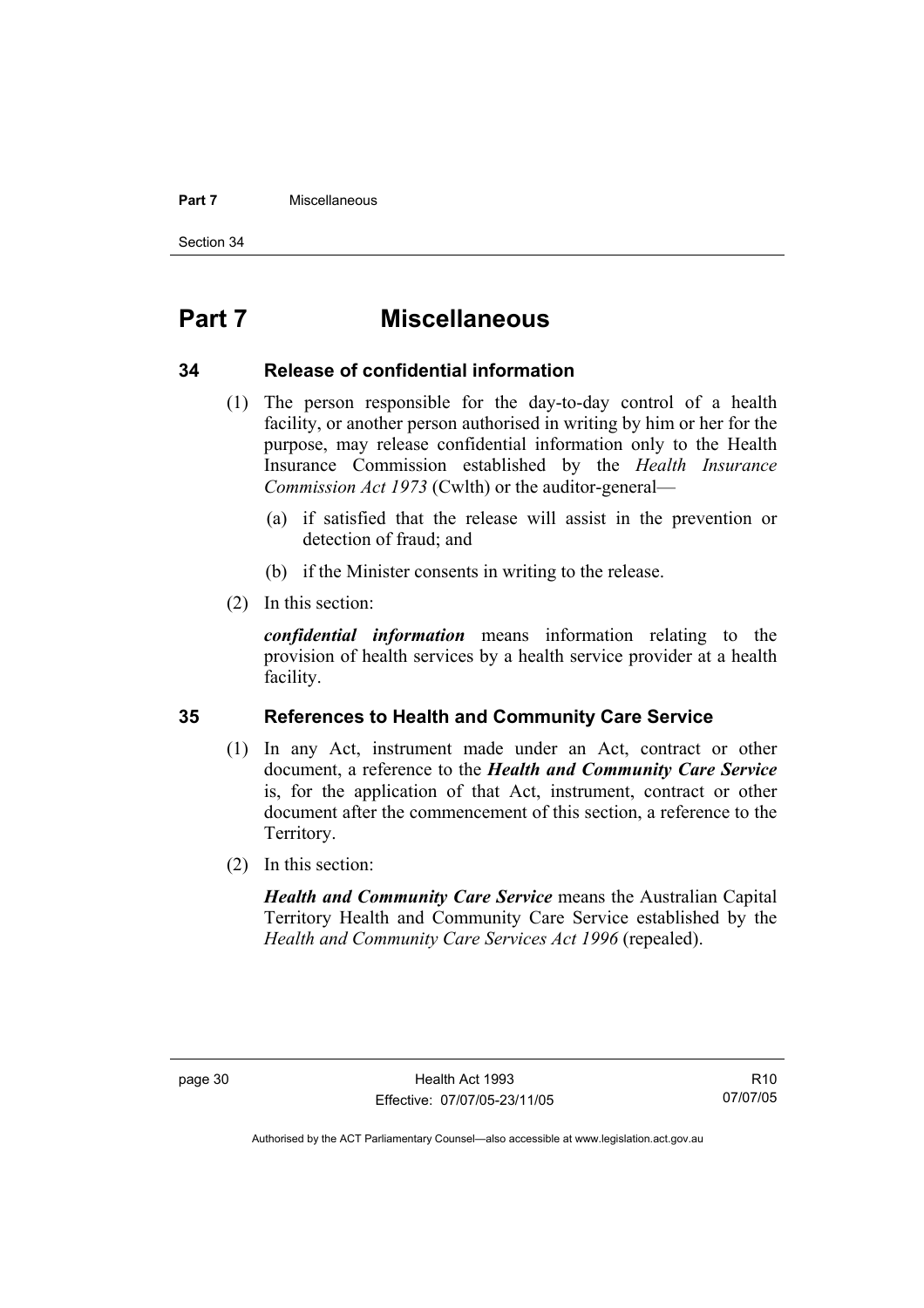## **36 Determination of fees**

- (1) The Minister may, in writing, determine fees for this Act.
	- *Note* The Legislation Act contains provisions about the making of determinations and regulations relating to fees (see pt 6.3)
- (2) Without limiting subsection (1), the Minister may determine fees in relation to the provision of health and community care services.
- (3) A determination is a disallowable instrument.
	- *Note* A disallowable instrument must be notified, and presented to the Legislative Assembly, under the Legislation Act.
- (4) A determination may adopt a Commonwealth law or a health benefits agreement (or a provision of a Commonwealth law or health benefits agreement) as in force from time to time.
	- *Note 1* The text of an applied, adopted or incorporated law or instrument, whether applied as in force from time to time or at a particular time, is taken to be a notifiable instrument if the operation of the Legislation Act, s 47 (5) or (6) is not disapplied (see s  $47(7)$ ).
	- *Note 2* A notifiable instrument must be notified under the Legislation Act.
- (5) In this section:

*Commonwealth law* means a Commonwealth Act, or any regulations, rules, ordinance or disallowable instrument under a Commonwealth Act.

*disallowable instrument*, for a Commonwealth Act, means a disallowable instrument under the *Acts Interpretation Act 1901* (Cwlth), section 46A.

*health benefits agreement* means an agreement between the Territory and an entity that provides health benefits to contributors of a health benefits fund conducted by the entity.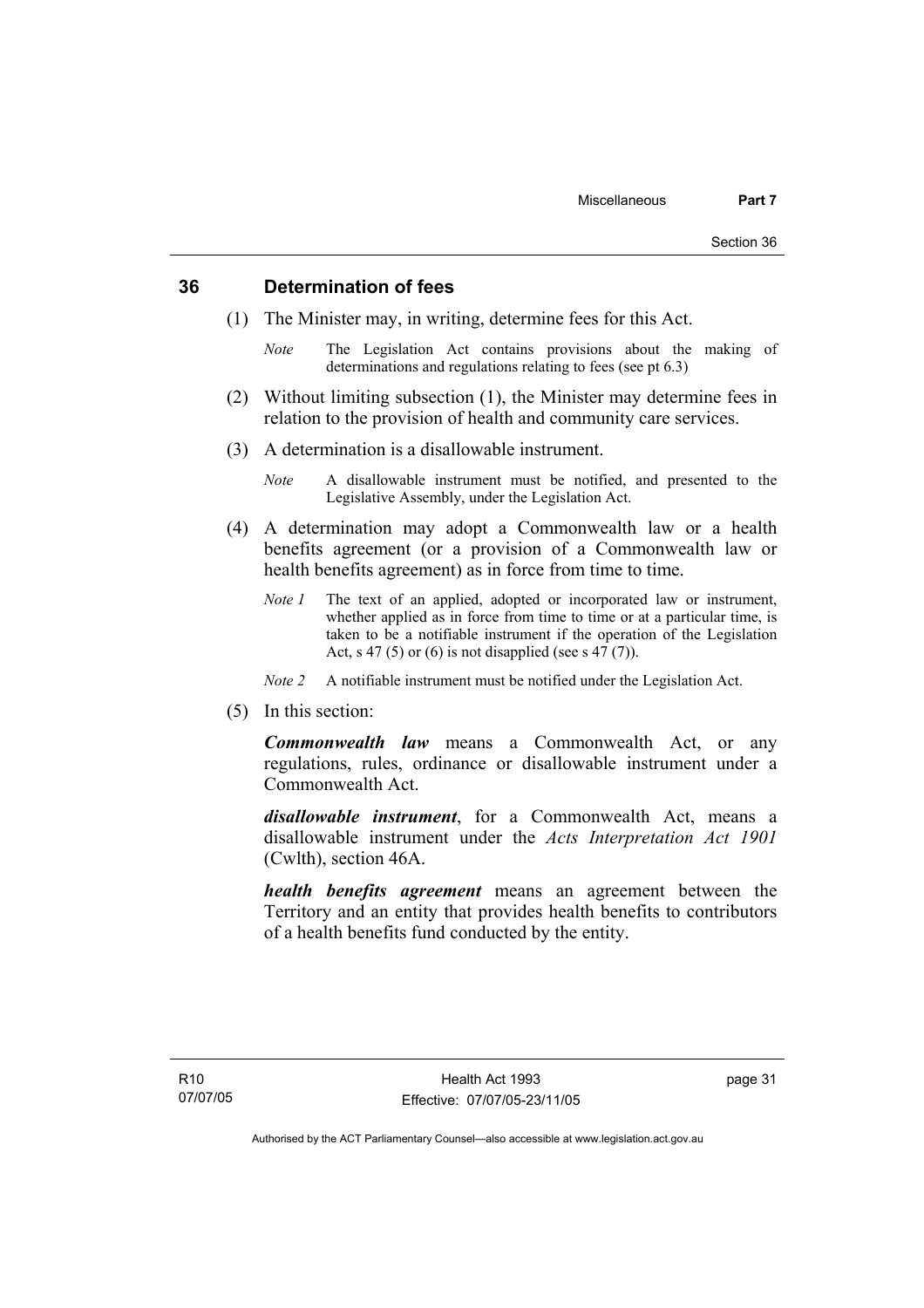### **Part 7** Miscellaneous

Section 37

## **37 Payment of fees and interest**

- (1) A fee is payable to the Territory on or before the payment date.
- (2) If an amount for a fee remains unpaid after the payment date, in addition to that amount, interest calculated on the aggregate amount at the rate determined in writing by the Minister is payable to the Territory in relation to every month or part of a month that the aggregate amount remains unpaid.
- (3) A determination is a disallowable instrument.

*Note* A disallowable instrument must be notified, and presented to the Legislative Assembly, under the Legislation Act.

(4) In this section:

*aggregate amount*, for a month, means the total of—

- (a) the amount of the fee; and
- (b) the amount of interest;

remaining unpaid at the end of the previous month.

*payment date*, for a fee, means the 28th day after the day when the account for the fee was issued.

## **37A Approved forms**

- (1) The Minister may, in writing, approve forms for this Act.
- (2) If the Minister approves a form for a particular purpose, the form must be used for that purpose.

*Note* For other provisions about forms, see Legislation Act, s 255.

(3) An approved form is a notifiable instrument.

*Note* A notifiable instrument must be notified under the Legislation Act.

### **37B Regulations about nurse practitioners**

 (1) The regulations may make provision in relation to nurse practitioner positions and the scopes of practice for nurse practitioner positions.

| page 32 | Health Act 1993              | R <sub>10</sub> |
|---------|------------------------------|-----------------|
|         | Effective: 07/07/05-23/11/05 | 07/07/05        |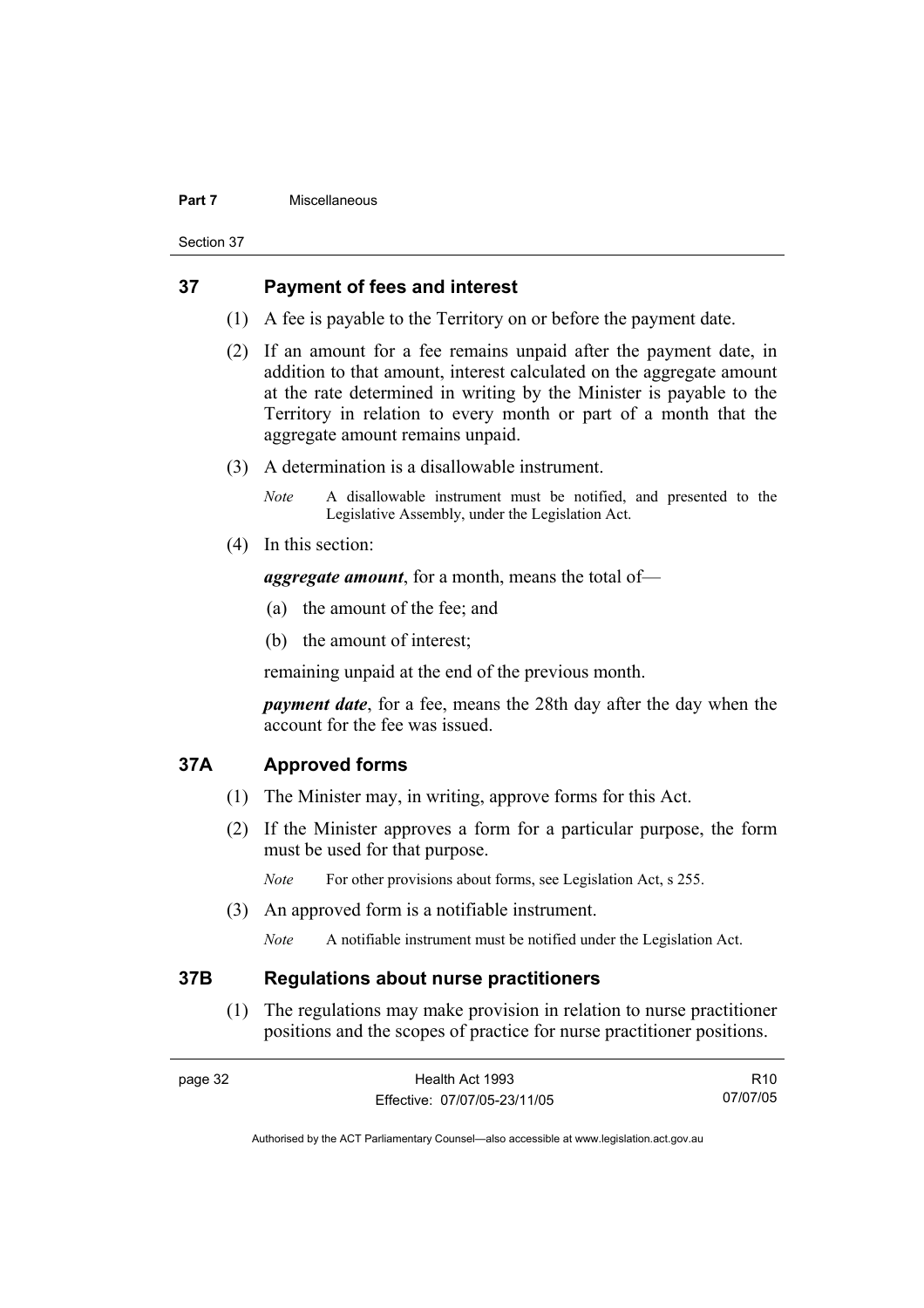(2) In this section:

*nurse practitioner position* means a position approved under the regulations as a nurse practitioner position.

*position* means a position (however described) in the public or private sector, whether or not the occupant is an employee.

*scope of practice*, for a nurse practitioner position, means the manner in which the nurse practitioner who occupies the position may practise as a nurse practitioner, including, for example, the aspects of practice that the nurse practitioner may perform as a nurse practitioner.

### **Examples for def** *scope of practice*

- 1 prescribing particular medication
- 2 referring patients to other health care professionals
- 3 ordering particular diagnostic investigations
- *Note* An example is part of the regulations, is not exhaustive and may extend, but does not limit, the meaning of the provision in which it appears (see Legislation Act, s 126 and s 132).

## **38 Regulation-making power**

The Executive may make regulations for this Act.

*Note* Regulations must be notified, and presented to the Legislative Assembly, under the Legislation Act.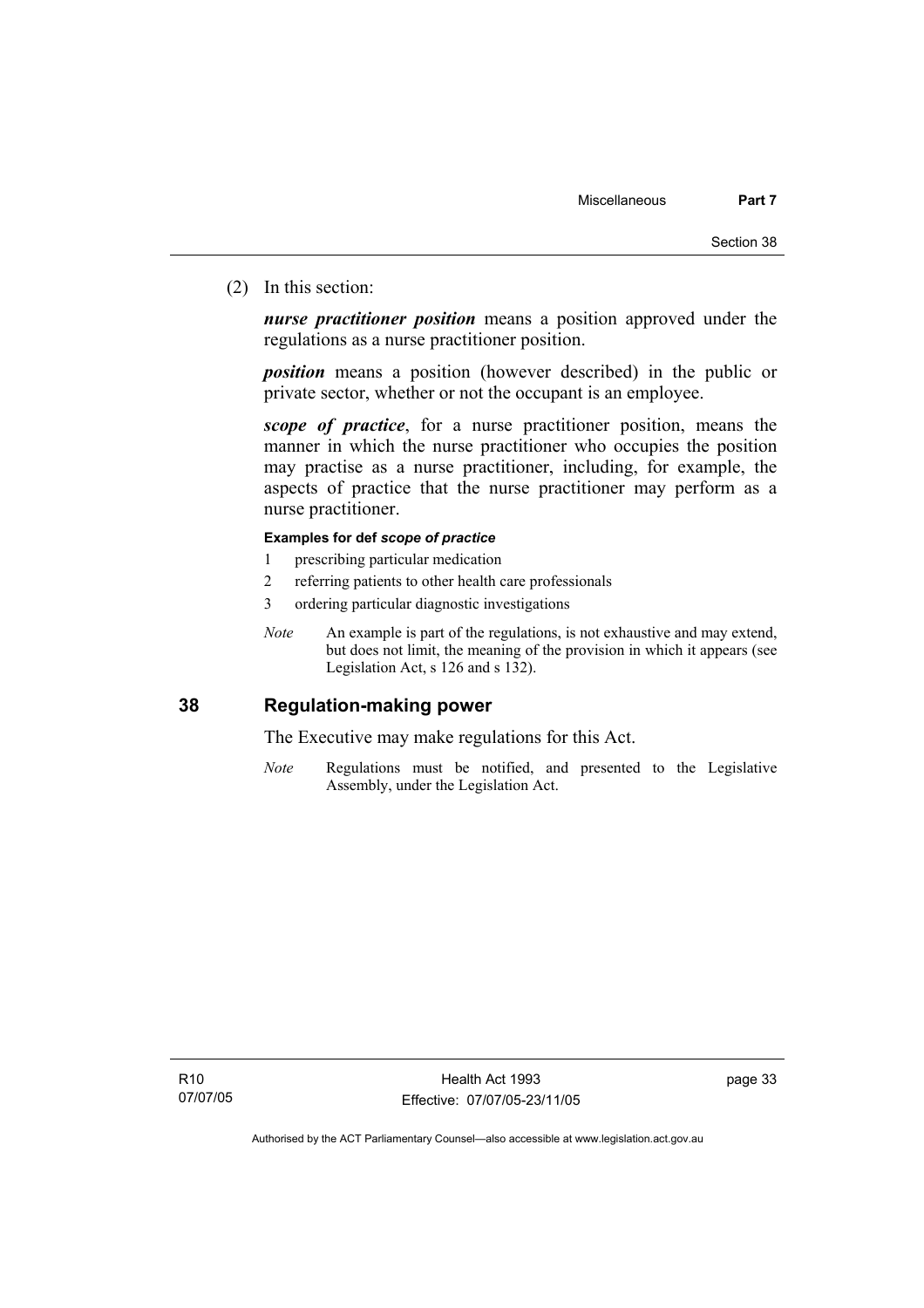### **Part 8 Transitional**

Section 39

## **Part 8 Transitional**

## **39 Definitions in Health (Fees) Determination**

- (1) This section applies to the *Health (Fees) Determination 2003-04*  DI2003-150.
- (2) A reference in the determination to a *medical practitioner* is taken to be a reference to a person registered as a medical practitioner under the *Health Professionals Act 2004*.
- (3) The reference in the determination, clause 1, definition of *physiotherapy service* to 'the definition of physiotherapy in the *Physiotherapists Act 1977'* is taken to be a reference to—
	- (a) the regulated health service of physiotherapy under the *Health Professionals Act 2004*; or
	- (b) the definition of *physiotherapy* under the *Physiotherapists Act 1977*, section 3 (1); but
	- (c) does not include the definition mentioned in paragraph (b) if the *Physiotherapists Act 1977* has been repealed.

## **40 Expiry of pt 8**

This part expires on the day the *Health Professionals Act 2004*, section 136 (Repeals) expires.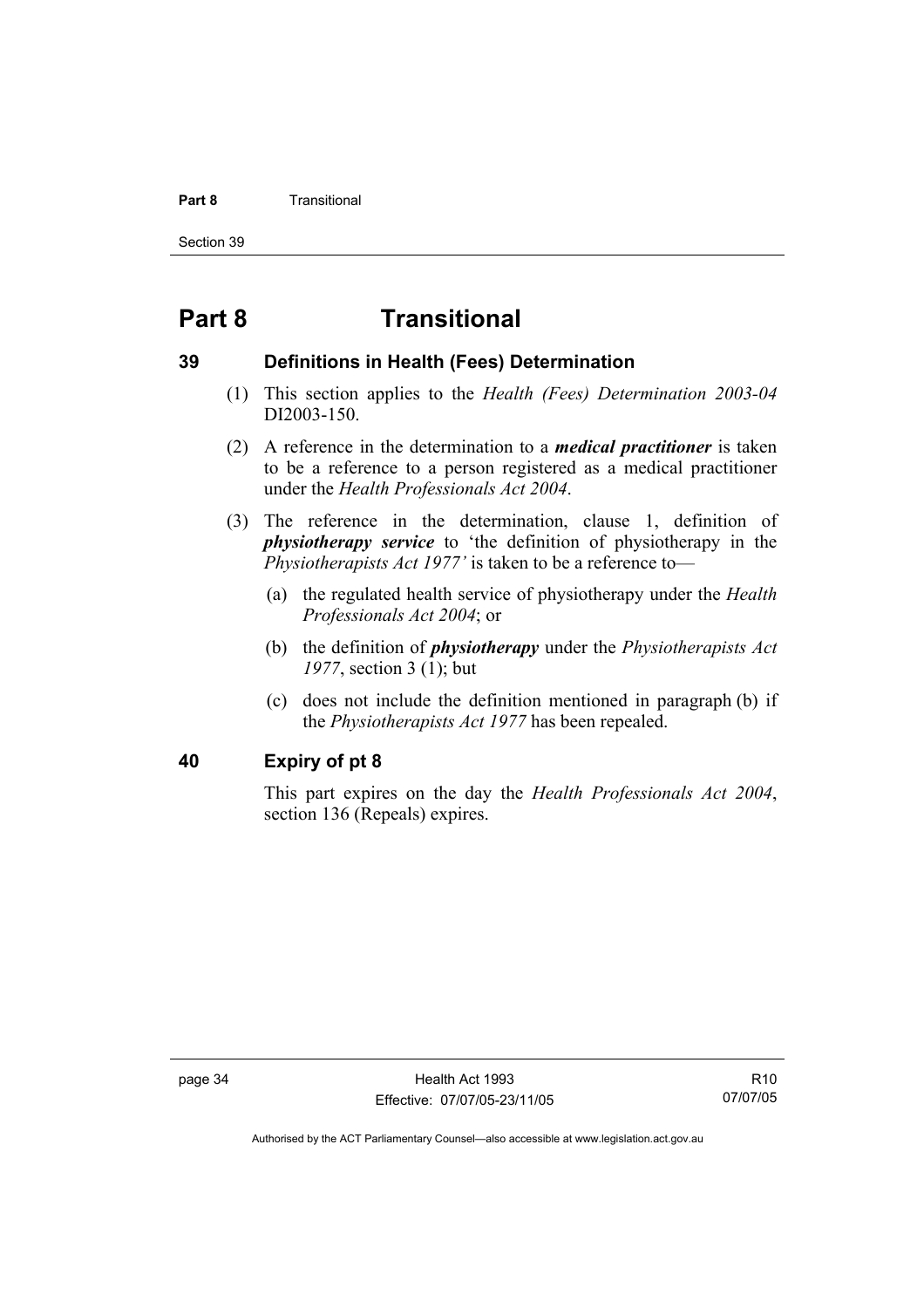## **Dictionary**

(see s 2)

- *Note 1* The Legislation Act contains definitions and other provisions relevant to this Act.
- *Note 2* For example, the Legislation Act, dict, pt 1, defines the following terms:
	- function
	- exercise
	- the Territory
	- ACT
	- in relation to.

*approved private sector committee* means a committee declared to be an approved private sector quality assurance committee under section 19.

*approved public sector committee* means a committee established as an approved public sector quality assurance committee under section 8 (Approval of public sector committees) or section 12 (Approval of Calvary Health Care ACT committees).

*authorised representative*, for part 6A (VMO service contracts) see section 33A

### *clinical privileges* means—

- (a) the extent to which a health service provider has the right to perform treatment or carry out other procedures at a health facility; or
- (b) the extent to which a health service provider may use the equipment or other facilities of a health facility.

*core conditions*, for part 6A (VMO service contracts)—see section 33A.

*health facility* means an institution at which health services are provided by the Territory.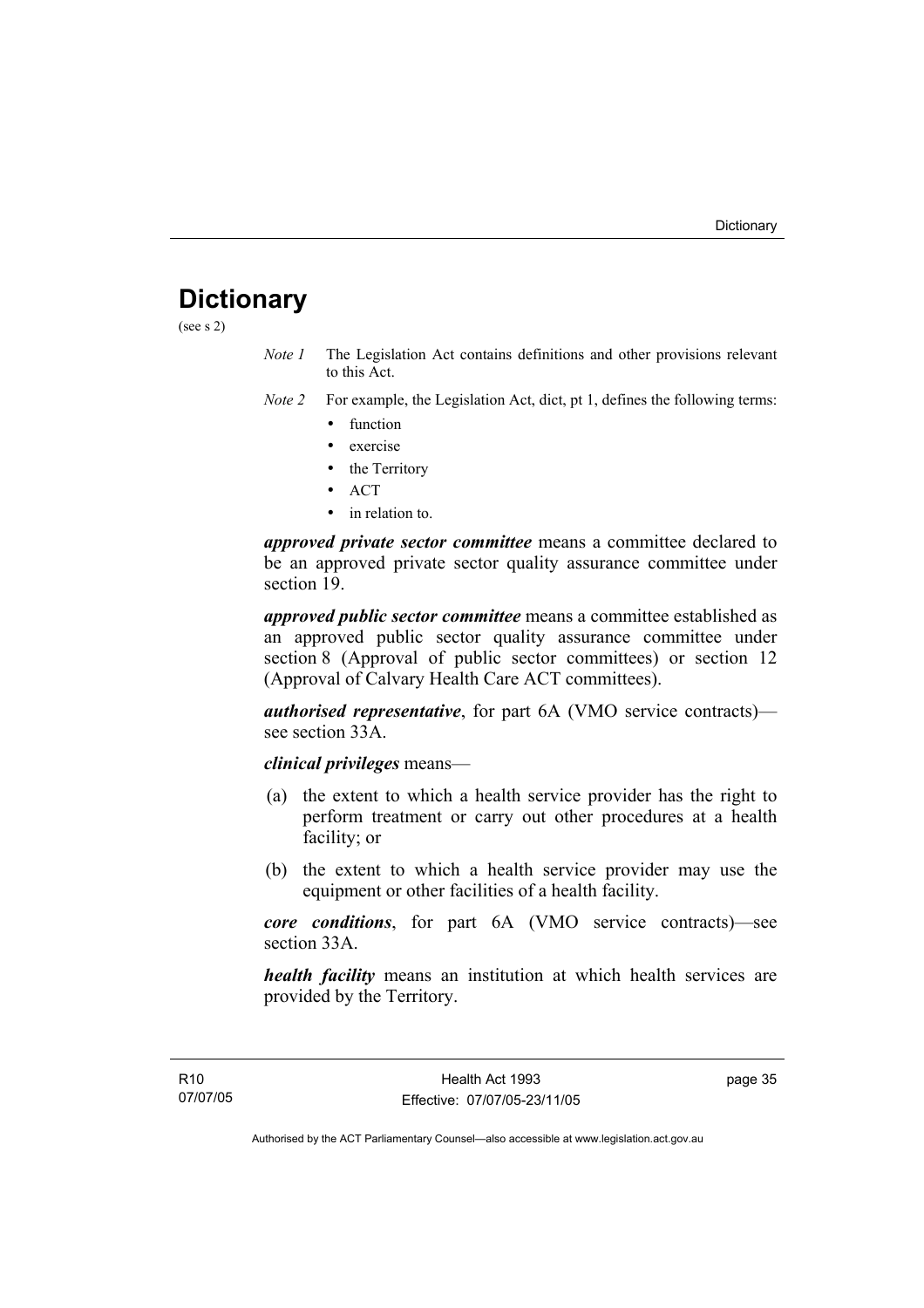#### **Dictionary**

*health service provider* means a person who provides health services at a health facility or uses the equipment or other facilities of a health facility to provide health services elsewhere.

### **Examples of people who may be health service providers**

- 1 a chiropractor
- 2 a dentist
- 3 a dental technician
- 4 a dental prosthetist
- 5 a doctor
- 6 a nurse
- 7 an osteopath
- 8 an optometrist
- 9 a pharmacist
- 10 a physiotherapist
- *Note* An example is part of the Act, is not exhaustive and may extend, but does not limit, the meaning of the provision in which it appears (see Legislation Act, s 126 and s 132).

*negotiating agent*, for part 6A (VMO service contracts)—see section 33A.

*negotiating period*, for part 6A (VMO service contracts)—see section  $33D(2)$ .

*practice corporation*, for part 6A (VMO service contracts)—see section 33A.

*prescribed body*, for part 4 (Private sector quality assurance committees)—see section 18.

*private day hospital facility*, for part 4 (Private sector quality assurance committees)—see section 18.

*quality assurance activity* means a process declared by the Minister under section 4 to be a quality assurance activity for section  $8(2)(a)$ .

*service contract*, for part 6A (VMO service contracts)—see section 33A.

R10 07/07/05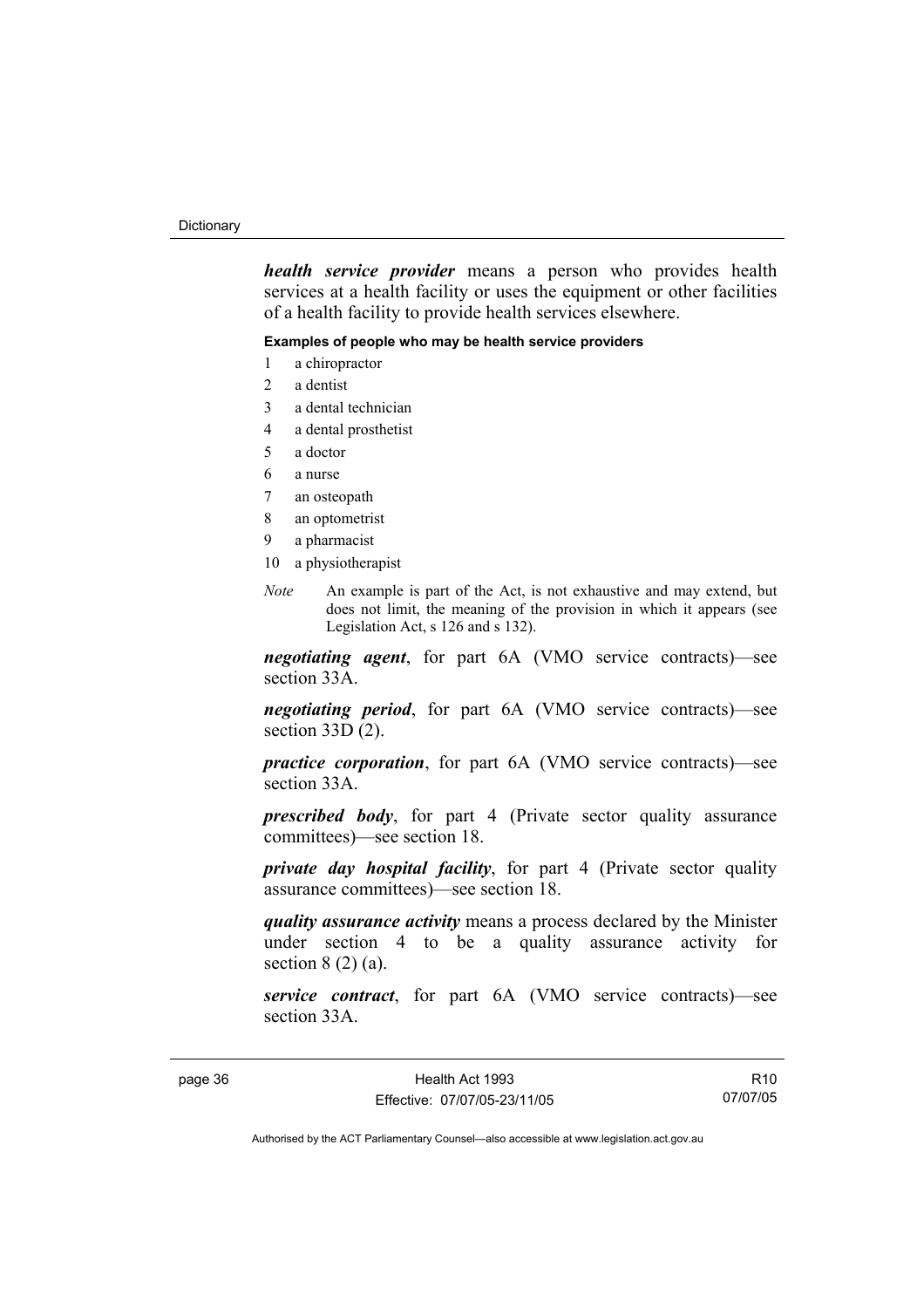*VMO* (visiting medical officer), for part 6A (VMO service contracts)—see section 33A.

R10 07/07/05

Health Act 1993 Effective: 07/07/05-23/11/05 page 37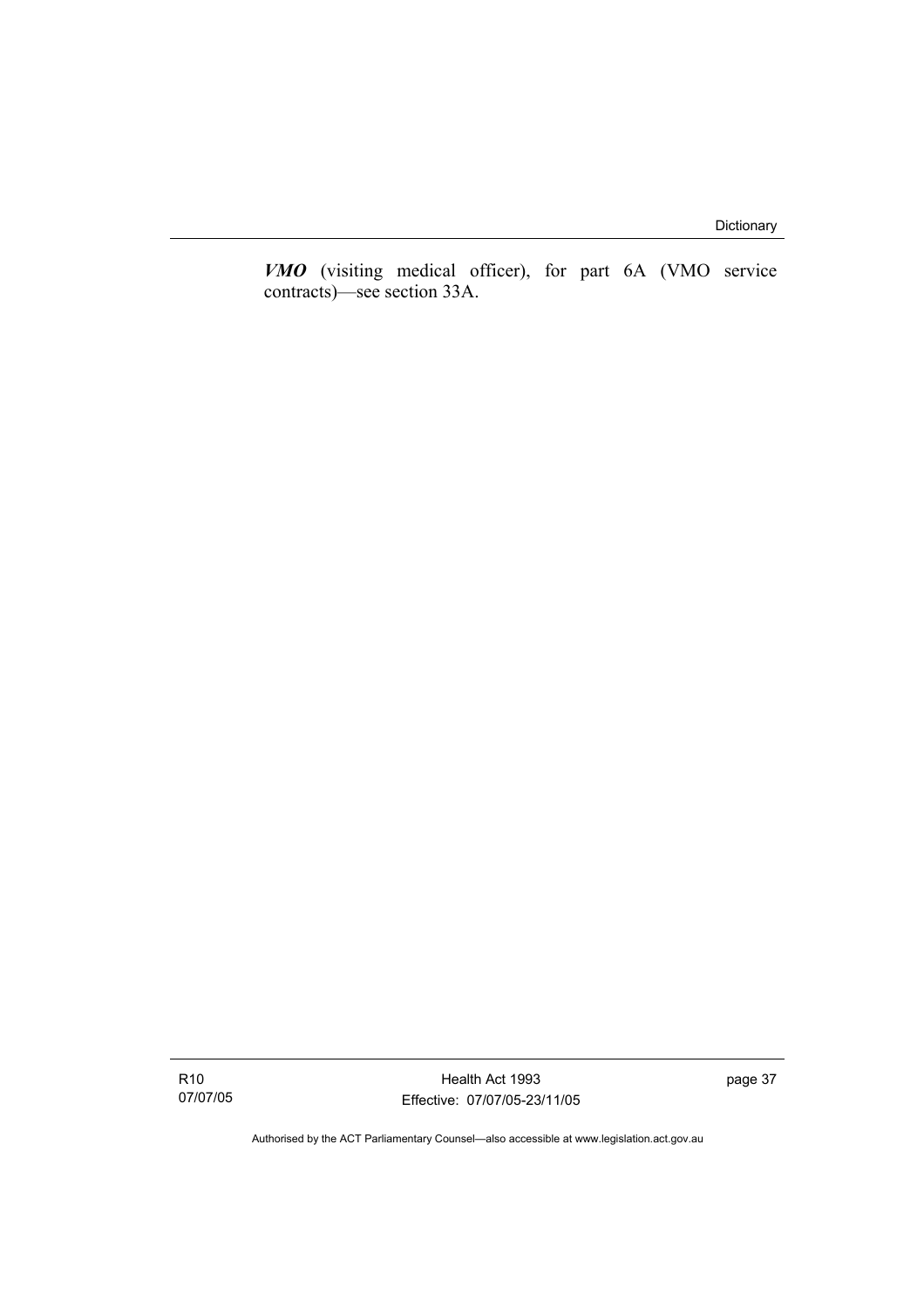1 About the endnotes

## **Endnotes**

## **1 About the endnotes**

Amending and modifying laws are annotated in the legislation history and the amendment history. Current modifications are not included in the republished law but are set out in the endnotes.

Not all editorial amendments made under the *Legislation Act 2001*, part 11.3 are annotated in the amendment history. Full details of any amendments can be obtained from the Parliamentary Counsel's Office.

Uncommenced amending laws and expiries are listed in the legislation history and the amendment history. These details are underlined. Uncommenced provisions and amendments are not included in the republished law but are set out in the last endnote.

If all the provisions of the law have been renumbered, a table of renumbered provisions gives details of previous and current numbering.

The endnotes also include a table of earlier republications.

| $am = amended$                             | $ord = ordinance$                         |
|--------------------------------------------|-------------------------------------------|
| $amdt = amendment$                         | $orig = original$                         |
| $ch = chapter$                             | par = paragraph/subparagraph              |
| $def = definition$                         | pres = present                            |
| $dict = dictionary$                        | $prev = previous$                         |
| disallowed = disallowed by the Legislative | $(\text{prev}) = \text{previously}$       |
| Assembly                                   | $pt = part$                               |
| $div = division$                           | $r = rule/subrule$                        |
| $exp = expires/expired$                    | $renum = renumbered$                      |
| $Gaz = gazette$                            | $reloc = relocated$                       |
| $h dq =$ heading                           | $R[X]$ = Republication No                 |
| $IA = Interpretation Act 1967$             | $RI =$ reissue                            |
| ins = inserted/added                       | $s = section/subsection$                  |
| $LA =$ Legislation Act 2001                | $sch = schedule$                          |
| $LR =$ legislation register                | $sdiv = subdivision$                      |
| LRA = Legislation (Republication) Act 1996 | $sub =$ substituted                       |
| $mod = modified/modification$              | SL = Subordinate Law                      |
| $o = order$                                | underlining = whole or part not commenced |
| om = omitted/repealed                      | or to be expired                          |

### **2 Abbreviation key**

page 38 Health Act 1993 Effective: 07/07/05-23/11/05

R10 07/07/05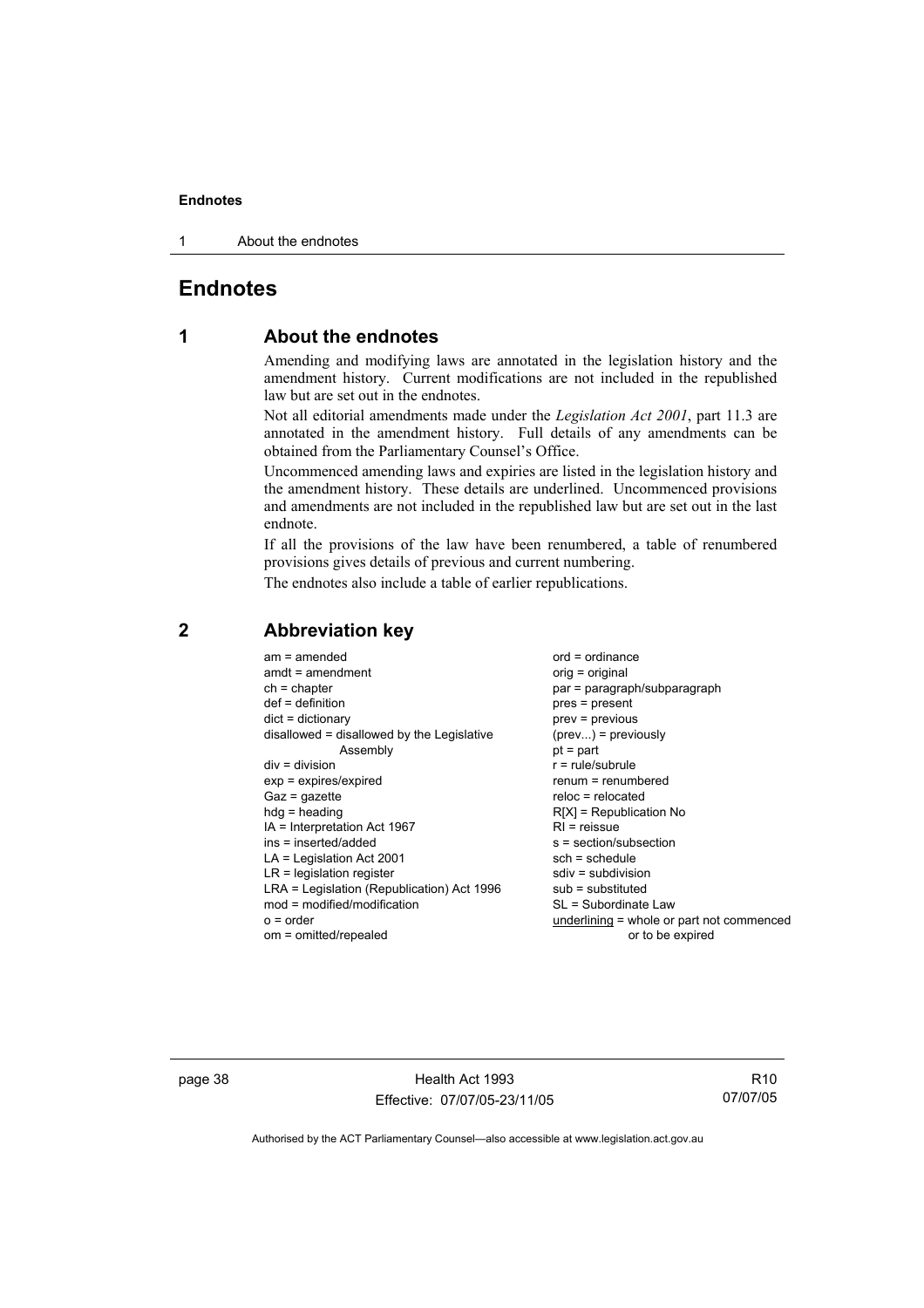Legislation history 3

### **3 Legislation history**

### **Health Act 1993 No 13**

notified 1 March 1993 (Gaz 1993 No S23) commenced 1 March 1993 (s 2)

as amended by

### **Health (Amendment) Act 1994 No 23**

notified 20 May 1994 (Gaz 1994 No S87) commenced 20 May 1994 (s 2)

### **Public Sector Management (Consequential and Transitional Provisions) Act 1994 No 38 sch 1 pt 44**

notified 30 June 1994 (Gaz 1994 No S121) s 1, s 2 commenced 30 June 1994 (s 2 (1)) sch 1 pt 44 commenced 1 July 1994 (s 2 (2) and Gaz 1994 No S142)

### **Administrative Appeals (Consequential Amendments) Act 1994 No 60 sch 1**

notified 11 October 1994 (Gaz 1994 No S197) s 1, s 2 commenced 11 October 1994 (s 2 (1)) sch 1 commenced 14 November 1994 (s 2 (2) and see Gaz 1994 No S250)

### **Health and Community Care Services (Consequential Provisions) Act 1996 No 35 sch**

notified 1 July 1996 (Gaz 1996 No S130) commenced 1 July 1996 (s 2)

#### **Health (Amendment) Act 1998 No 50**

notified 16 November 1998 (Gaz 1998 No S205) commenced 16 November 1998 (s 2)

#### **Statute Law Revision (Penalties) Act 1998 No 54 sch**

notified 27 November 1998 (Gaz 1998 No S207) s 1, s 2 commenced 27 November 1998 (s 2 (1)) sch commenced 9 December 1998 (s 2 (2) and Gaz 1998 No 49)

R10 07/07/05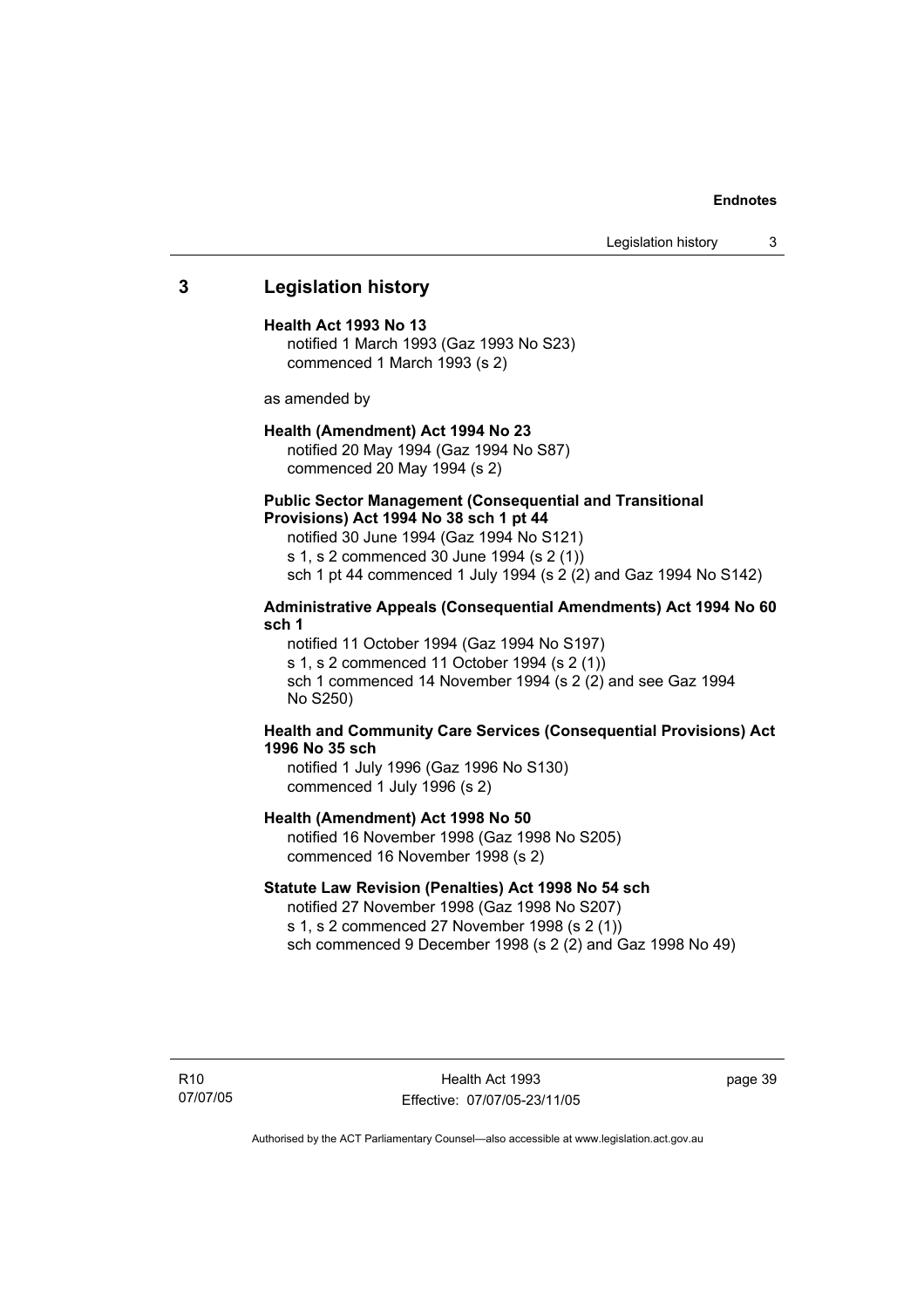| Legislation history | 3 |  |  |
|---------------------|---|--|--|
|---------------------|---|--|--|

| Legislation (Consequential Amendments) Act 2001 No 44 pt 175<br>notified 26 July 2001 (Gaz 2001 No 30)<br>s 1, s 2 commenced 26 July 2001 (IA s 10B)<br>pt 175 commenced 12 September 2001 (s 2 and see Gaz 2001<br>No S65)                                                                                    |
|----------------------------------------------------------------------------------------------------------------------------------------------------------------------------------------------------------------------------------------------------------------------------------------------------------------|
| Statute Law Amendment Act 2001 (No 2) 2001 No 56 pt 1.3<br>notified 5 September 2001 (Gaz 2001 No S65)<br>s 1, s 2 commenced 5 September 2001 (IA s 10B)<br>amdts 1.3-1.8, 1.10-1.13, 1.15, 1.16, 1.17, 1.35 commenced<br>12 September 2001 (s 2 (2))<br>pt 1.3 remainder commenced 5 September 2001 (s 2 (1)) |
| <b>Health and Community Care Services (Repeal and Consequential</b><br>Amendments) Act 2002 No 47 pt 1.2<br>notified LR 20 December 2002<br>s 1, s 2 commenced 20 December 2002 (LA s 75 (1))<br>pt 1.2 commenced 31 December 2002 (s 2)                                                                       |
| Statute Law Amendment Act 2003 A2003-41 sch 1 pt 1.1<br>notified LR 11 September 2003<br>s 1, s 2 commenced 11 September 2003 (LA s 75 (1))<br>sch 1 pt 1.1 commenced 9 October 2003 (s 2 (1))                                                                                                                 |
| Health Amendment Act 2003 A2003-43<br>notified LR 29 September 2003<br>s 1, s 2 commenced 29 September 2003 (LA s 75 (1))<br>remainder commenced 30 September 2003 (s 2)                                                                                                                                       |
| Nurse Practitioners Legislation Amendment Act 2004 A2004-10 pt 2<br>notified LR 19 March 2004<br>s 1, s 2 commenced 19 March 2004 (LA s 75 (1))<br>pt 2 commenced 27 May 2004 (s 2 and CN2004-9)                                                                                                               |
| <b>Health Professionals Legislation Amendment Act 2004 A2004-39</b><br>sch 1 pt 1.3<br>notified LR 8 July 2004<br>s 1, s 2 commenced 8 July 2004 (LA s 75 (1))<br>sch 1 pt 1.3 commenced 7 July 2005 (s 2 and see Health<br>Professionals Act 2004 A2004-38, s 2 and CN2005-11)                                |

page 40 Health Act 1993 Effective: 07/07/05-23/11/05

R10 07/07/05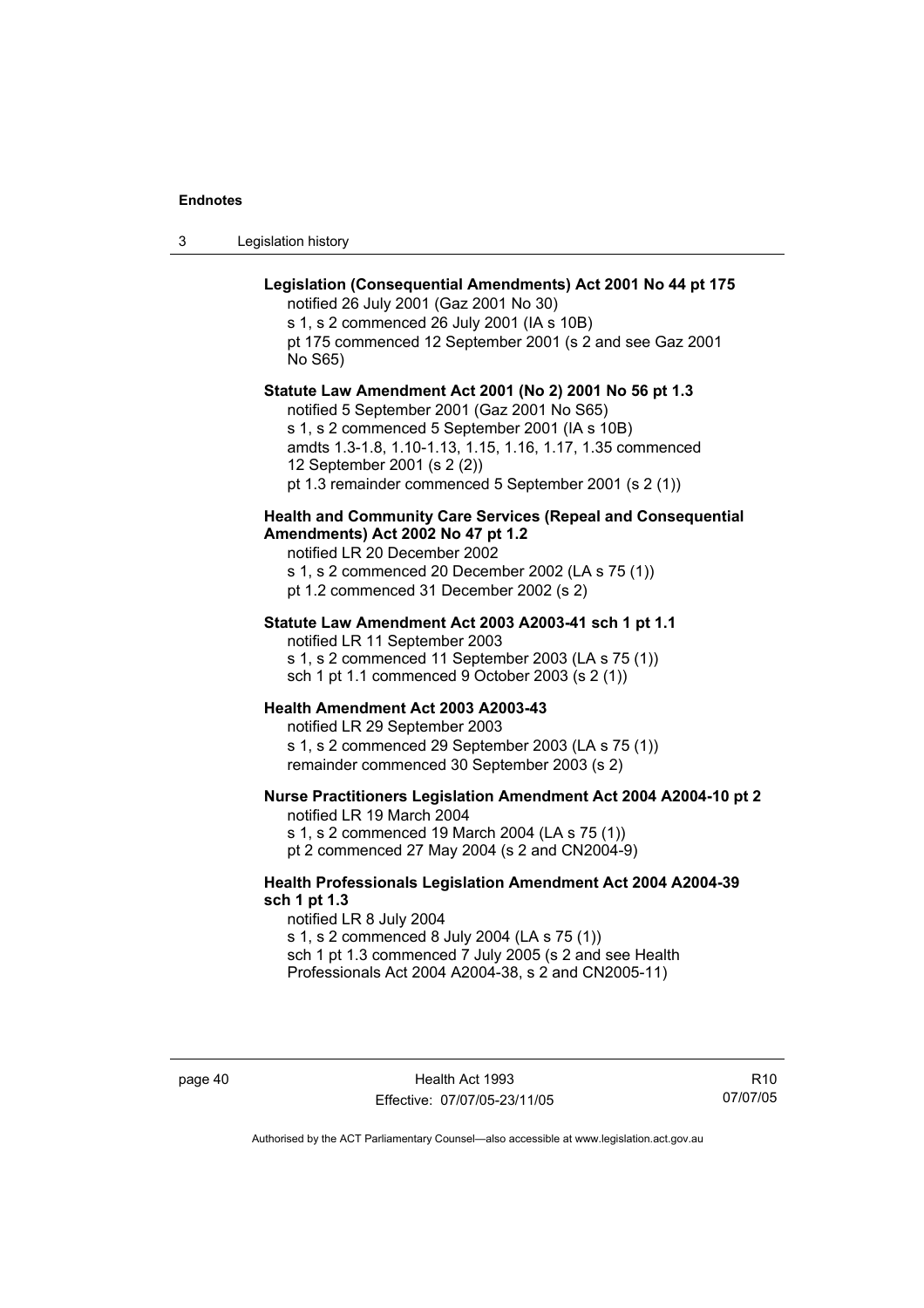### **Health Legislation Amendment Act 2005 A2005-28 amdt 1.70**

notified LR 6 July 2005 s 1, s 2 commenced 6 July 2005 (LA s 75 (1)) amdt 1.70 commenced 7 July 2005 (s 2)

## **4 Amendment history**

|                | Title<br>title                 | sub 1998 No 50 s 4<br>am 2002 No 47 amdt 1.10                                                                                                                                                                                                          |
|----------------|--------------------------------|--------------------------------------------------------------------------------------------------------------------------------------------------------------------------------------------------------------------------------------------------------|
| s 1            | <b>Name of Act</b>             | sub 2001 No 56 amdt 1.3                                                                                                                                                                                                                                |
|                | <b>Dictionary</b><br>s 2       | om 2001 No 44 amdt 1.2022<br>ins 2001 No 56 amdt 1.3                                                                                                                                                                                                   |
|                | <b>Notes</b><br>s 3            | defs reloc to dict 2001 No 56 amdt 1.6<br>sub 2001 No 56 amdt 1.7                                                                                                                                                                                      |
| s <sub>4</sub> |                                | Declaration of quality assurance activity<br>(prev s 3A) ins 2001 No 56 amdt 1.8<br>renum R4 LA (see 2001 No 56 amdt 1.36)                                                                                                                             |
| s 5            | <b>Objectives</b>              | (prev s 4) am 1996 No 35 sch<br>renum R4 LA (see 2001 No 56 amdt 1.36)<br>am 2002 No 47 amdt 1.11                                                                                                                                                      |
| s 6            |                                | <b>Medicare principles and commitments</b><br>(prev s 5) am 1994 No 23 s 4; 2001 No 56 amdt 1.9<br>renum R4 LA (see 2001 No 56 amdt 1.36)                                                                                                              |
|                | Legal effect<br>s <sub>7</sub> | (prev s 6) renum R4 LA (see 2001 No 56 amdt 1.36)                                                                                                                                                                                                      |
|                | pt 3 hdg                       | <b>Public sector quality assurance committees</b><br>sub 1998 No 50 s 6                                                                                                                                                                                |
|                | General<br>$div$ 3.1 hdg       | (prev pt 3 div 1 hdg) renum R4 LA (see 2001 No 56 amdt 1.36)                                                                                                                                                                                           |
| s 8            | s 8 hdg                        | Approval of public sector committees<br>(prev s 7 hdg) sub 2001 No 56 amdt 1.10<br>(prev s 7) am 1994 No 38 sch 1 pt 44; 1996 No 35 sch; 2001<br>No 56 amdts 1.10-1.12<br>renum R4 LA (see 2001 No 56 amdt 1.36)<br>am 2002 No 47 amdt 1.12, amdt 1.13 |

R10 07/07/05

Health Act 1993 Effective: 07/07/05-23/11/05 page 41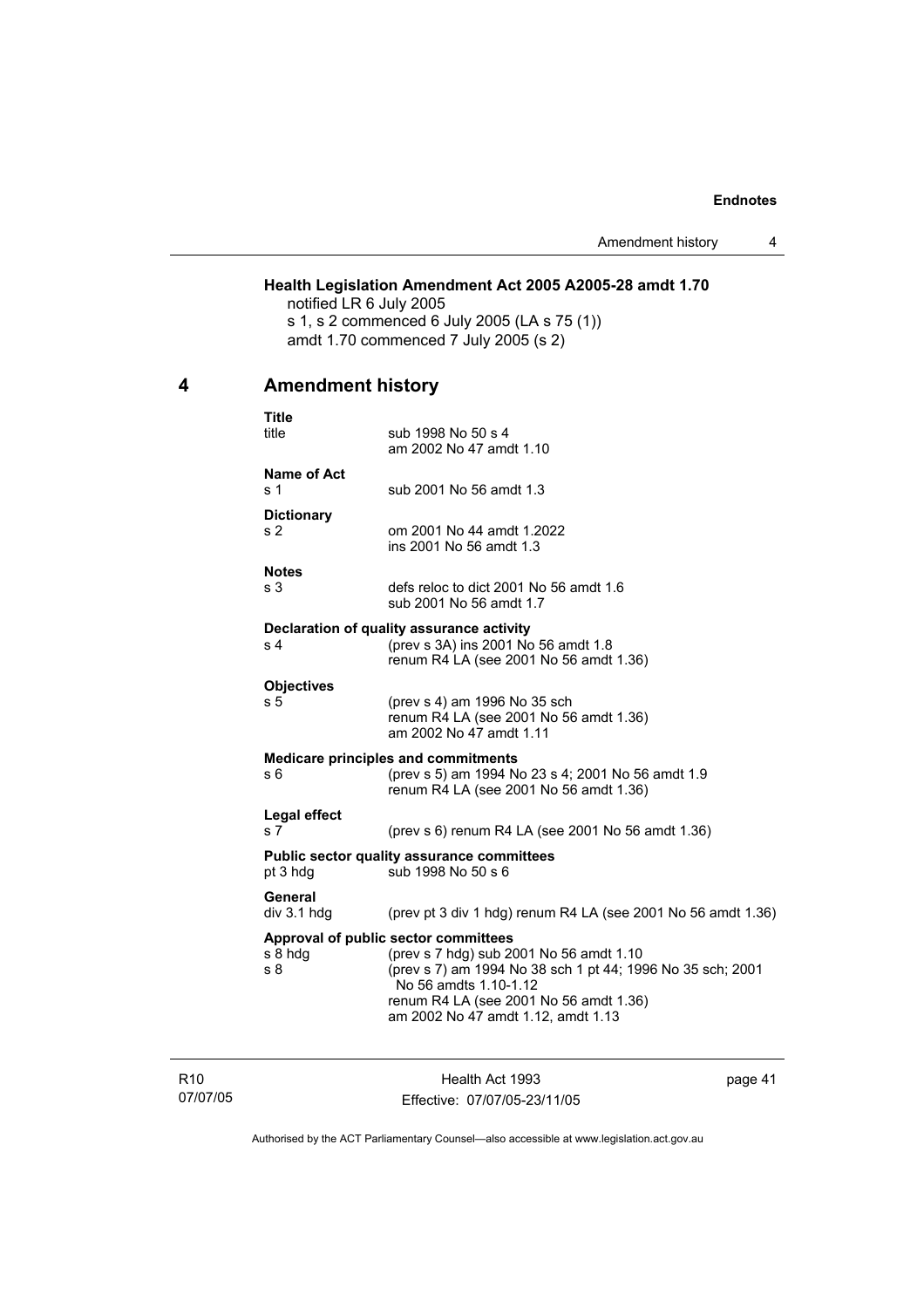page 42

| 4 | Amendment history |
|---|-------------------|
|---|-------------------|

| <b>Appointment of members</b><br>s 9      | (prev s 7A) ins 2001 No 56 amdt 1.13<br>renum R4 LA (see 2001 No 56 amdt 1.36)                                                                                                                                    |                             |
|-------------------------------------------|-------------------------------------------------------------------------------------------------------------------------------------------------------------------------------------------------------------------|-----------------------------|
| s 10                                      | <b>Procedure and conduct of matters</b><br>(prev s 8) am 1998 No 50 s 7<br>renum R4 LA (see 2001 No 56 amdt 1.36)                                                                                                 |                             |
| Disclosure of interest<br>s 11            | (prev s 8A) ins 1998 No 50 s 8<br>renum R4 LA (see 2001 No 56 amdt 1.36)                                                                                                                                          |                             |
| $s$ 12 hdg<br>s 12                        | Approval of Calvary Health Care ACT committees<br>sub A2003-41 amdt 1.1<br>(prev s 9) am 1998 No 50 s 9; 2001 No 56 amdts 1.14-1.17<br>renum R4 LA (see 2001 No 56 amdt 1.36)<br>am A2003-41 amdt 1.1             |                             |
| $div$ 3.2 hdg                             | <b>Confidentiality and evidentiary matters</b><br>(prev pt 3 div 2 hdg) renum R4 LA (see 2001 No 56 amdt 1.36)                                                                                                    |                             |
| <b>Nondisclosure of identity</b><br>s 13. | (prev s 10) am 1998 No 50 s 10; 1998 No 54 sch<br>renum R4 LA (see 2001 No 56 amdt 1.36)                                                                                                                          |                             |
| <b>Admissibility of evidence</b><br>s 14  | (prev s 11) sub 1998 No 50 s 11<br>renum R4 LA (see 2001 No 56 amdt 1.36)                                                                                                                                         |                             |
| <b>Members not compellable</b><br>s 15    | (prev s 12) am 1998 No 50 s 12<br>renum R4 LA (see 2001 No 56 amdt 1.36)                                                                                                                                          |                             |
| <b>Protection of members</b><br>s 16      | (prev s 13) am 1996 No 35 sch; 1998 No 50 s 13; 2001 No 56<br>amdts 1.18-1.24<br>renum R4 LA (see 2001 No 56 amdt 1.36)<br>am 2002 No 47 amdt 1.14                                                                |                             |
| s 17                                      | Protection of people assisting committee<br>orig s 17 om 1996 No 35 sch<br>pres (prev s 13AA) ins 1998 No 50 s 14<br>am 2001 No 56 amdt 1.25<br>renum R4 LA (see 2001 No 56 amdt 1.36)<br>am 2002 No 47 amdt 1.14 |                             |
| pt 4 hdg                                  | <b>Private sector quality assurance committees</b><br>(prev pt 3A hdg) ins 1998 No 50 s 15<br>renum R4 LA (see 2001 No 56 amdt 1.36)                                                                              |                             |
| General<br>div 4.1 hdg                    | (prev pt 3A div 1 hdg) renum R4 LA (see 2001 No 56<br>amdt 1.36)                                                                                                                                                  |                             |
|                                           | Health Act 1993<br>Effective: 07/07/05-23/11/05                                                                                                                                                                   | R <sub>10</sub><br>07/07/05 |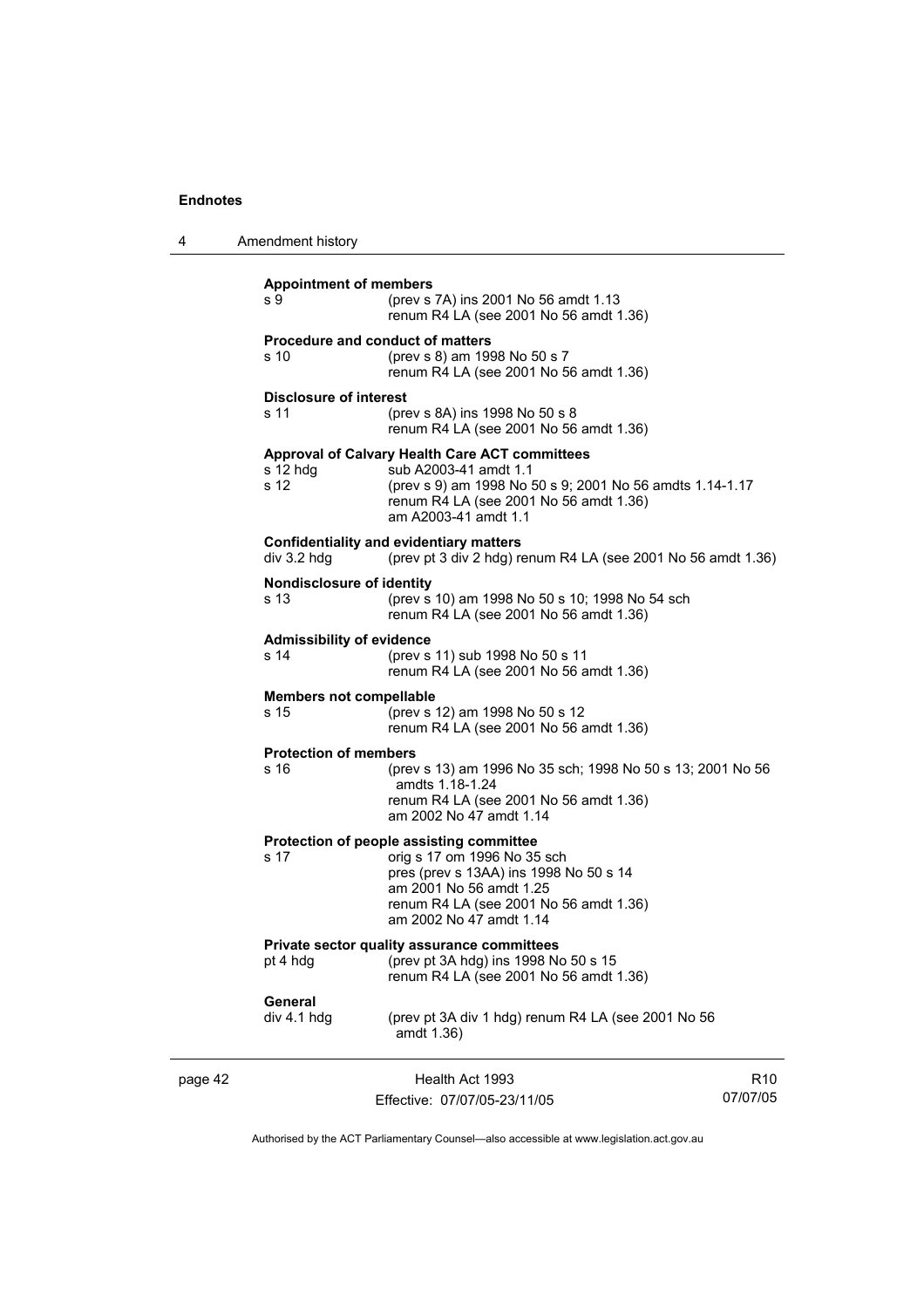| Definitions for pt 4             |                                                             |
|----------------------------------|-------------------------------------------------------------|
| s 18                             | orig s 18 om 1996 No 35 sch                                 |
|                                  | (prev s 13AB) ins 1998 No 50 s 15                           |
|                                  | def prescribed body ins 1998 No 50 s 15                     |
|                                  | am 2001 No 56 amdt 1.26                                     |
|                                  | def private day hospital facility ins 1998 No 50 s 15       |
|                                  | renum R4 LA (see 2001 No 56 amdt 1.36)                      |
| Committee to be approved         |                                                             |
| s 19                             | (prev s 13AC) ins 1998 No 50 s 15                           |
|                                  | am 2001 No 44 amdt 1.2023, amdt 1.2024                      |
|                                  | renum R4 LA (see 2001 No 56 amdt 1.36)                      |
|                                  | <b>Procedure and conduct of matters</b>                     |
| s 20                             | (prev s 13 AD) ins 1998 No 50 s 15                          |
|                                  | renum R4 LA (see 2001 No 56 amdt 1.36)                      |
| <b>Disclosure of interest</b>    |                                                             |
| s 21                             | (prev s 13AE) ins 1998 No 50 s 15                           |
|                                  | renum R4 LA (see 2001 No 56 amdt 1.36)                      |
|                                  |                                                             |
|                                  | <b>Confidentiality and evidentiary matters</b>              |
| div 4.2 hdg                      | (prev pt 3A div 2 hdg) renum R4 LA (see 2001 No 56          |
|                                  | amdt 1.36)                                                  |
| Nondisclosure of identity        |                                                             |
| s 22                             | (prev s 13AF) ins 1998 No 50 s 15                           |
|                                  | renum R4 LA (see 2001 No 56 amdt 1.36)                      |
| <b>Admissibility of evidence</b> |                                                             |
| s 23                             | (prev s 13AG) ins 1998 No 50 s 15                           |
|                                  | renum R4 LA (see 2001 No 56 amdt 1.36)                      |
| <b>Members not compellable</b>   |                                                             |
| s 24                             | (prev s 13AH) ins 1998 No 50 s 15                           |
|                                  | renum R4 LA (see 2001 No 56 amdt 1.36)                      |
|                                  |                                                             |
| <b>Protection of members</b>     |                                                             |
| s 25                             | (prev s 13AI) ins 1998 No 50 s 15                           |
|                                  | am 2001 No 56 amdts 1.27-1.33                               |
|                                  | renum R4 LA (see 2001 No 56 amdt 1.36)                      |
|                                  | Protection of people assisting committee                    |
| s 26                             | (prev s 13AJ) ins 1998 No 50 s 15                           |
|                                  | am 2001 No 56 amdt 1.34                                     |
|                                  | renum R4 LA (see 2001 No 56 amdt 1.36)                      |
| <b>Clinical privileges</b>       |                                                             |
| pt 5 hdg                         | orig pt 5 hdg om 1996 No 35 sch                             |
|                                  | pres (prev pt 4 hdg) renum R4 LA (see 2001 No 56 amdt 1.36) |
|                                  |                                                             |
|                                  |                                                             |

R10 07/07/05

Health Act 1993 Effective: 07/07/05-23/11/05 page 43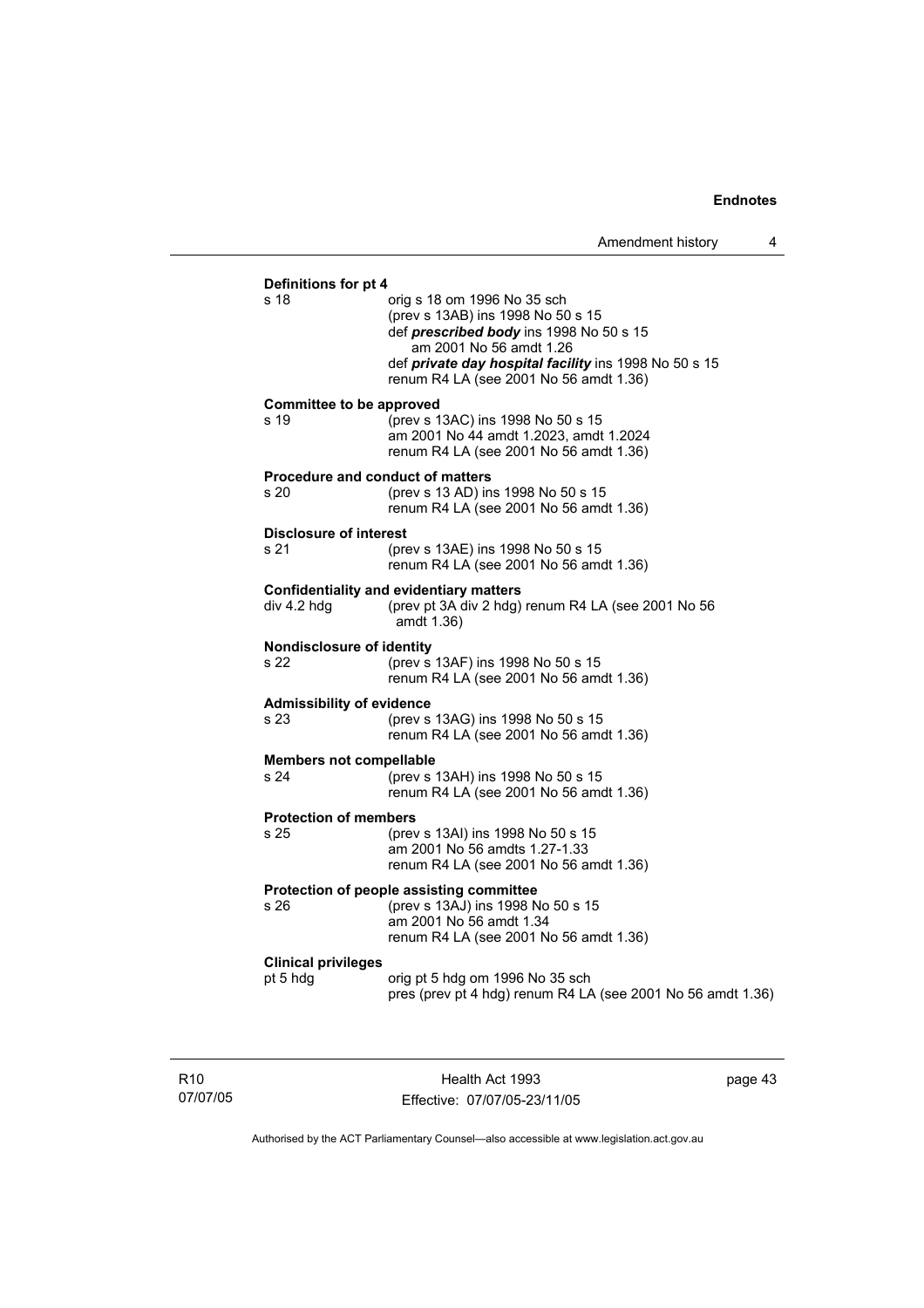| 4 | Amendment history                      |                                                                                                                                                |
|---|----------------------------------------|------------------------------------------------------------------------------------------------------------------------------------------------|
|   | Interpretation for pt 5<br>s 27        | (prev s 13A) ins 1996 No 35 sch<br>renum R4 LA (see 2001 No 56 amdt 1.36)                                                                      |
|   | s 28                                   | <b>Clinical privileges and engagements</b><br>(prev s 14) am 1994 No 38 sch 1 pt 44; 1998 No 50 s 16<br>renum R4 LA (see 2001 No 56 amdt 1.36) |
|   | <b>Effect of variation etc</b><br>s 29 | (prev s 15) renum R4 LA (see 2001 No 56 amdt 1.36)                                                                                             |
|   | Application of pt 5 and 6<br>s.30      | (prev s 16) renum R4 LA (see 2001 No 56 amdt 1.36)                                                                                             |
|   | <b>Abortions</b><br>pt 5A hdg          | reloc from Medical Practitioners Act 1930 pt 4B by A2005-28<br>amdt 1.70                                                                       |
|   | Meaning of abortion for pt 5A<br>s 30A | reloc from Medical Practitioners Act 1930 s 55A by A2005-28<br>amdt 1.70                                                                       |
|   | s 30B                                  | Only doctor may carry out abortion<br>reloc from Medical Practitioners Act 1930 s 55B by A2005-28<br>amdt 1.70                                 |
|   | s 30C                                  | Abortion to be carried out in approved medical facility<br>reloc from Medical Practitioners Act 1930 s 55C by A2005-28<br>amdt 1.70            |
|   | <b>Approval of facilities</b><br>s 30D | reloc from Medical Practitioners Act 1930 s 55D by A2005-28<br>amdt 1.70                                                                       |
|   | s 30E                                  | No obligation to carry out abortion<br>reloc from Medical Practitioners Act 1930 s 55E by A2005-28<br>amdt 1.70                                |
|   | Interpretation for pt 6<br>s 31        | (prev s 19A) ins 1996 No 35 sch<br>renum R4 LA (see 2001 No 56 amdt 1.36)                                                                      |
|   | <b>Review</b><br>s 32                  | (prev s 19) am 1994 No 38 sch 1 pt 44; 1994 No 60 sch 1<br>sub 1998 No 50 s 17<br>renum R4 LA (see 2001 No 56 amdt 1.36)                       |
|   | Notification<br>s 33                   | (prev s 20) am 1994 No 38 sch 1 pt 44; 1994 No 60 sch 1<br>sub 1998 No 50 s 17<br>renum R4 LA (see 2001 No 56 amdt 1.36)                       |

page 44 **Health Act 1993** Effective: 07/07/05-23/11/05

R10 07/07/05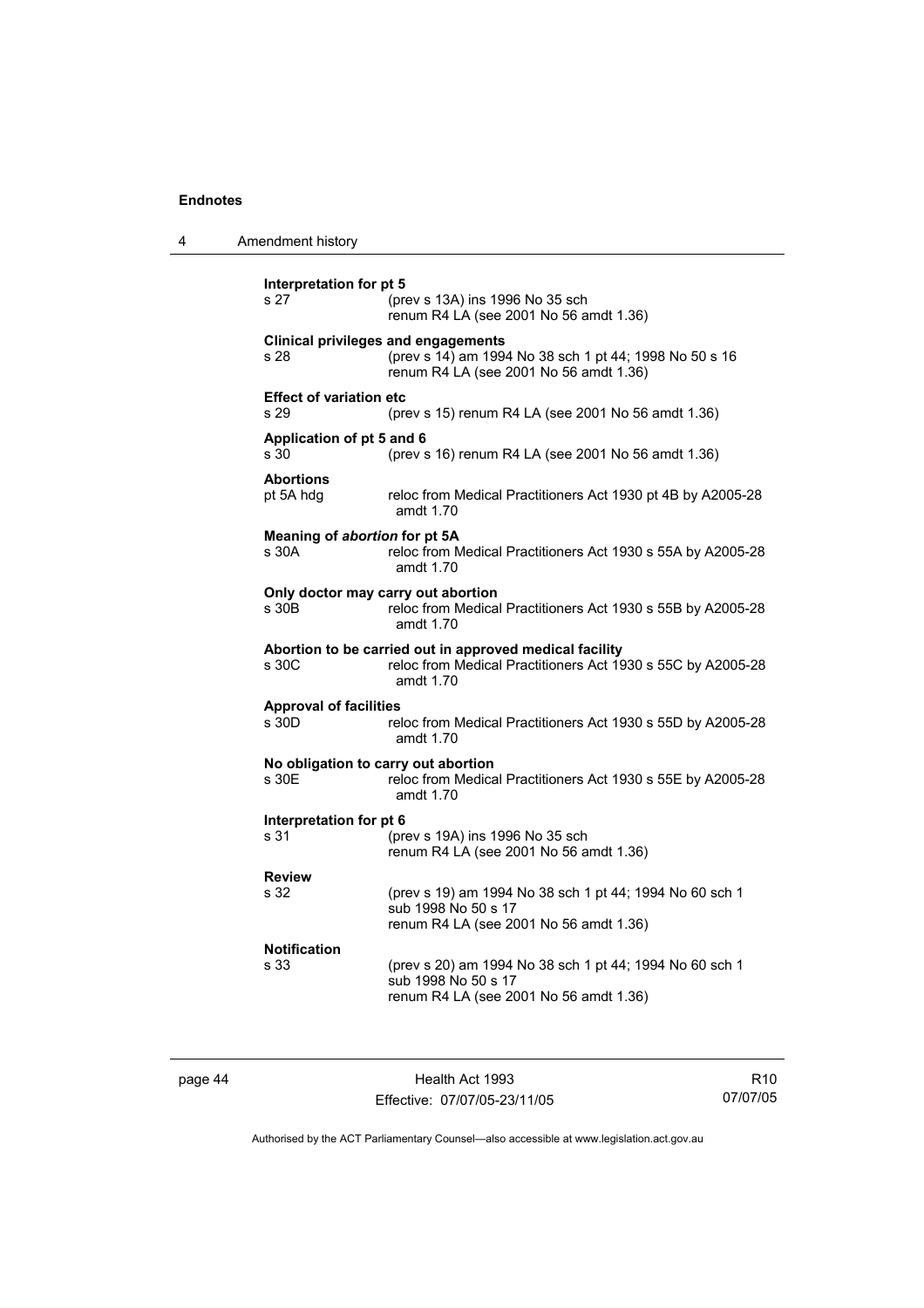Health Act 1993 **VMO service contracts**  pt 6A hdg ins A2003-43 s 4 **Definitions for pt 6A**  s 33A ins A2003-43 s 4 def *authorised representative* ins A2003-43 s 4 def *core conditions* ins A2003-43 s 4 def *entity* ins A2003-43 s 4 def *negotiating agent* ins A2003-43 s 4 def *negotiating period* ins A2003-43 s 4 def *practice corporation* ins A2003-43 s 4 def *service contract* ins A2003-43 s 4 def *VMO* ins A2003-43 s 4 **Service contracts**  ins A2003-43 s 4 **Core conditions**  ins A2003-43 s 4 **Collective negotiations**  s 33D ins A2003-43 s 4 **Negotiating agents**  ins A2003-43 s 4 **Authorised representatives**  s 33F ins A2003-43 s 4 **Arbitration**  s 33G ins A2003-43 s 4 **Trade Practices Act authorisation**  ins A2003-43 s 4 **Miscellaneous** pt 7 hdg ins 1994 No 23 s 5 **Release of confidential information** s 34 (prev s 21) ins 1994 No 23 s 5 renum R4 LA (see 2001 No 56 amdt 1.36) **References to Health and Community Care Service** s 35 (prev s 22) ins 1994 No 23 s 5 sub 2001 No 44 amdt 1.2025 renum R4 LA (see 2001 No 56 amdt 1.36) sub 2002 No 47 amdt 1.15 **Determination of fees**  s 36 ins 2002 No 47 amdt 1.15 **Payment of fees and interest**  s 37 ins 2002 No 47 amdt 1.15

R10 07/07/05

Effective: 07/07/05-23/11/05

page 45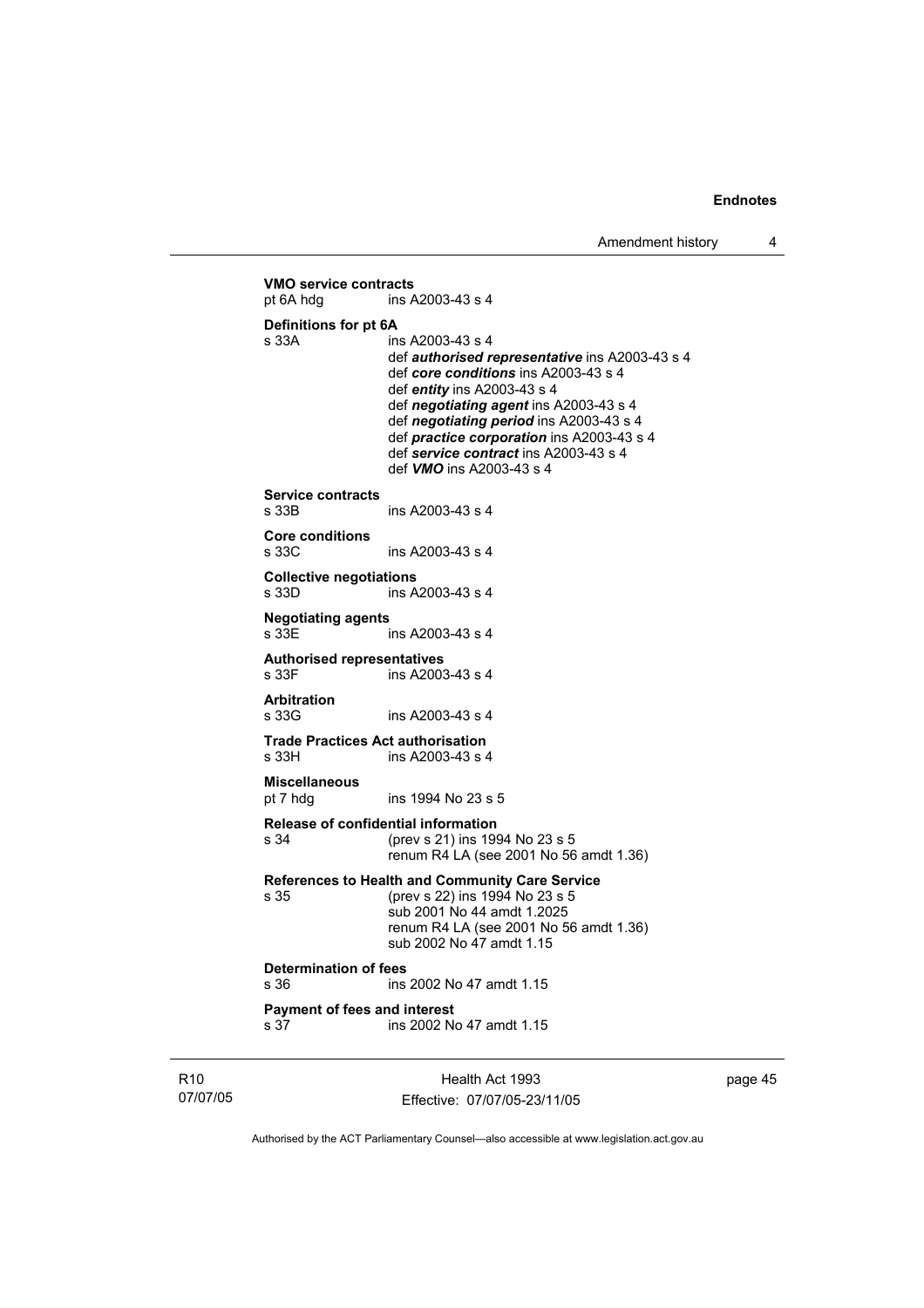| 4       | Amendment history                             |                                                                                                                                                                                                             |                 |
|---------|-----------------------------------------------|-------------------------------------------------------------------------------------------------------------------------------------------------------------------------------------------------------------|-----------------|
|         | <b>Approved forms</b><br>s 37A                | ins A2003-43 s 5                                                                                                                                                                                            |                 |
|         | s 37B                                         | Regulations about nurse practitioners<br>ins A2004-10 s 4                                                                                                                                                   |                 |
|         | <b>Regulation-making power</b><br>s 38        | ins 2002 No 47 amdt 1.15                                                                                                                                                                                    |                 |
|         | <b>Transitional</b><br>pt 8 hdg               | ins 2002 No 47 amdt 1.16<br>exp 31 December 2003 (s 46)<br>ins A2004-39 amdt 1.15<br>exp on the day the Health Professionals Act 2004 s 136<br>expires (s 40)                                               |                 |
|         | s 39                                          | Definitions in Health (Fees) Determination<br>ins 2002 No 47 amdt 1.16<br>exp 31 December 2003 (s 46)<br>ins A2004-39 amdt 1.15<br>exp on the day the Health Professionals Act 2004 s 136<br>expires (s 40) |                 |
|         | Expiry of pt 8<br>s 40                        | ins 2002 No 47 amdt 1.16<br>exp 31 December 2003 (s 46)<br>ins A2004-39 amdt 1.15<br>exp on the day the Health Professionals Act 2004 s 136<br>expires (s 40)                                               |                 |
|         | s 41                                          | Registration of changes in ownership of certain assets<br>ins 2002 No 47 amdt 1.16<br>exp 31 December 2003 (s 46)                                                                                           |                 |
|         | <b>Proceedings and evidence</b><br>s 42       | ins 2002 No 47 amdt 1.16<br>exp 31 December 2003 (s 46)                                                                                                                                                     |                 |
|         | <b>Continuation of determinations</b><br>s 43 | ins 2002 No 47 amdt 1.16<br>exp 31 December 2003 (s 46)                                                                                                                                                     |                 |
|         | <b>Transitional regulations</b><br>s 44       | ins 2002 No 47 amdt 1.16<br>exp 31 December 2003 (s 46)                                                                                                                                                     |                 |
|         | Modification of pt 8's operation<br>s 45      | ins 2002 No 47 amdt 1.16<br>exp 31 December 2003 (s 46)                                                                                                                                                     |                 |
|         | Expiry of pt 8<br>s 46                        | ins 2002 No 47 amdt 1.16<br>exp 31 December 2003 (s 46)                                                                                                                                                     |                 |
| page 46 |                                               | Health Act 1993                                                                                                                                                                                             | R <sub>10</sub> |

Authorised by the ACT Parliamentary Counsel—also accessible at www.legislation.act.gov.au

07/07/05

Effective: 07/07/05-23/11/05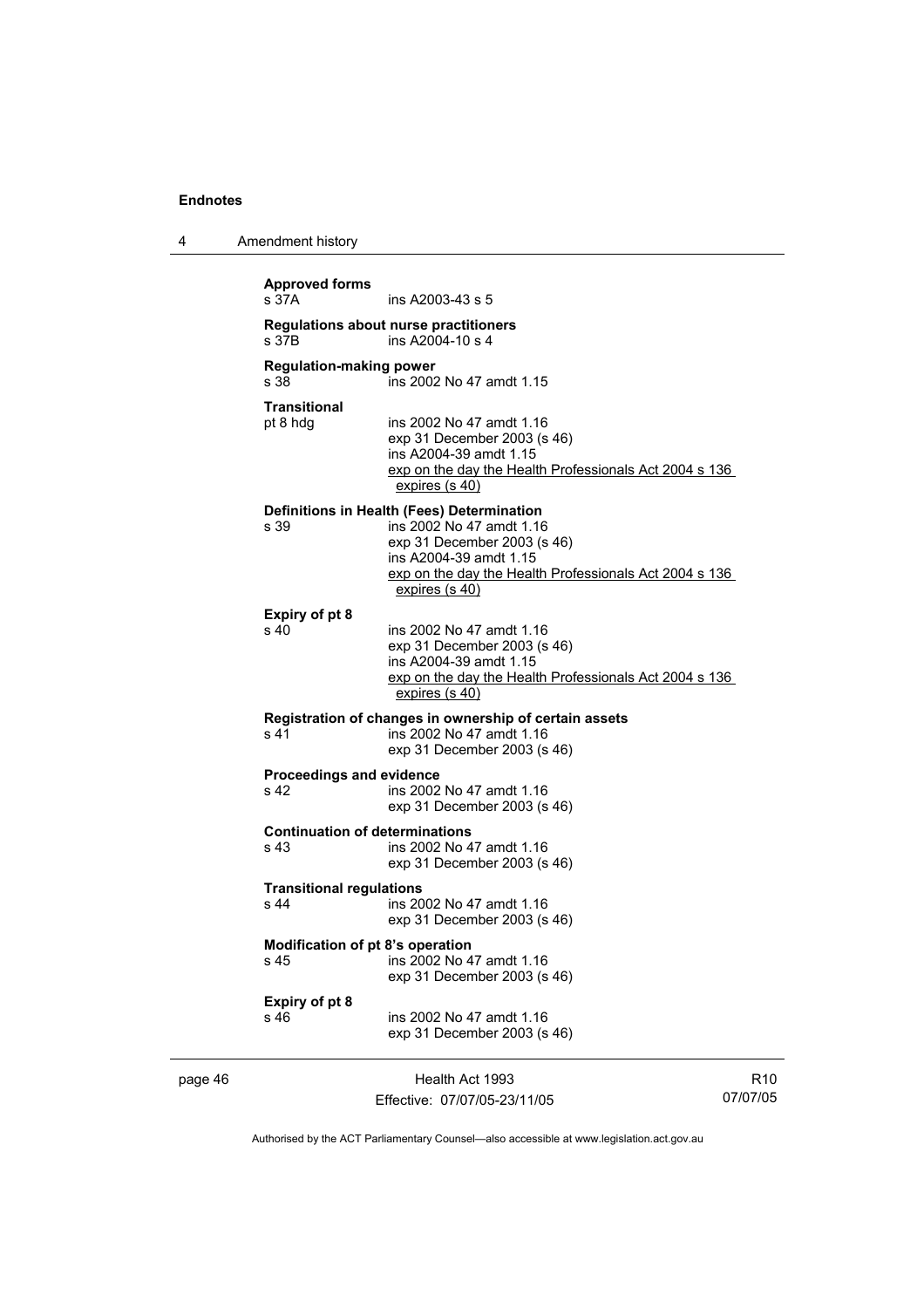## **Dictionary**

ins 2001 No 56 amdt 1.35 def *approved committee* om 1998 No 50 s 5 def *approved private sector committee* ins 1998 No 50 s 5 def *approved public sector committee* ins 1998 No 50 s 5 sub 2001 No 56 amdt 1.4 am A2003-41 amdt 1.2 def *authorised representative* ins A2003-43 s 6 def *core conditions* ins A2003-43 s 6 def *entity* ins A2003-43 s 6 def *health facility* am 1996 No 35 sch; 2002 No 47 amdt 1.17 def *health service provider* sub A2004-39 amdt 1.16 def *negotiating agent* ins A2003-43 s 6 def *negotiating period* ins A2003-43 s 6 def *practice corporation* ins A2003-43 s 6 def *prescribed body* ins 2001 No 56 amdt 1.35 def *private day hospital facility* ins 2001 No 56 amdt 1.35 def *quality assurance activities* sub 2001 No 56 amdt 1.5 def *service contract* ins A2003-43 s 6 def *tribunal* om 1994 No 60 sch 1

def *VMO* ins A2003-43 s 6

R10 07/07/05